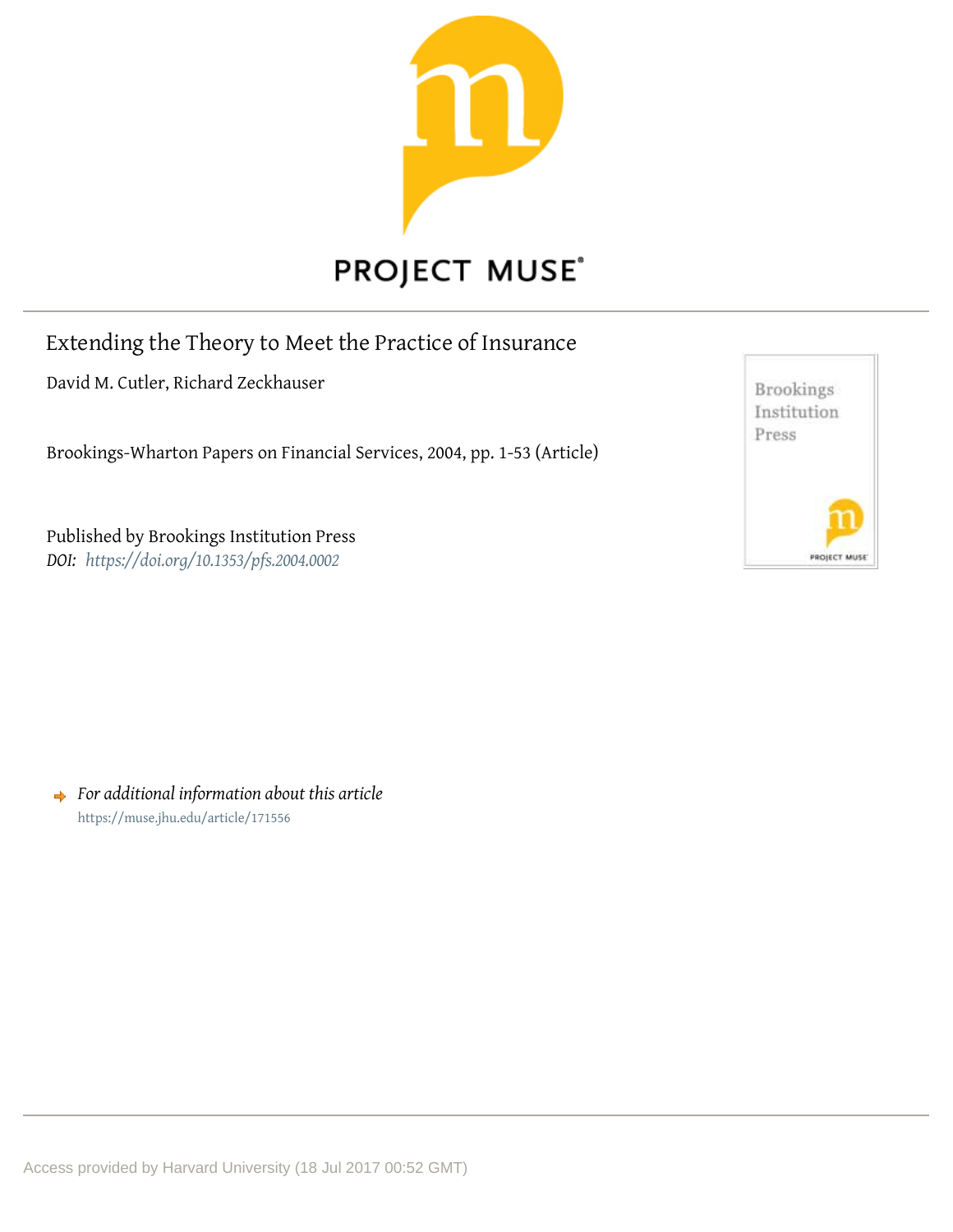

## *Extending the Theory to Meet the Practice of Insurance*

DAVID M. CUTLER RICHARD ZECKHAUSER

*Doth not the wise merchant in every adventure of danger give part to have the rest assured?*  NICHOLAS BACON, to the Opening of Parliament, 1559

FORMAL INSURANCE ARRANGEMENTS date back at least to ancient Greece. Marine loans in that era advanced money on a ship or cargo that would be repaid with substantial interest if the voyage succeeded but forfeited if the ship were lost, much like the structure of contemporary catastrophe bonds. The interest rate covered both the cost of capital and the risk of loss.1 Direct insurance of sea risks, using premiums, probably started around 1300 in Belgium. The first known life insurance policy was written in 1583. By the end of the seventeenth century, sea risk insurance had evolved to a competitive process between underwriters

We are grateful to Anda Bordean and Anna Joo for research assistance, James Ament for thoughtful comments, and Dan Gilbert for helpful conversations. We thank the participants at the Brookings-Wharton Conference on Public Policy Issues Confronting the Insurance Industry for thoughtful comments.

1. Such arrangements are known as bottomry or respondentia bonds. Early insurance arrangements reflected poor understanding of insurance theory. For example, in 1692, England offered life annuities for sale at a fixed price, independent of age. Not surprising, healthy young people bought the policies, and the treasury lost heavily. Mortality tables had not yet been conceived. Indeed, Edmond Halley (from Halley's comet) produced the first life table in response to this event. Still, many of the modern problems had been anticipated. Understanding of moral hazard dates back to second-century Roman Palestine. For more on this and a detailed description of insurance as understood 100 years ago, see the famed eleventh edition of the *Encylopaedia Britannica* (1910).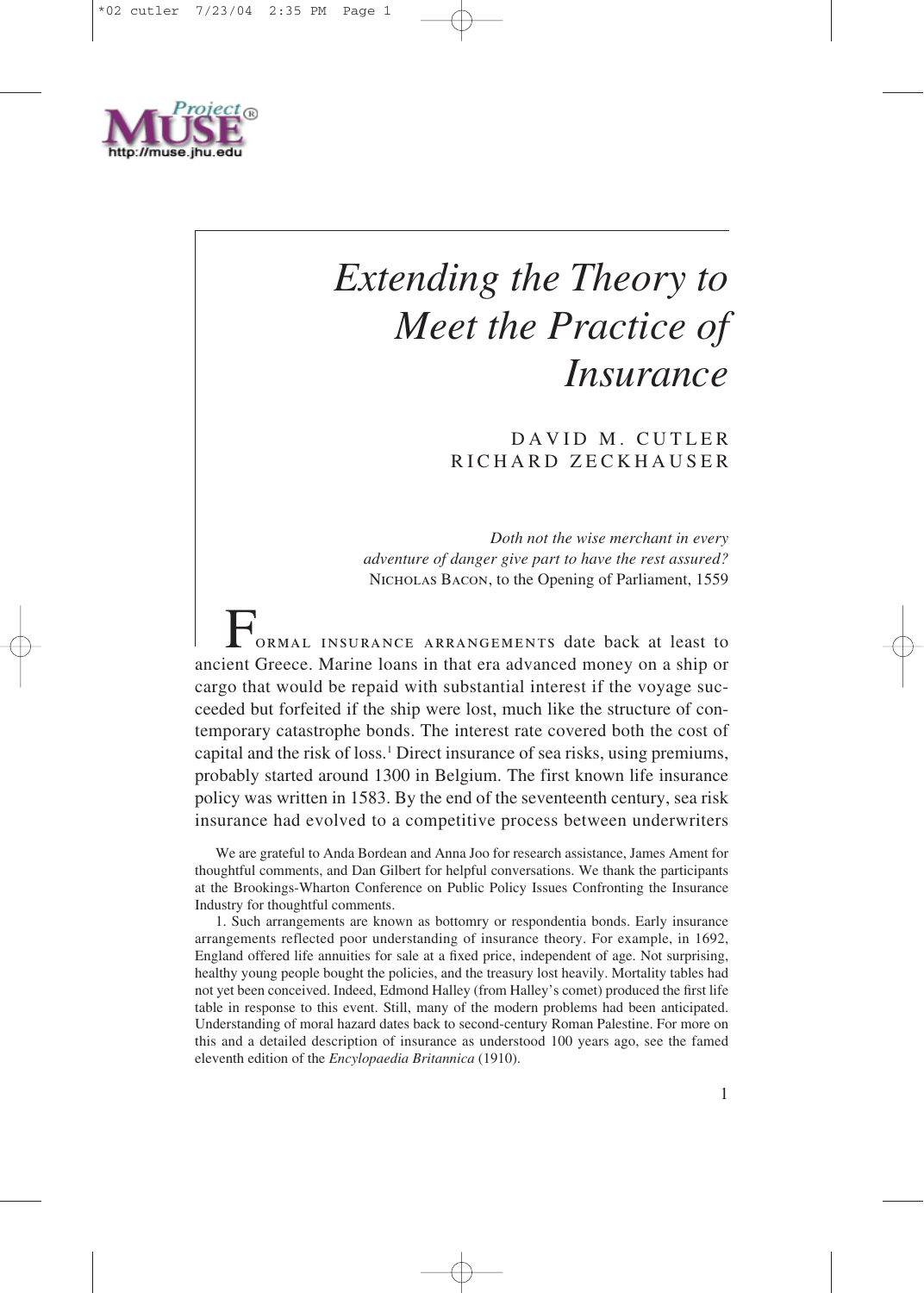evaluating risks in meetings at Lloyd's coffee house, the precursor to Lloyds of London.

Today, insurance is a major worldwide industry. It moves progressively into new fields. For example, health insurance was virtually unknown in the United States prior to 1929 and now pays for more than 10 percent of the U.S. GDP. Risks ranging from a camcorder breaking down to being sued for sexual harassment are all insurable events.

In recent decades, economic attention has caught up with the remarkable burgeoning of the insurance industry. This is largely attributable to the explosion in attention being paid to information in economics. Indeed, insurance so well illustrates this area that it is a major topic of introductory discussions about the role of information in economics. Moreover, the core insurance topics of moral hazard and adverse selection have been transplanted to fields such as labor economics and finance.

This sounds like a happy confluence of theory and practice growing up alongside one another: theory improves by studying practice, and practice effectively draws on the results of theory. Yet a principal theme of this paper is that perception is fundamentally wrong. We believe that there is an increasing divergence between the theory and practice of insurance. Consider the following quiz about optimal insurance.

Suppose that a risk goes from negligible to possible—for example, the increased probability of a terrorist accident on U.S. soil after September 11, 2001. Would you expect the private market to provide (a) more insurance or (b) less insurance?

A seventy-year-old unmarried woman has three children, all of whom are comfortably middle class. Would you expect her to be more likely to hold (a) an annuity or (b) life insurance?

A consumer buys a \$620 camcorder and is offered insurance in case it breaks. The insurance is for three years and costs \$120, supplementing the oneyear warranty on parts and labor that comes with the camcorder. The probability of a camcorder needing a repair over three years is 8 percent (mostly in the first year), with average repair costs of \$125. Would you expect the person to (a) decline the insurance or (b) accept the insurance?<sup>2</sup>

In each case, optimal insurance principles suggest that (a) is the right answer. But (b) is the answer we often see in the world. Coverage for terrorism risk plummeted after the attacks in September 2001, despite greater demand. About seven times more elderly people have life insurance than

2. Repair costs and frequencies are from *Consumer Reports* (1998).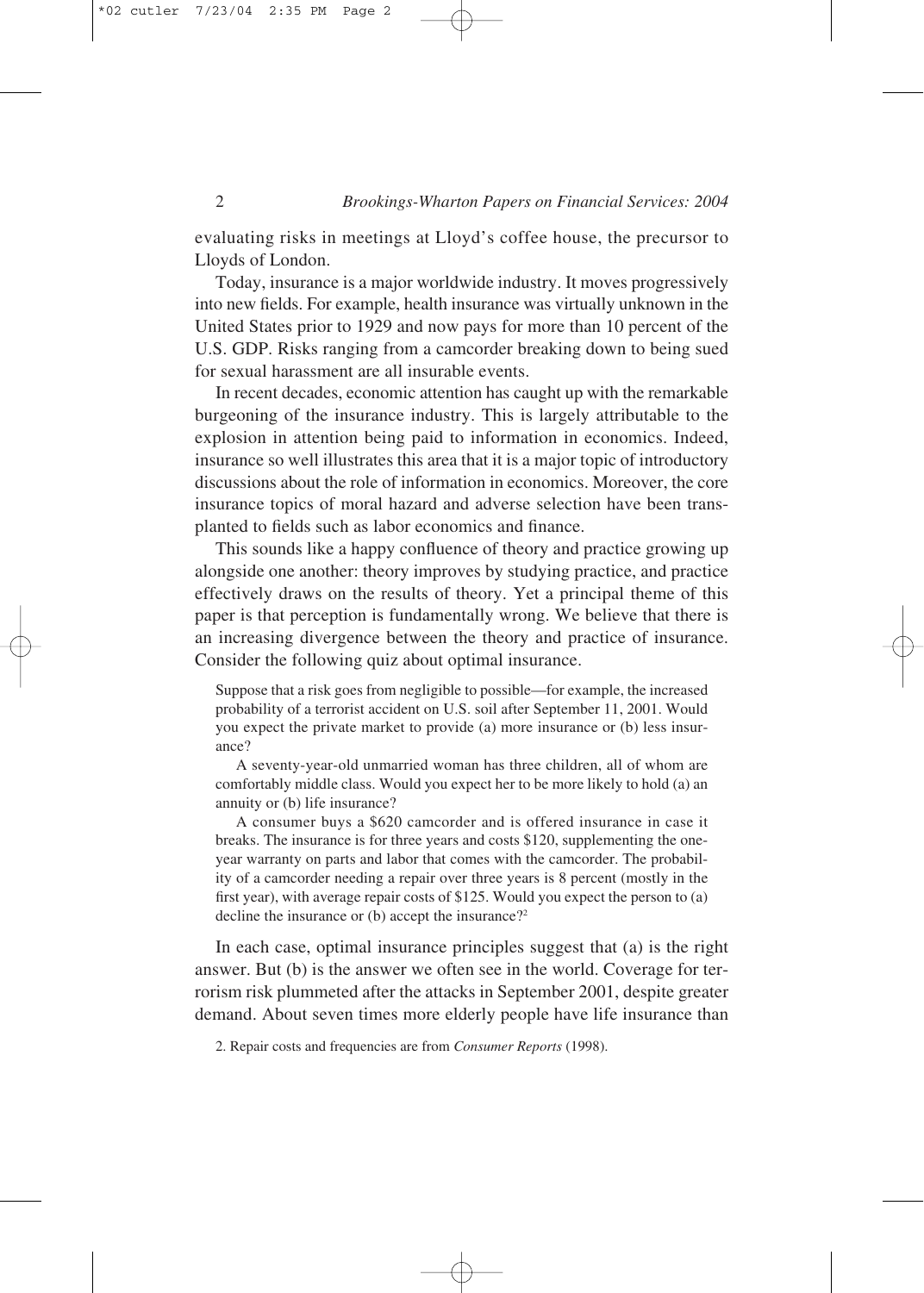annuities, in spite of the fact that the incomes of their children are rising over time. And insurance against small-cost consumer durables is among the most profitable items sold by commercial electronics stores. For almost all products, one in five customers purchases the insurance; for some products, four in five do so.

We argue in this paper that these examples are not minor anomalies but reflect a systematic tendency for insurance in practice to differ from insurance in theory. We discuss and grade a number of insurance settings: (a) mortality, health, and property risk for individuals and (b) property, liability, environmental, and terrorism risk for businesses. In the vast majority of cases, we argue, insurance in practice diverges from insurance in theory.

The divergence is of two forms. First, insurance purchases do not match theoretical predictions. Many risks that are insured—sometimes at excessive prices—should not be, and many significant risks that should be insured are not. The case of life insurance among the elderly or insurance for minor consumer durables are examples of the former. The lack of coverage for terrorism insurance is an example of the latter. Second, there are significant mismatches between parties who should bear risk and those who actually do. Risks can be borne by public entities, by private (for-profit and not-for-profit) firms, and through financial markets. In practice, the allocation of risk across these entities seems suboptimal. Governments insure risks that the private sector might better bear, and financial markets, despite their vast resources and wide participation, are not a major bearer of large private risks.

The divergence between theory and practice is not a result of moral hazard or adverse selection. In many settings with failures, information is as close to symmetric as it is possible to be—for example, in the risk of a terrorist attack—and moral hazard is extremely implausible. Rather, we argue that the divergence of insurance theory and practice results from three phenomena: the first on the supply side, the second on the demand side, and the third a true joint product.

The first is highly incomplete diversification on the part of insurers. Investors in insurance companies may be nearly risk neutral for virtually all insurance decisions, but managers of insurance companies are not. This outcome, we believe, arises due to contracting problems on the supply side of insurance. Risks that are hard to predict, or are correlated across the insured, may lead the insurance company to lose significant amounts of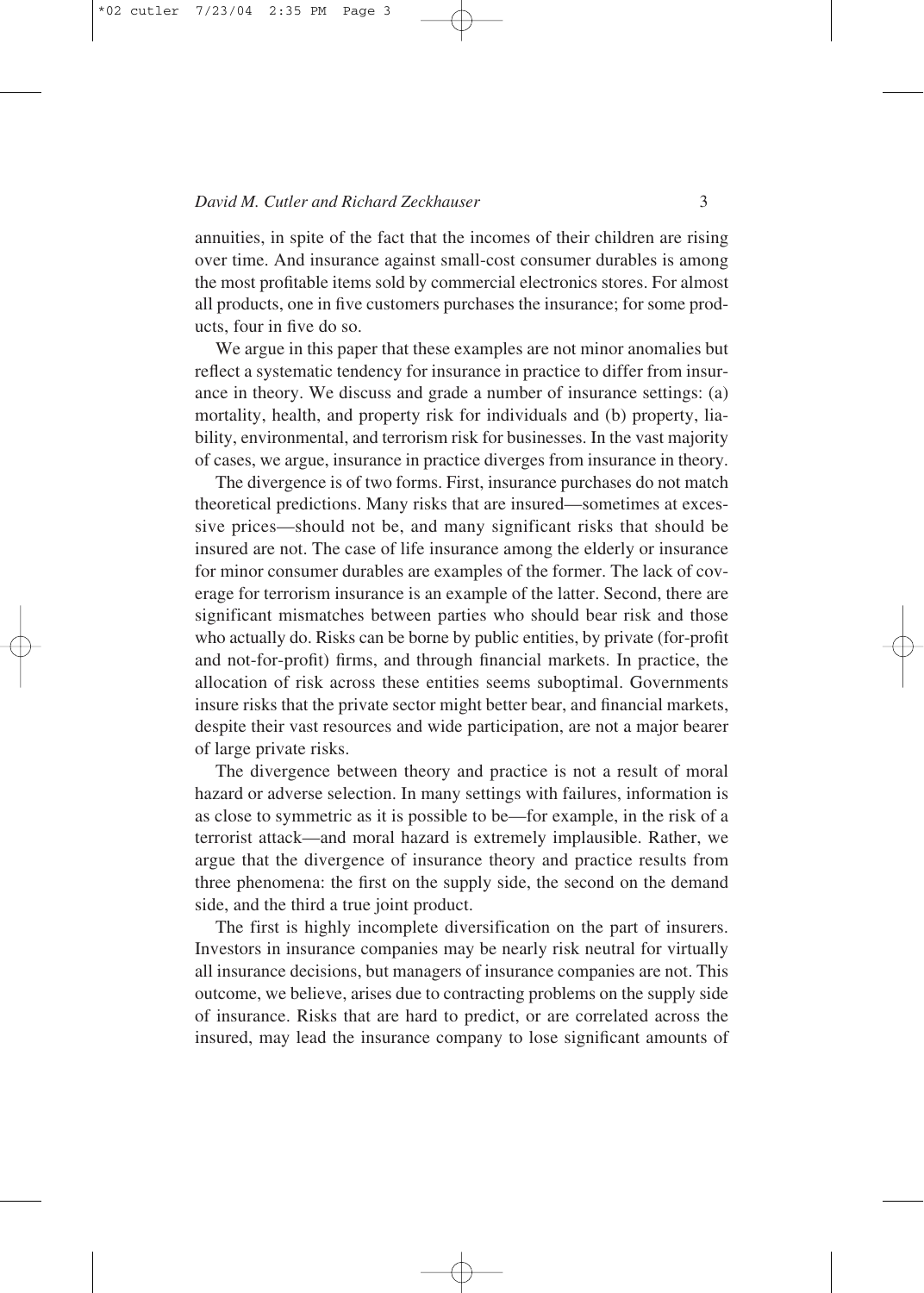money, with some executives being blamed and losing their job.<sup>3</sup> We argue that this is an important reason why large but nontraditional risks—for example, terrorist attacks or long-term health care—are not insured.

Contracting difficulties also help to explain why financial markets, with assets in the trillions, as opposed to billions for insurance companies, have not played a more significant role in insurance. One challenge is to secure collateral from investors—the ideal source to cover claims—in case a claim arises. Catastrophe bonds are a small step in this direction, but there is no reason to use only fixed-income investments as collateral.4 In time, we expect, individuals will be able to participate in insurance pools by pledging such assets as stocks and real estate. A second challenge is to marry insurance expertise with ready pools of capital. Such marriages have been highly successful in areas such as venture capital and hedge funds.<sup>5</sup> The standard financial arrangement for such contracts (a management fee and a share of profits) may not be sufficient insurance, since recorded profits on insurance may be large until an adverse event occurs, even though expected profits are small or negative. Still, there is plenty of money to write insurance and ample expertise to write the insurance effectively, even if bringing the two together will require innovative institutions and creative contracts.

The demand side contributes its share to the poor performance of insurance relative to theoretical par. The central problem is that people have severe difficulties making decisions where small probabilities and significant stakes are involved. These difficulties have been discussed in the burgeoning literature on behavioral economics and behavioral decisionmaking, which was pioneered by Amos Tversky and Daniel Kahneman and for which Kahneman shared the 2002 Nobel Memorial Prize in Economics. People seem (irrationally) fearful of uninsured losses. They overly project their unhappiness and regret were a bad event to occur, and they misjudge probabilities. As a result, people often insure when theory would say they should not: they insure against small risks; they take deductibles that are way too small; and they insure against events that, though tragic, do not change the marginal utility of income.

3. Insurance executive James Ament notes as well that the stock market is unforgiving of insurers that post a bad quarter.

4. Such bonds have claimed a smaller share of the market than many observers, including Warren Buffett, expected. In part, this may be the relative lack of familiarity with this instrument and the demand for high returns from the limited pool of catastrophe bond investors.

5. We judge by money raised, not investment results.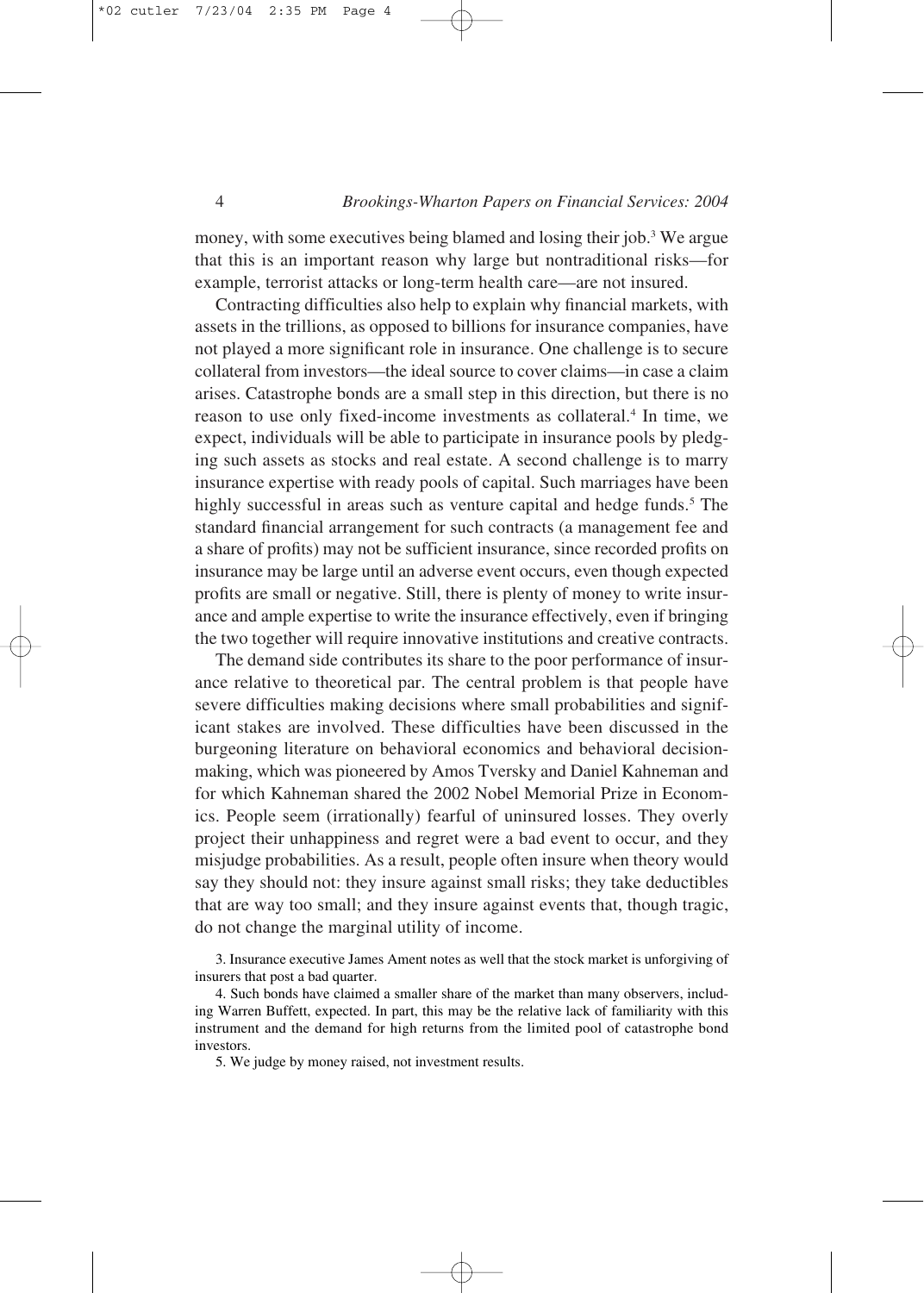#### *David M. Cutler and Richard Zeckhauser* 5

The third problem is what we refer to as probability monopoly. It arises when sellers of insurance know risks much better than buyers and when there is limited competition. Sellers then set prices well above actuarial and administrative cost so as to capitalize on the buyers' potential misestimates. Buyers who overestimate the risk of breakdown purchase insurance, at a profit for the insurer. In settings where insurance naturally follows a particular event—buying a consumer durable, for example—this possibility is magnified.

In the remainder of this paper, we develop these themes about the operation of insurance markets in theory and practice. We introduce areas where we think the theory of insurance should be extended if it is to explain practice, such as understanding what benefits actual purchasers believe they get when they purchase insurance. We start with some basics on when we expect insurance to be widespread and then turn to an evaluation of insurance markets in practice.

This is a thought piece. Thus it tries to present neither rigorous theory nor detailed empirical analysis. It draws data from many sources and arenas to illustrate its themes. And it is speculative in part to be provocative. Thus, for example, we provide our own grades for the functioning of insurance markets across many areas.

#### **Insurance in Theory**

In many arenas insurance works well. We begin by examining what we might think of as par performance for insurance markets and then grade various insurance areas on how they do on these criteria.

The principal goal of insurance, as assessed by economists, is to transfer resources from states where the marginal utility of income is low to those where the marginal utility of income is high. If insurance is actuarially fair, this process will continue until the marginal utility of money is equal across states. If it is unfair, insurance will be partial, but it will be greater, the greater is risk aversion.

Insurance is most effective when losses are common enough to be of concern but not frequent enough to be routine. Neither asteroid strikes nor car scratches make for good insurable events. Insurance for routine events requires frequent administrative expense that makes the insurance less valuable; the benefits of spreading risk are also low. Insuring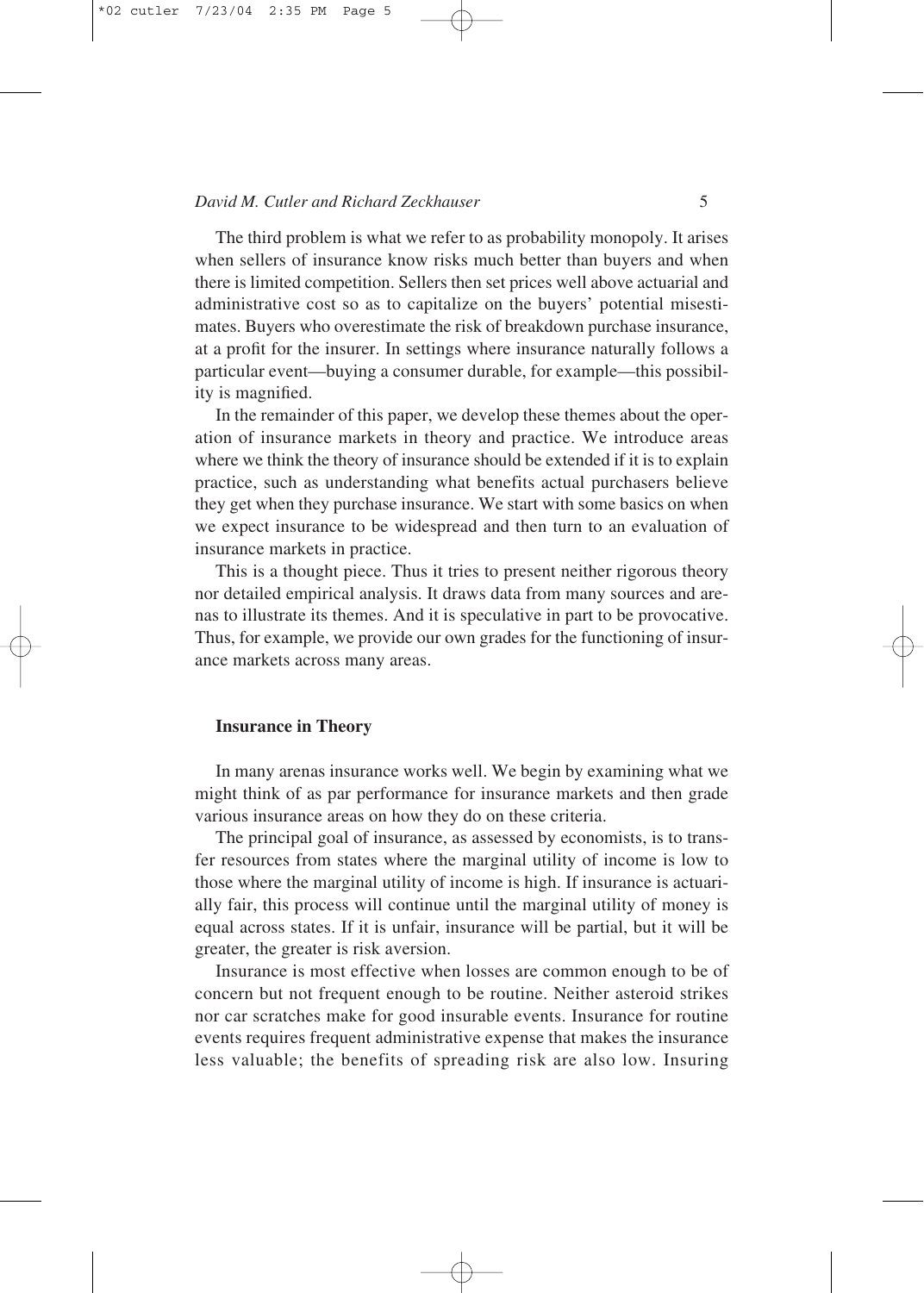extremely rare risks also involves reasonable expense, with little compensating gain.

Similarly, transaction costs make it important that risks be relatively well defined and assessable once they happen. Otherwise, the assessment and litigation of claims can be exceedingly expensive. For most familiar risks—for example, a house burning down—this condition would be met. However, the recent experience with the one- or two-incident World Trade Center catastrophe makes it clear that there are important exceptions, even with burning buildings. Such ambiguities are more likely where new classes of risk come into play.

Effective insurance also requires that unobservable actions—that is, moral hazard—not be too significant. Fortunately, major aspects of nonmonetary, uncovered loss often assure that this is the case. Thus, for example, rational drivers are not likely to drive at unsafe speeds simply because they are insured, and people are unlikely to smoke because they know that, if they get cancer, they will receive treatment. The potential for death and disability in these cases influences actions at least as heavily as covered losses. Monitorable actions (for example, determining whether a building is kept in safe condition) and risks due to an external source (for example, earthquakes) also diminish the moral hazard problem.

These important attributes for effective coverage are generally positively associated with the demand for and volume of insurance. The supply side also determines how well insurance works. Two critical questions are how diversifiable is the risk and whether an entity is capable of bearing it. Most familiar insured risks—for example, the risk of death—are readily diversified cross-sectionally, since the experiences of members of large pools of the insured are effectively independent. There are, however, many critical risks—for example, the costs of common events many years into the future, such as long-term care for current sixty-year-olds—where expected costs for different individuals are strongly correlated; they are socalled aggregate risks. Cross-sectional diversification is not possible with these risks, and other risk-sharing arrangements are needed.

Concerns about the supply side may seem misplaced in an industry like insurance, where there are many firms, and barriers to entry seem relatively modest. Still, competition in insurance seems far from perfect. As one demonstration of this, consider a fundamental attribute of perfectly competitive markets: the law of one price. In a competitive market, the same good should sell at the same price everywhere.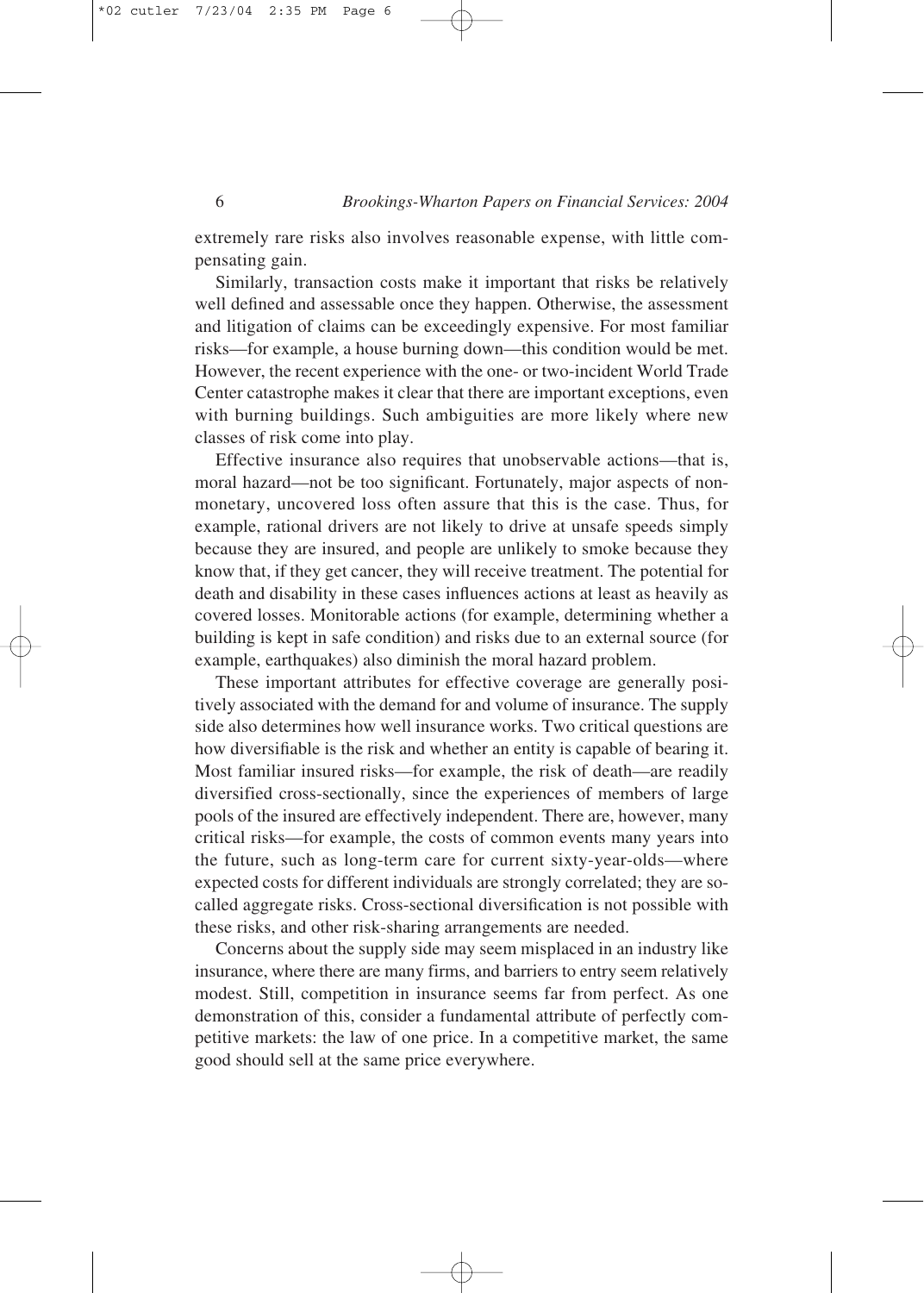| Firm                | Age 65 | Age 70 | Age 75 | Age 80 |  |
|---------------------|--------|--------|--------|--------|--|
| AARP                | 129    | 129    | 129    | 129    |  |
| Equitable Life      | 96     | 113    | 123    | 134    |  |
| 5 Star Life         | 52     | 78     | 58     | 88     |  |
| <b>Union Banker</b> | 204    | 230    | 271    | 326    |  |

**Table 1. Medigap Monthly Premiums for Plan C in Denver, Colorado, by Age** U.S. dollars

Source: www.centuraseniors.org. Information was collected in December 2003.

Table 1 shows the price of Medigap insurance—supplemental insurance coverage that pays for the cost sharing required by Medicare—for seniors in Colorado. Medigap is an interesting market to study because the policies that can be offered are absolutely standardized, being set by the federal government. Thus there are no hidden provisions to account for. Still, the price of insurance varies by a factor of four across companies.<sup>6</sup> Even more unusual is the obvious difference in pricing strategies that firms follow. The American Association of Retired Persons (AARP) has a uniform price by age, while none of the other insurers does. In a situation where consumers shop around regularly, this would not occur.

Even businesses find it hard, or seem reluctant, to shop for the best insurance deal. Warren Buffett, one of America's shrewder insurance purveyors, announces periodically in his Berkshire Hathaway report that he will not be writing various types of business coverage this year because the rates are too low.7 Buffett suggests that, despite expected losses, his competitors are writing insurance to keep their old customers, expecting these customers to stick with them when prices rise.<sup>8</sup> His competitors, at least, think cross-elasticity of demand is low for insurance.

In this section we consider a large number of potential individual and business risks and evaluate them on our criteria, effectively seeing how well they are likely to be spread. Table 2 shows our assessment. In each case that we consider, there is a disparity in marginal utility across states of nature. This is why insurance is valuable, at least from an economic standpoint. The other criteria differ in applicability across the risks.

6. Mitchell and others (1999) show a large divergence in the price of annuities across companies.

7. The insurance price cycle is one of the many divergences between theory and practice that must await future study.

8. Warren Buffett remarks that his competitors sometimes sell insurance when the premiums plus earnings from them are below expected losses. "The most important thing to do when you find yourself in a hole is to stop digging" (Buffett 1990).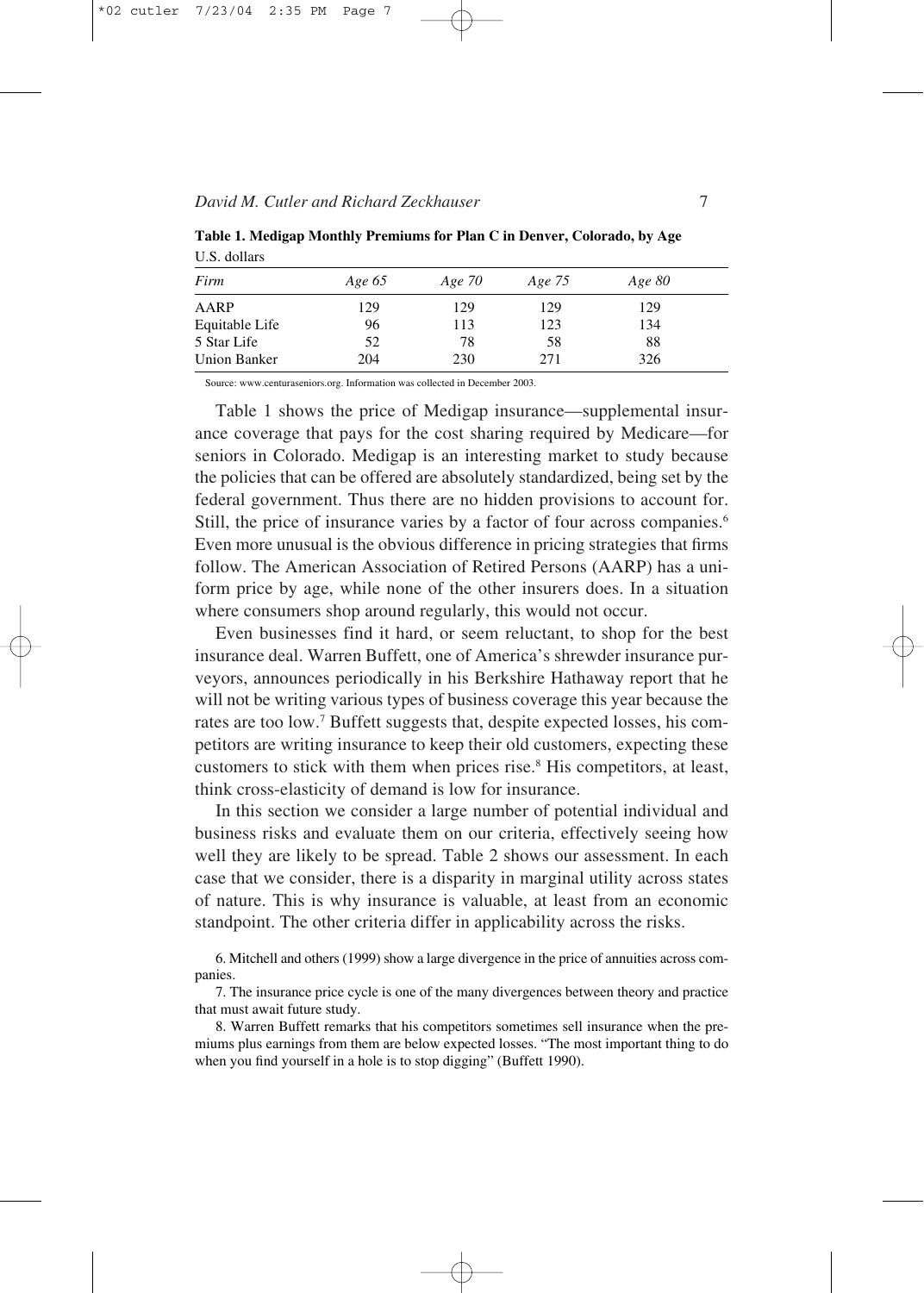|                          |                                          |                                                                |             | Criteria for insurance <sup>a</sup> |                  |                                      |
|--------------------------|------------------------------------------|----------------------------------------------------------------|-------------|-------------------------------------|------------------|--------------------------------------|
| Type of risk             | Example                                  | Disparity in Frequency Well- Importance<br>marginal<br>utility | οf<br>event | $\log s$                            | defined of moral | Ease<br>οf<br>hazard diversification |
| Individual risks         |                                          |                                                                |             |                                     |                  |                                      |
| Survival                 | Life, annuities                          | $\ddot{}$                                                      | $\ddot{}$   | $\ddot{}$                           | $\pm$            | $\ddot{}$                            |
| Health                   | Short-term care                          | $+$                                                            |             | $\ddot{}$                           |                  | $\ddot{}$                            |
|                          | Long-term care                           | $+$                                                            | $+$         |                                     |                  |                                      |
| Property and<br>casualty | House, auto,<br>consumer durables        | $\ddot{}$                                                      | $+$         | $+$                                 | 0                | $\ddot{}$                            |
| <b>Business risks</b>    |                                          |                                                                |             |                                     |                  |                                      |
| Property and             | Short-term risks                         | $\ddot{}$                                                      | $\ddot{}$   | $\ddot{}$                           | $\theta$         | $+/-$                                |
| casualty                 | Long-term<br>risks (pollution)           | $\ddot{}$                                                      | $\ddot{}$   | $\pm$                               | $\div$           |                                      |
| Employment               | Harassment, unfair +<br>hiring practices |                                                                | $\ddot{}$   | $\ddot{}$                           | $\ddot{}$        |                                      |
| Obligations              | Pensions                                 | $\div$                                                         | $\,{}^+$    | $\ddot{}$                           |                  |                                      |

| <b>Table 2. Assessment of Insurance Possibilities</b> |  |
|-------------------------------------------------------|--|
|-------------------------------------------------------|--|

a. + indicates that the risk is favorable for insurance; – indicates that it is unfavorable for insurance; 0 indicates that it is neutral for insurance or unknown. The assessments are provided by the authors. See text for more discussion.

#### *Consumer Risks*

We analyze three major consumer risks. The first is mortality. Although death is certain, its timing is not. Family-oriented breadwinners would like to insure against early departure. Thus we expect term life insurance to be a common asset in working years. At retirement, the demand should tip to annuities that guard against outliving one's assets.

Mortality risk is a classic case where we expect insurance to perform well. On the demand side, the event is obviously infrequent, so that administrative costs relative to ultimate payouts are not high. The loss is also well defined, and moral hazard is contained.<sup>9</sup> On the supply side, it is relatively easy to diversify mortality risk across people, since aggregate death rates are generally fairly stable.

The second risk is to health—more specifically, the danger of incurring medical conditions that are expensive to treat. We divide health risks into two categories. The first is short-term health risks. People have variable health needs in the current year, which conventional health insurance covers. Health risk is somewhat less conductive to insurance than is mortality risk. In part, the need for medical care is not ideal. While some health

9. Some have speculated that people live longer because they have an annuity, although we suspect that this effect is relatively minor in aggregate.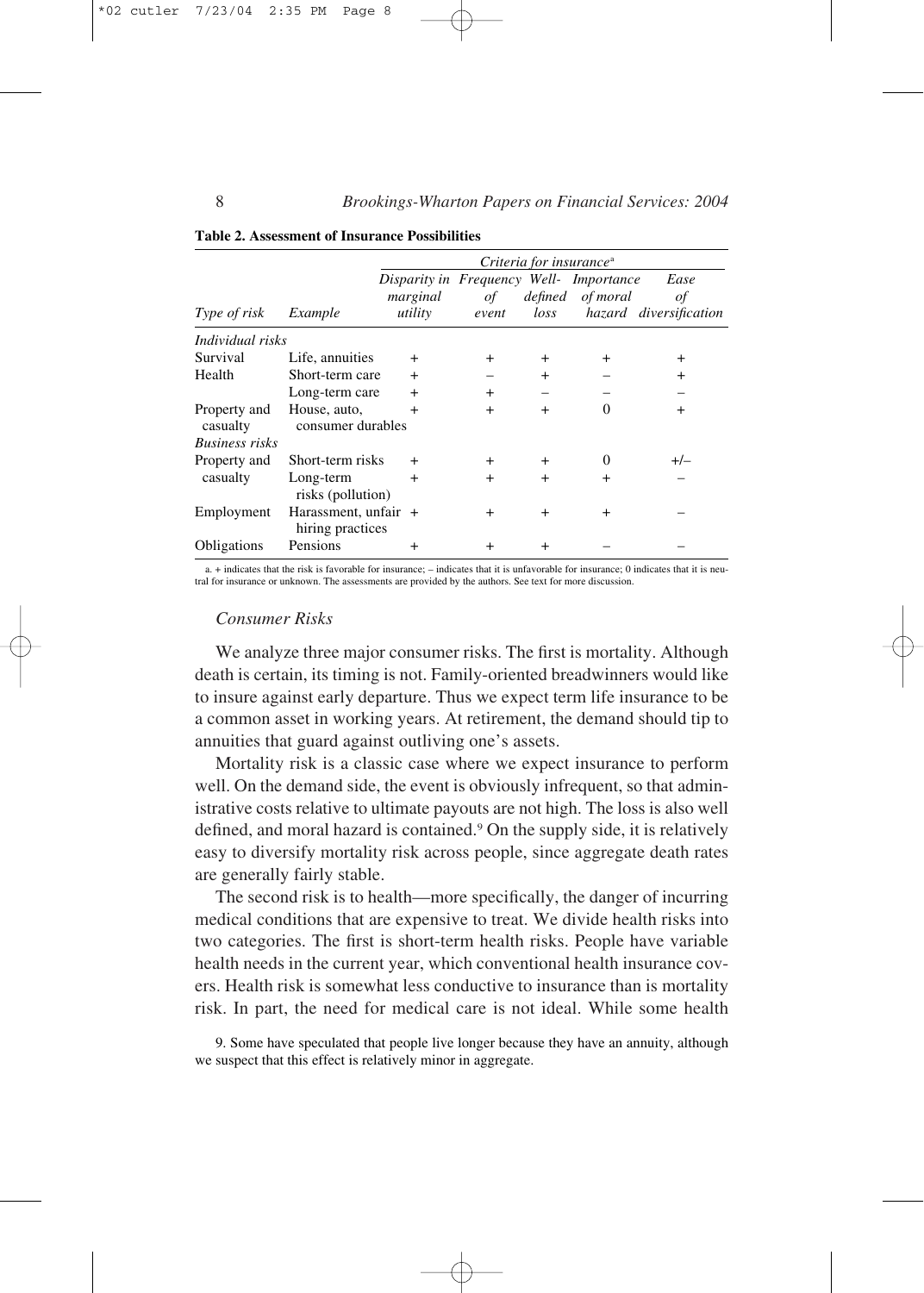needs are truly random, others are routine, such as an annual physical or well-baby care. The costs of running payments for such services through insurance may be high. In addition, moral hazard is an issue in health care. People may (or may not) take much worse care of themselves when they have health insurance—termed ex ante moral hazard—but they certainly use more care when insured than when uninsured (ex post moral hazard); they come in more frequently for minor aches and pains. Health insurance is not run like a contingent claims market. Whatever your health condition, the more you spend, the greater the cost you impose on the insurer.<sup>10</sup>

Some health risks are also long term. Future long-term care expenses provide a salient case. About one-third of the elderly will use nursing home care on a sustained basis, and this care can be expensive: current costs are upward of  $$40,000$  a year.<sup>11</sup> Because a lot of the gains from long-term care insurance involve pooling people who die without using a nursing home with those who do, this care needs to be purchased before significant morbidity sets in. Risk about future health is related to long-term-care risk. Health insurance for individuals, or the groups they purchase with, is usually experience rated. Should an individual's health decline, should the health of the average member of the group decline, or should the expenses for treating particular conditions rise, the premium will increase. Thus one might expect people to insure against the risk of becoming high cost in the future.<sup>12</sup>

Adverse long-term health events are sufficiently infrequent, but not too much so, that insurance makes a good deal of sense, at least in theory. But these risks challenge conventional insurance in three other ways. As with short-term health insurance, moral hazard is likely to be an issue in longterm insurance: if grandma is insured, move her to the nursing home. In addition, the loss is poorly defined. When does a person need long-term care, and when is she capable of functioning on her own? What does an individual's health today signal about her potential future spending? These information problems undermine the viability of long-term insurance. On the supply side, there is a substantial concern about diversifying these

10. Medicare diagnosis-related group payments, which make fixed payments to providers dependent on condition, are an exception.

11. National Center for Health Statistics (2003).

12. Pauly, Kunreuther, and Hirth (1995); Cochrane (1995); Cutler (1996). Indeed, since declines in health lead earnings expectations to diminish and earnings cannot be insured, long-term health insurance is that much more valuable.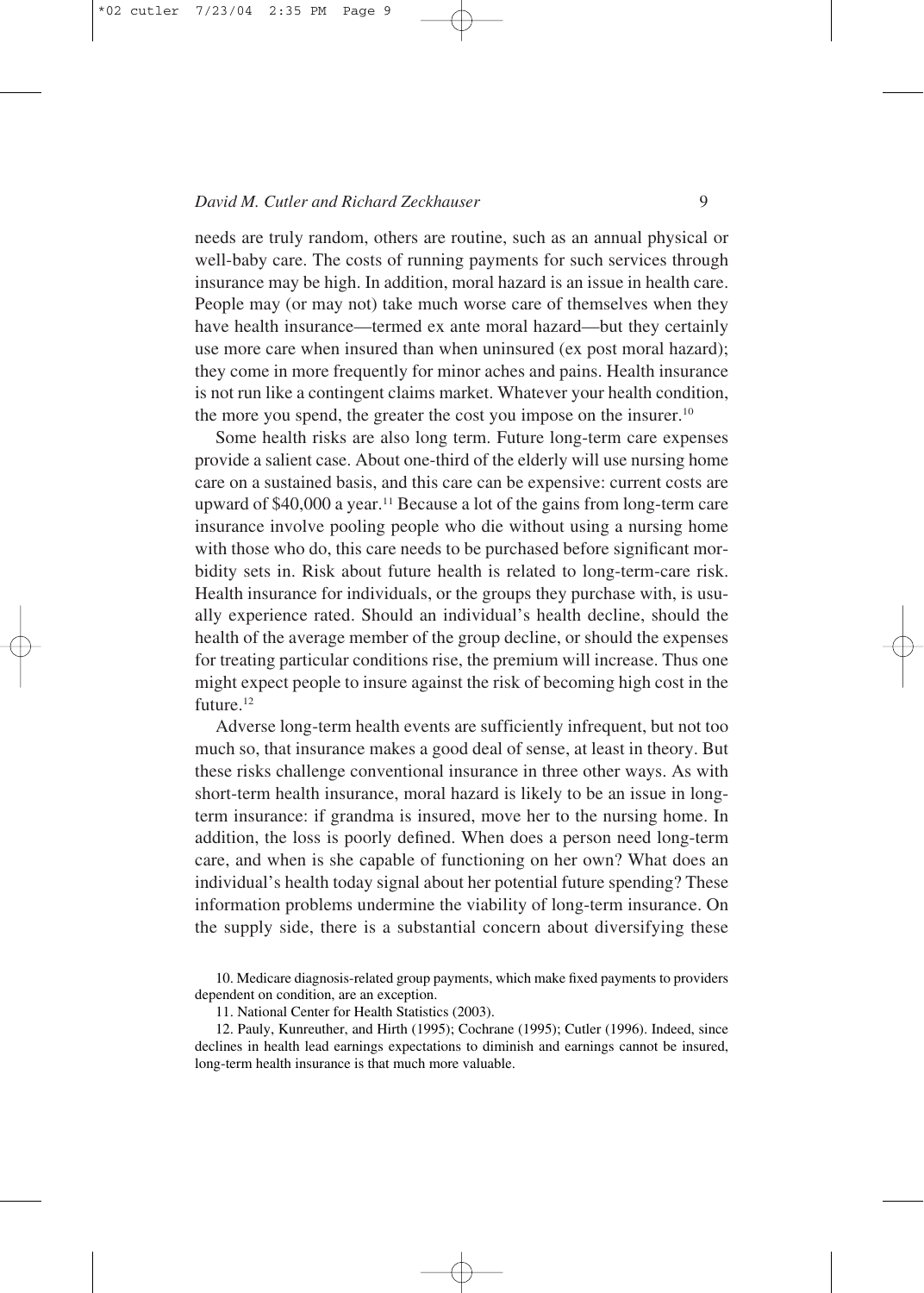risks. When future medical costs increase for some people—for example, because expensive new medical technologies become available—they increase for others as well. Similarly, if new medical knowledge extends survival at older ages, it yields such benefits to millions. The unhappy side effect is that a much greater percentage of the population will spend a fair amount of time in a nursing home, assuming that vitality does not increase apace with survival. Such properties of long-term health risks imply that cross-sectional diversification is not entirely possible.

The final individual risk that we address is property and casualty risk. People own homes, cars, and consumer durables that may burn, crash, or break. Consequently, they may want to insure them. Property and casualty insurance has many attributes that are favorable to insurance coverage. The major exception is moral hazard. One might imagine that when people are insured, they drive faster or take less care of their house or other durables. Some evidence suggests that this is the case, although the evidence is far weaker than for moral hazard in medical care utilization.<sup>13</sup>

While mortality, health, and property-casualty risk are the major individual risks that we consider, there are other risks we are not discussing. Most people owe money on a house and face a choice between an ostensibly risky debt payment (an adjustable-rate mortgage) and a fixed, insured payment (a fixed-rate mortgage). However, it is not obvious which form should be preferred—that is, whether the borrower should protect the bank against interest rate movement or vice versa. We might analyze this financial choice in the same way as other forms of insurance. People might also like insurance for their human capital: for example, to guard against depreciation of their skills—think travel agents—or prolonged unemployment. There is public insurance for some of these risks, via unemployment insurance, workers' compensation, and disability insurance. But many risks—for example, lost productivity—are insured by no one. Moral hazard is clearly a substantial issue for many of these risks. In the interest of brevity, however, we do not consider the entire range of risks that individuals face.

#### *Business Risks*

Many business risks are similar to individual risks. Businesses own property, for example, and uncertainty is associated with damage to that

13. See Cohen and Dehejia (2003) for a summary.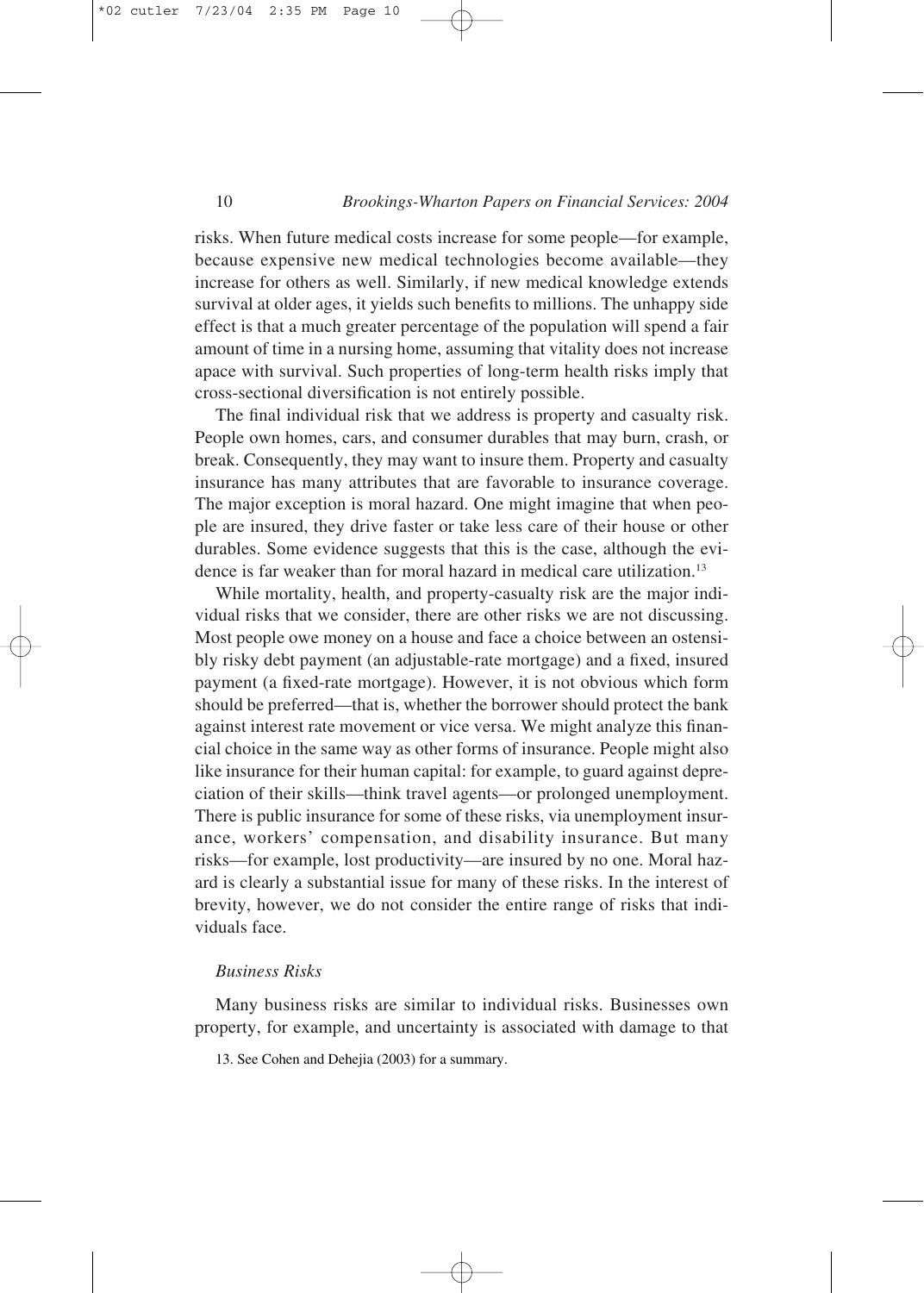property. Businesses are also liable for damages if someone is injured on their premises, if they are found to cause health harms, or if their employees are mistreated. As with health risks for individuals, we divide property and casualty risks for businesses into two groups. Short-term risks are the most common type of business risk. They encompass most damage to property and exposure to litigation. Most of these risks involve relatively infrequent events (but not too infrequent) and generally have well-defined losses (the World Trade Center being a notable exception). There may be some moral hazard in these actions, but we suspect that it is not large.

Most, but not all, short-term business risks can be diversified crosssectionally. The most prominent exception is terrorism risk, where the potential losses are so large (due to correlation in losses across the insured) that even having a substantial insurance pool does not drive the variability of losses particularly low. As a result, we note ease of diversification as being either favorable or adverse.

Long-term property and casualty risks are those risks that will not be realized for some time. Firms may discover only years later that the chemicals in their product increase the risk of cancer. In the same fashion, obstetricians may be sued years after a birth for complications that were only realized (or alleged) later. One can think of the liability revolution in the 1970s and 1980s as a bad realization of a long-tailed risk. Once again, this long-tailed risk makes diversification difficult, since new knowledgeincreasing claims against one business are often correlated with increases in claims against another. Difficulties with diversification are a major problem in many long-tailed litigation risks.

Firms also face risk about employment decisions. Firms may be sued for sexual harassment, unjust dismissal, or unfair hiring practices. This risk has many of the attributes of long-term property and casualty risk. The event is not very frequent and is well defined, but it may not be diversifiable cross-sectionally. The same legal changes that made liability for pollution or medical harms greater than were thought also increased the potential losses from employment issues.

Finally, businesses have risky obligations for the pensions and health care of retired workers. Many large firms have defined-benefit pension plans, which obligate them to a specific payment based on the age of the retiree and number of years of service. Retiree health insurance payments may work the same way. If pension costs rise more rapidly than expected or a firm's earnings fall substantially, the firm may be unable to meet its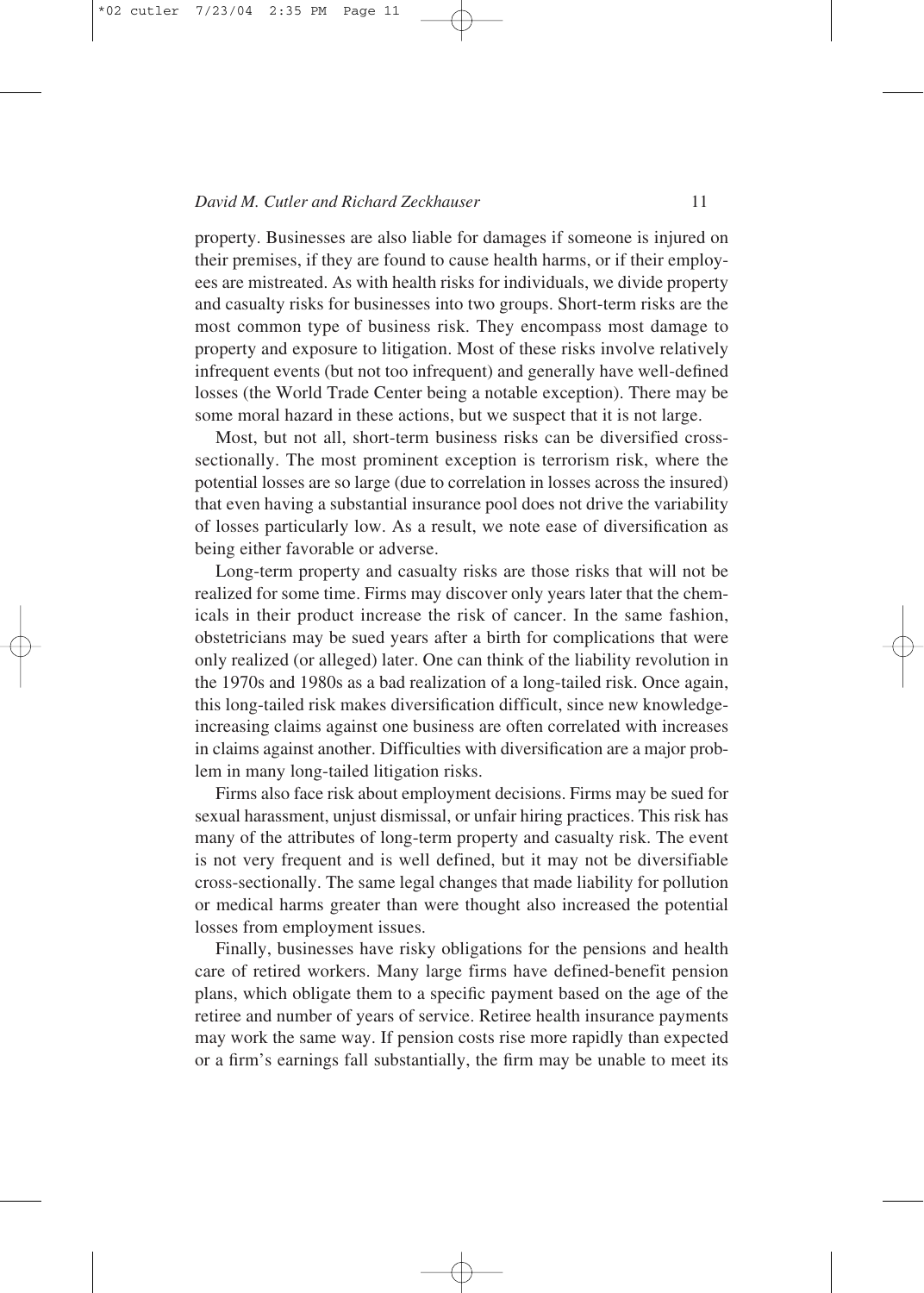pension obligations. Moral hazard is of clear importance in this risk. Firms that are doing poorly will underfund their pensions, knowing that if the firm fails it will not have sufficient assets to pay out its pension liabilities.<sup>14</sup> Diversification issues are also important, since pension and health costs tend to rise jointly across firms. For this and other reasons (perhaps the political imperative of caring for penurious retirees), pension obligations are generally insured through the public rather than the private sector.

As with individuals, businesses might like to insure other financial risks as well. They can often do this by using sophisticated financial instruments. Companies selling abroad can hedge exchange rate risk, and businesses can insure interest rate risk through appropriate derivative securities. To keep our analysis manageable, we avoid consideration of such financial risks.

#### *Bundling Insurance and Other Services or Attributes*

Many products that are officially sold or presented as insurance provide more than just financial protection; they bundle other services with riskspreading benefits. These additional benefits are important in evaluating the insurance policy.

In some arenas, insurance products have integrated backward into purchasing services or at least procuring them. This enables insurers to purchase products at substantially reduced rates. Health insurance is the most prominent example.15 When insurance is coupled with provision, the combination may yield significant advantages in exerting leverage as a buyer. Such a

14. In a related situation, one of the authors worked for Equitable Life in the early 1960s. One task was to determine when a company had incurred a catastrophe in an accident. Excess losses would be written off, lest dividends never be paid in the future. Our naïf inquired, "Why" don't our policies indicate that there will not be a payoff in case of nuclear war?" The answer was basically: "It does not matter what we say. Given a war, our losses will be too great, and our asset base significantly destroyed. We will not pay." Our second story is at a less monumental scale and in keeping with the early winter of 2003–04. The roommate of one of the authors created a company in high school to shovel snow for a flat fee for the winter, thus offering insurance to its customers. There was a big snowstorm early in December. The company announced it was going out of business and returned the money.

15. Differences in bargaining power produce significant results. Altman, Cutler, and Zeckhauser (2003) find that, for a common pool of the insured (government employees in Massachusetts), the indemnity plan pays prices 35 percent more than health maintenance organizations for the same procedure. The gap with uninsured individuals would surely be much greater. Health plans frequently pay less than half as much for prescriptions from the same pharmacy as uninsured customers. If anything, the administrative costs for insured patients are higher, since two parties have to be charged.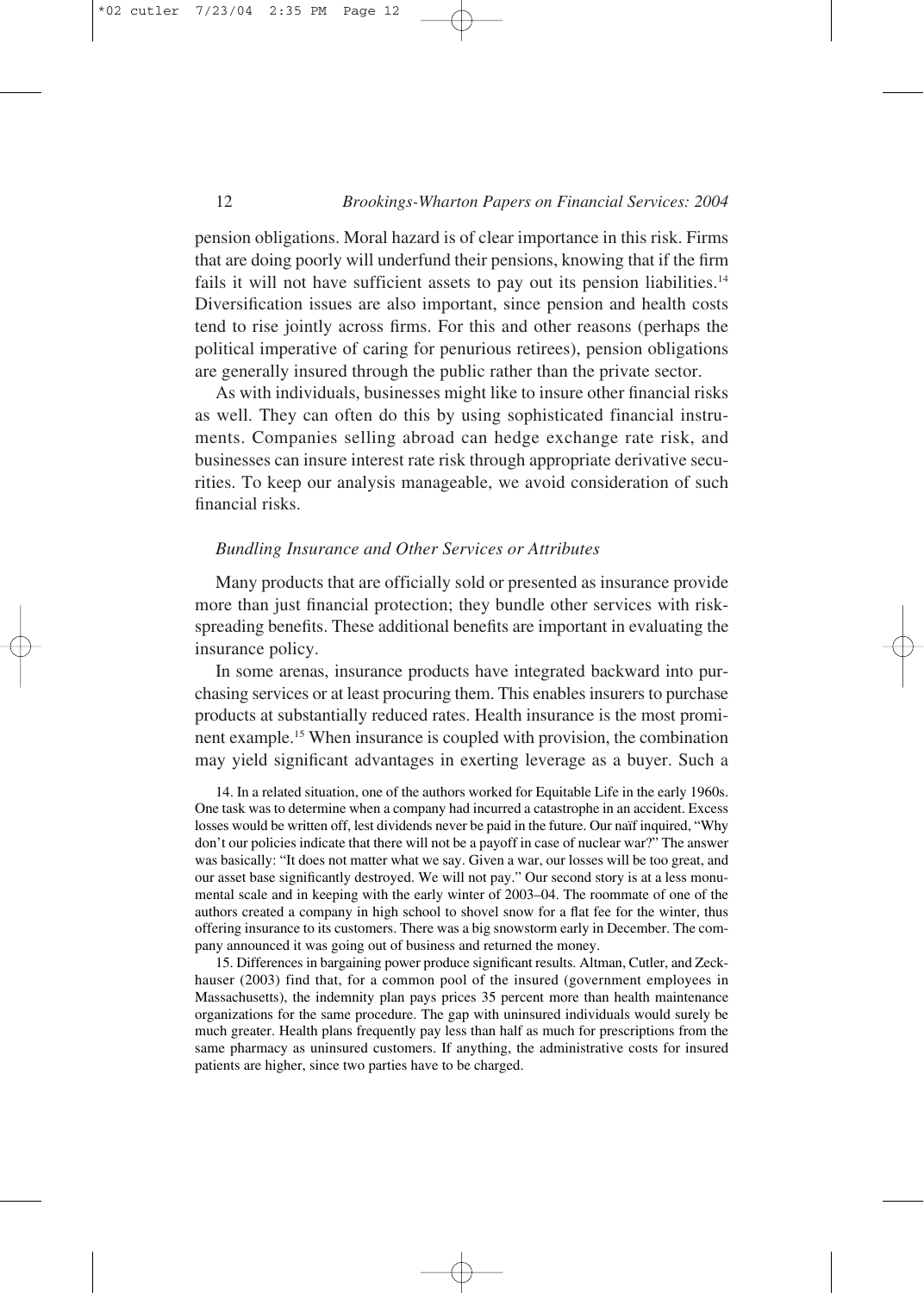buying consortium should not be thought of as exclusively or even predominantly as an insurance product—that is, as a risk-spreading device.

Many insurance products couple insurance with a tax shield. The buildup in whole life insurance is not taxed, for example, making that product an excellent vehicle for saving. Health insurance that pays for the costs of routine care is also a tax haven, saving the taxation that would be associated with wage and salary payments. The primary motivation for such policies is not the financial risk per se, but the combination of risk reduction and tax rewards.

Still other insurance programs, especially in the public sector, have a strong redistributional element. Government "insurance" programs, such as Social Security and unemployment insurance, almost always have an intended redistributional role. That is, judged ex ante, some participants are hurt, while others are helped. But even in the private sphere, we see redistribution at play. Thus young workers usually subsidize older workers in employer-provided health insurance.

Alas, there is no way to discuss insurance without referring to instruments that work as a buying consortium and significantly redistribute income. These instruments are not strictly insurance. This caveat should inform our discussion below.

#### **Insurance in Practice: Consumer Risks**

In this section, we evaluate how insurance for consumer risks fares in practice. Because we consider a number of risks, our analysis is necessarily impressionistic. We rely on conclusions of detailed research studies where possible and on analysis of aggregate data in other cases. For many types of risks, we conclude that insurance performs substantially less well than is anticipated by theory. Table 3 shows our summary.

#### *Mortality*

As Yaari first noted, life insurance and annuities cater to mutually exclusive circumstances: living too long and living too short. One would not expect the same person to want both instruments in force at the same time.<sup>16</sup>

16. Yaari (1965). Davidoff, Brown, and Diamond (2003) extend this analysis to the case of incomplete markets, with relatively similar results.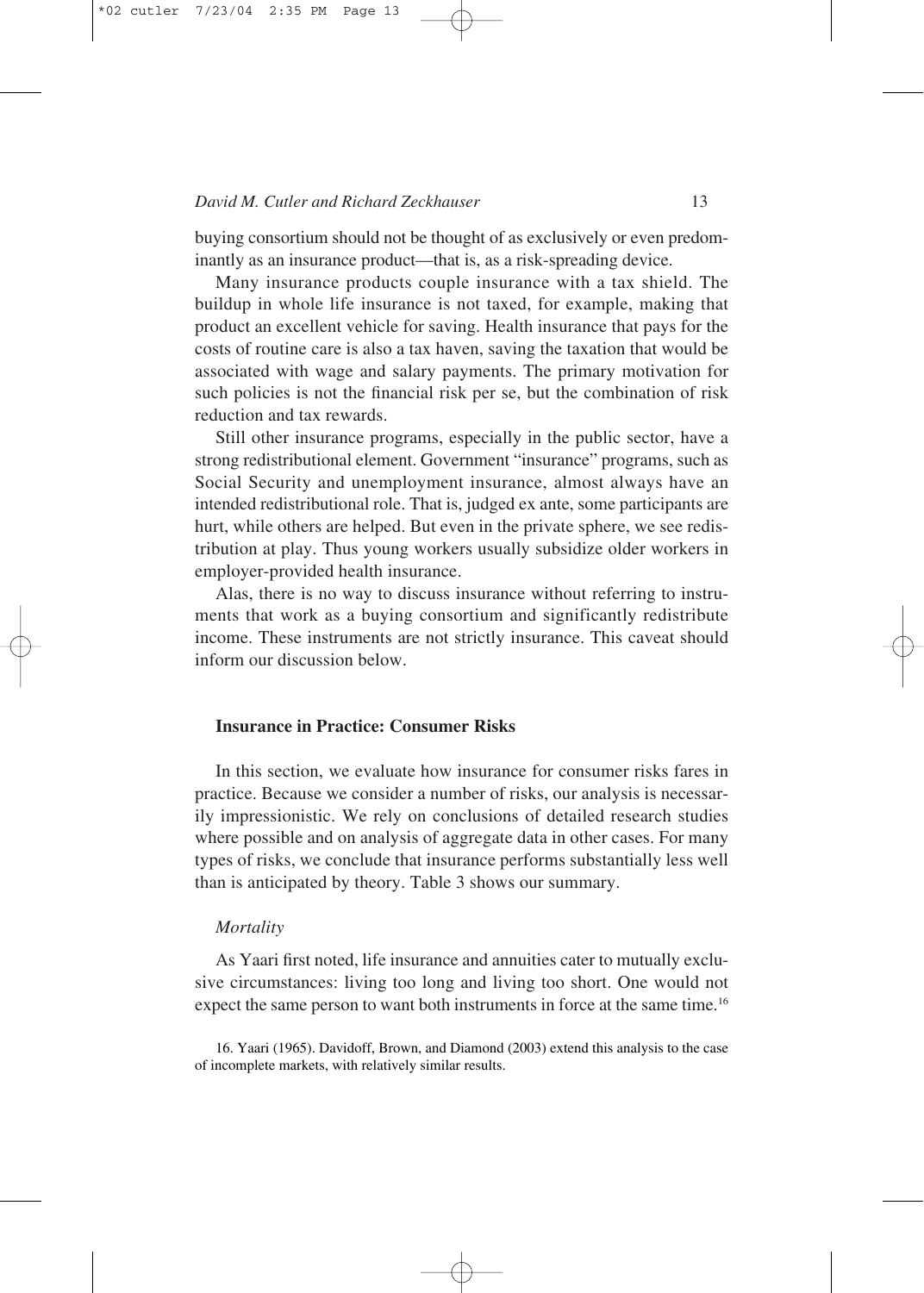|                          |                    | <i>Issues</i>                                                                | <i>Other</i>          | Overall    |
|--------------------------|--------------------|------------------------------------------------------------------------------|-----------------------|------------|
| Risk                     | Example            | noted                                                                        | factors               | evaluation |
| Individual risks         |                    |                                                                              |                       |            |
| Mortality                | Life               | Underinsurance of widows:<br>overinsurance of elderly                        | Tax-free buildup      | Fair       |
|                          | Annuities          | Too little purchase                                                          |                       | Poor       |
| Health                   | Short-term<br>care | Too much coverage for<br>small risks                                         | Tax subsidy           | Fair       |
|                          | Long-term<br>care  | Too little coverage for<br>large risks                                       |                       | Poor       |
| Property and<br>casualty | House              | Too much coverage for<br>small risks                                         |                       | Good       |
|                          | Auto               | Too much coverage for<br>small risks                                         |                       | Fair       |
|                          | Consumer durables  | Why do people buy?                                                           |                       | Poor       |
| <b>Business risks</b>    |                    |                                                                              |                       |            |
| Property and<br>casualty | General            | Good for most industries<br>(major exception is medical<br>malpractice)      |                       | Fair       |
|                          | Long-term risk     | Inadequate coverage of                                                       |                       | Poor       |
|                          | (pollution)        | large risks; market dries up<br>with new knowledge                           |                       |            |
|                          | Terrorism          | Inadequate coverage of<br>large risks; market dries up<br>with new knowledge |                       | Poor       |
| Obligations              | Pensions           | Underfunding of pensions                                                     | PBGC reinsurance Poor |            |

**Table 3. Evaluation of Insurance Markets**

Source: The assessment is based on the authors' beliefs. See text for details.

In practice, life insurance is very common, and annuitization is fairly rare. The 2001 Survey of Consumer Finances estimates that two-thirds of families have life insurance, including about 80 percent of two-adult families. In total, families have \$16 trillion of assets in life insurance.<sup>17</sup> Annuities, by contrast, are owned by only a small share of the population, usually as one option in a retirement plan, for example, with an IRA rollover. Only 8 percent of the population ages seventy and older has an annuity, while 78 percent of that group has life insurance.<sup>18</sup> Annuity reserves total less than \$2 trillion.

Without knowing individuals' preferences exactly, despite knowing their assets, earnings, and family and health status, we cannot tell what

17. American Council of Life Insurers (2003).

18. Brown (1999).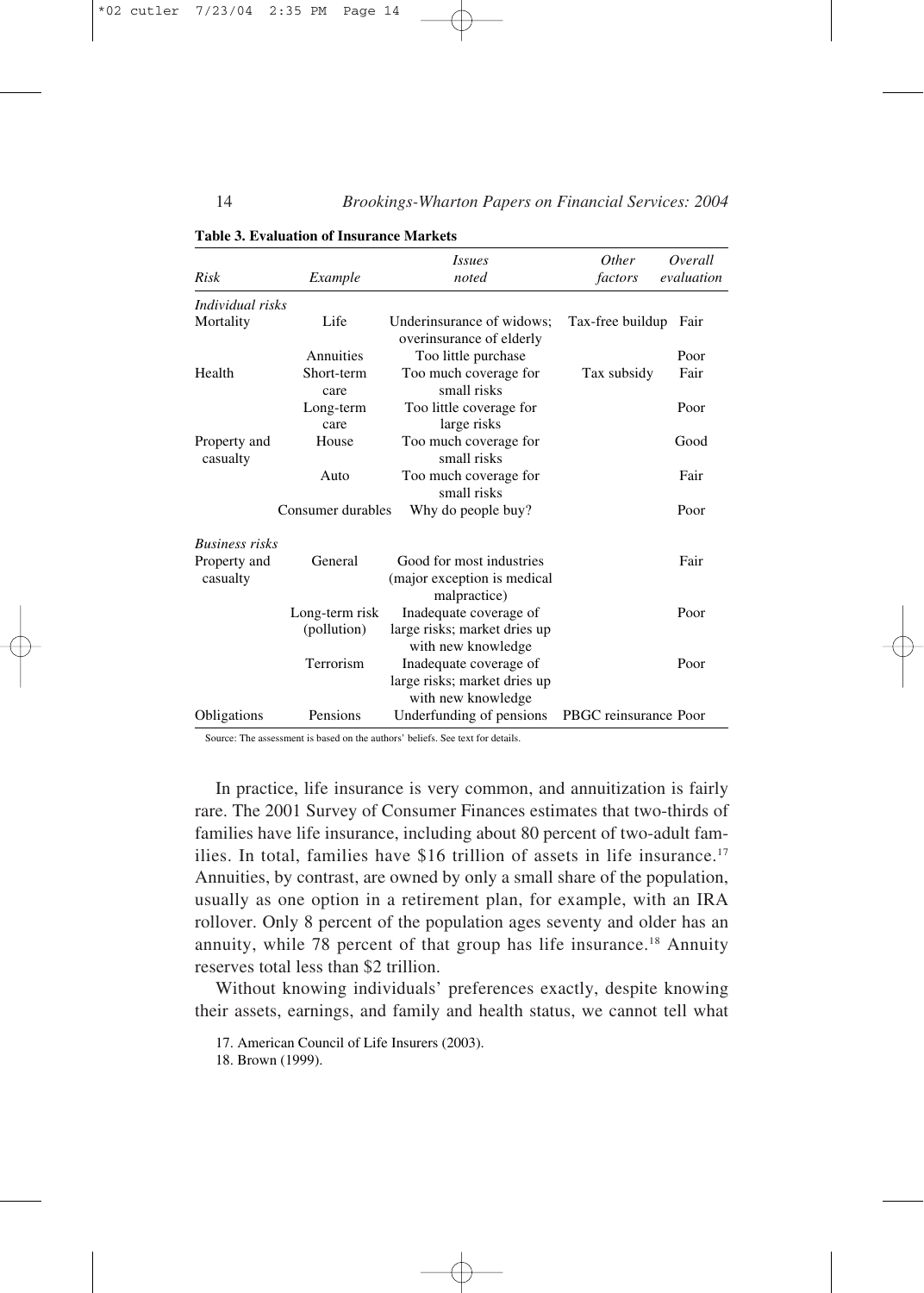insurance arrangement is optimal for them. A married worker might skip life insurance if he does not value highly the consumption of his nonworking spouse. Similarly, a couple may not want an annuity in old age if it is penurious relative to assets or if they can deal with a declining consumption stream. Still, one suspects that such cases are rare and that the large changes in consumption that individuals might experience due to lives cut short or stretched long are not intended. The research literature takes this perspective in evaluating the adequacy of annuitization and life insurance: it examines whether these products are purchased in sufficient quantity to minimize changes in consumption in the event that bad outcomes are realized. Because of the centrality of life insurance and annuities to the lively debates about social security reform, their use has been considered in detail.

life insurance. The spread of life insurance is expected, valuable, and important as a source of savings as well as security. Still, two aspects of life insurance have drawn attention as being suboptimal. The first is the substantial rate of life insurance holdings among the elderly.<sup>19</sup> Some of the elderly—a group whose children are presumably independent—would rationally want life insurance protection (if pensions depend on the survival of one spouse, for example), but three-quarters is a very high share. Even many elderly without dependents have life insurance.

Some work has examined this puzzle. One proposed explanation is that Social Security provides too much annuitization, and people offset that by purchasing life insurance. Brown finds evidence that this is not the case, however; term life insurance is not more likely to be held by people with larger Social Security payments.<sup>20</sup> He suggests that other explanations are more important: tax policy that allows for tax-free buildup in whole-life insurance or tax-free payment of burial costs and inertia from purchasing life insurance earlier in life. The exact share attributable to each is not entirely known, but the nontax explanations such as status quo bias are surely important.<sup>21</sup>

The extent of life insurance during the working years seems broadly appropriate, although concerns linger. In particular, some authors worry about whether people in their working years are sufficiently insured. Recent studies suggest that too few families have life insurance, and many

21. Samuelson and Zeckhauser (1988).

<sup>19.</sup> See Brown (1999) for a review.

<sup>20.</sup> Brown (1999).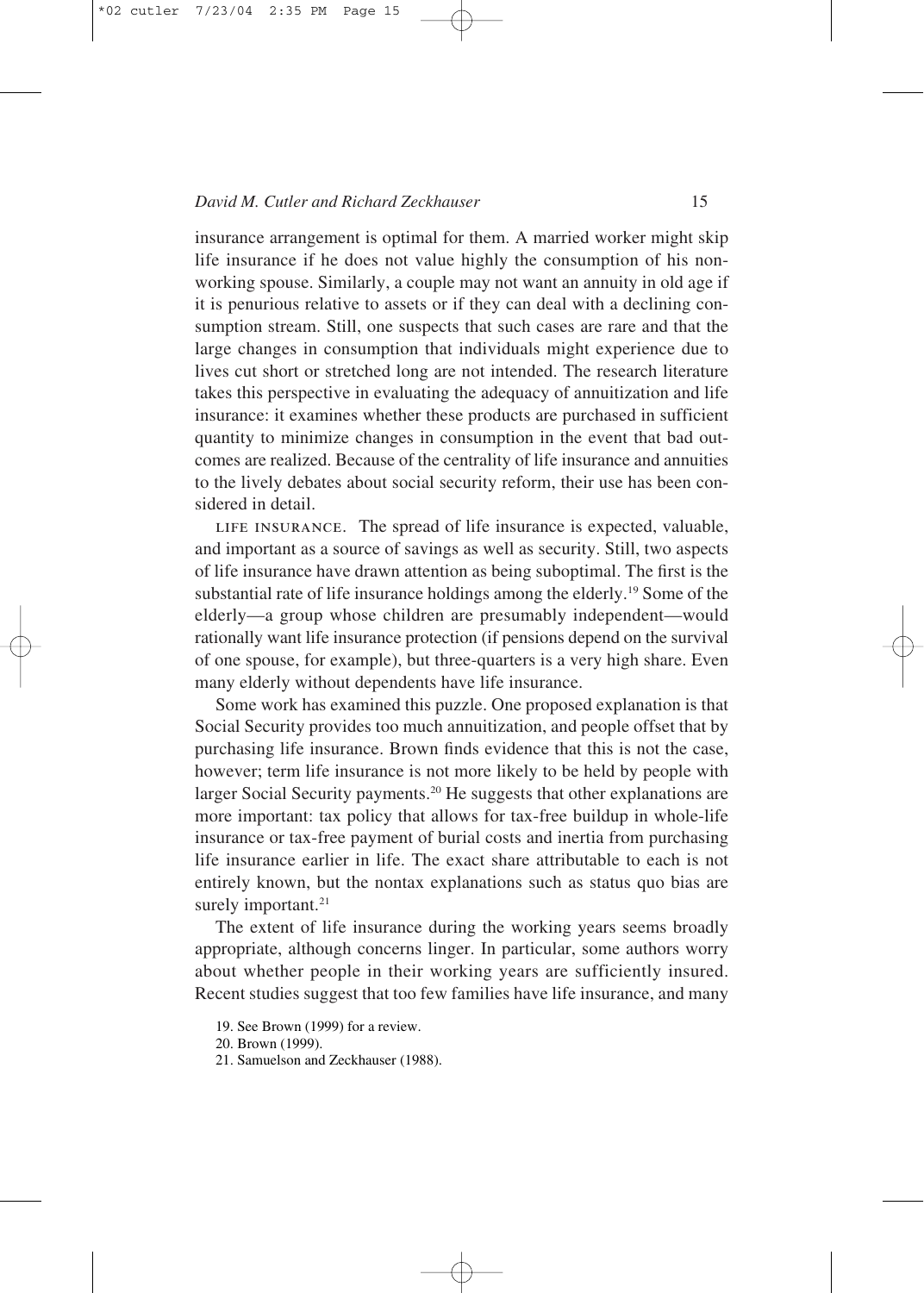families that have insurance are underinsured. Bernheim, Forni, Gokhale, and Kotlikoff use data on family income, assets, and demographic characteristics for people ages fifty-one to sixty-one (from the Health and Retirement Survey) to examine the consumption consequences should they die.22 They estimate that 30 percent of wives and 11 percent of husbands would suffer a decline in consumption of 20 percent or more if their spouse passed away. This is a large enough reduction to rule out the explanation of rational preferences, apart from the joint explanation of little concern for and insufficient bargaining power of the dependent spouse. The shortfall in insurance coverage is more surprising given government tax subsidy for employer-paid premiums and investment earnings during the life of a policy.

Work by Bernheim, Carman, Gokhale, and Kotlikoff suggests that twothirds of poverty among widows and one-third of poverty among widowers results from a failure to purchase sufficient life insurance.<sup>23</sup> The extent of underinsurance varies with socioeconomic characteristics. After correcting for income and assets, underinsurance is more common among lowerincome families and among couples with very asymmetric earnings (for example, one-earner couples). In the latter families, the death of the higherearning spouse would often pose severe hardships for the surviving spouse.

Adverse selection could explain the underpurchase of insurance among some families, but the literature does not suggest that this factor is important in life insurance. Cawley and Philipson document that prices decrease with additional purchases, where adverse selection would imply the reverse.24 They also find that individual forecasts of mortality probabilities do not predict the purchase of life insurance. Life insurance is also estimated to have very low administrative expense. More likely is that these families are simply not planning adequately for adverse events that may occur: they do not forecast the extent of consumption declines should death occur, life insurance never becomes a conscious decision the family makes, or the male decisionmaker does not weigh the utility of his spouse very highly.

annuitization. The central question about annuities is why so few people purchase them. As noted, less than 10 percent of people ages sev-

- 22. Bernheim and others (1999).
- 23. Bernheim and others (2001).
- 24. Cawley and Philipson (1999).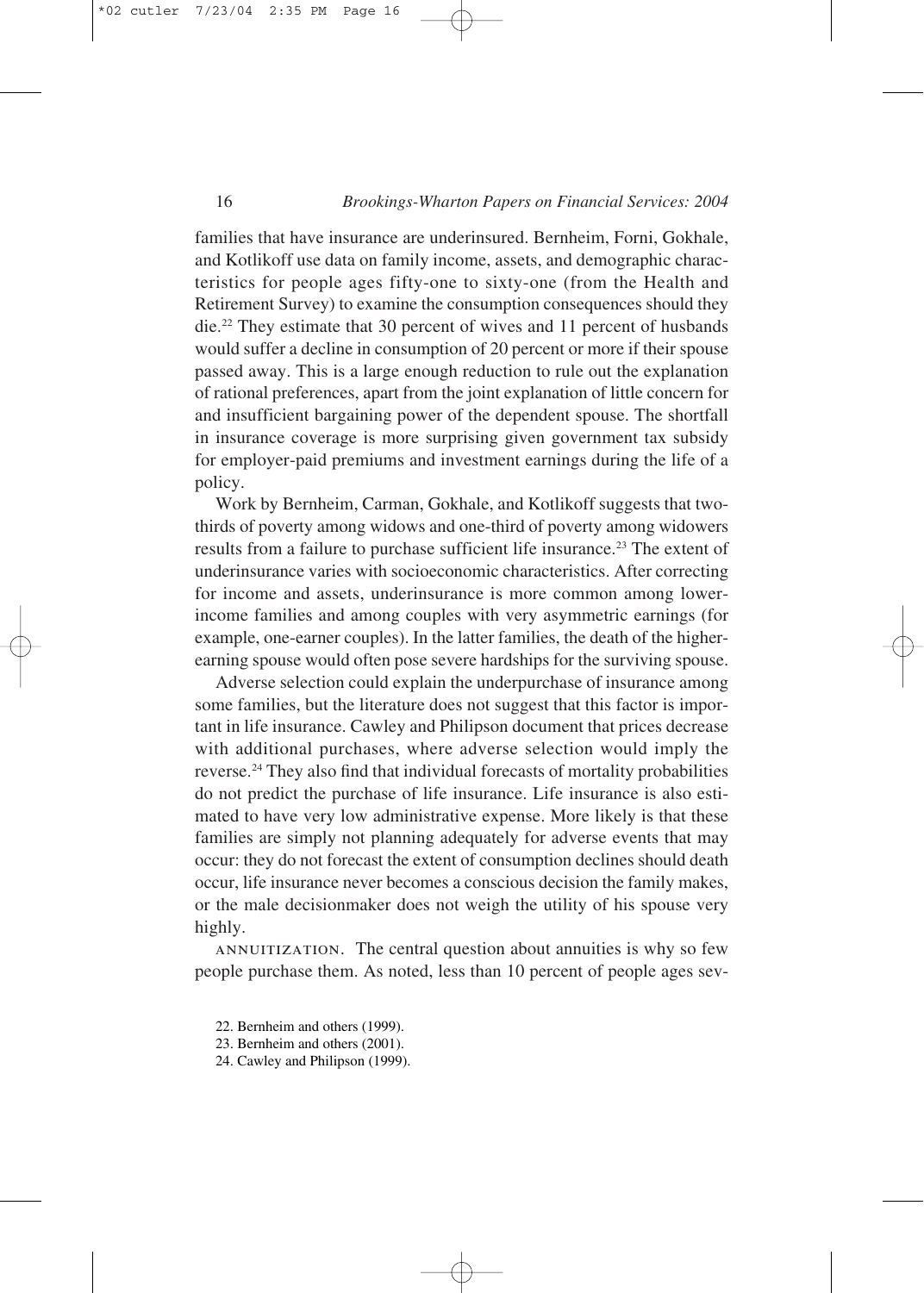enty and older have a private annuity, although essentially all elderly have Social Security and many elderly have defined-benefit pension plans.

The administrative load in annuities provides a partial explanation. Mitchell, Poterba, Warshawsky, and Brown estimate that the load on annuities is about 15 to 20 percent.<sup>25</sup> About half of that results from adverse selection; the remainder is marketing costs, processing costs, and insurer profit.

The low rate of annuitization remains puzzling, even in light of these administrative costs. First, the investment returns in annuities are strongly tax favored. Second, concerns about risk spreading make annuities worthwhile. In a utility-based simulation model of the annuitization decision, Mitchell and his coauthors estimate that people should be willing to pay an administrative fee of 25 percent to annuitize their assets. That is far above the cost that we see in practice. Conceivably, strong bequest motives could explain low rates of purchase.<sup>26</sup> But annuities are one way to insure the size of the bequest. The literature does not explore the degree or nature of the bequest motivation. We expect that few of these results could stand up to rational economic scrutiny.

The literature speculates more about "behavioral" explanations for the low rate of annuitization. Anecdotal evidence suggests that many elderly may not be aware of or understand annuities, and many fewer have priced them (further undercutting the high-administrative-cost explanation for modest use). Other potential customers may fear paying money to an insurance company only to die shortly thereafter without much return. Along the latter lines is the seemingly inexplicable preference that some people have for annuities that guarantee a payment for a certain number of years, even if the annuitant dies before that time.

summary. As a means of keeping track of the evidence, we provide our net assessment of the various insurance markets we consider. To keep the analysis simple, we use a three-point scale: good, fair, or poor. We recognize that this assessment is highly subjective; readers may take issue with particular values or even the scale that we use. On the basis of the evidence, we grade life insurance as fair and annuities as poor. Life insurance earns a higher grade because it functions well for many people. But in both cases

#### 25. Mitchell and others (1999).

26. But that leaves the puzzle as to why big asset holders give away so little during their lifetime. Such gifts cut the estate tax by a third, since the gift tax, which comes out of the estate, escapes taxation within the estate.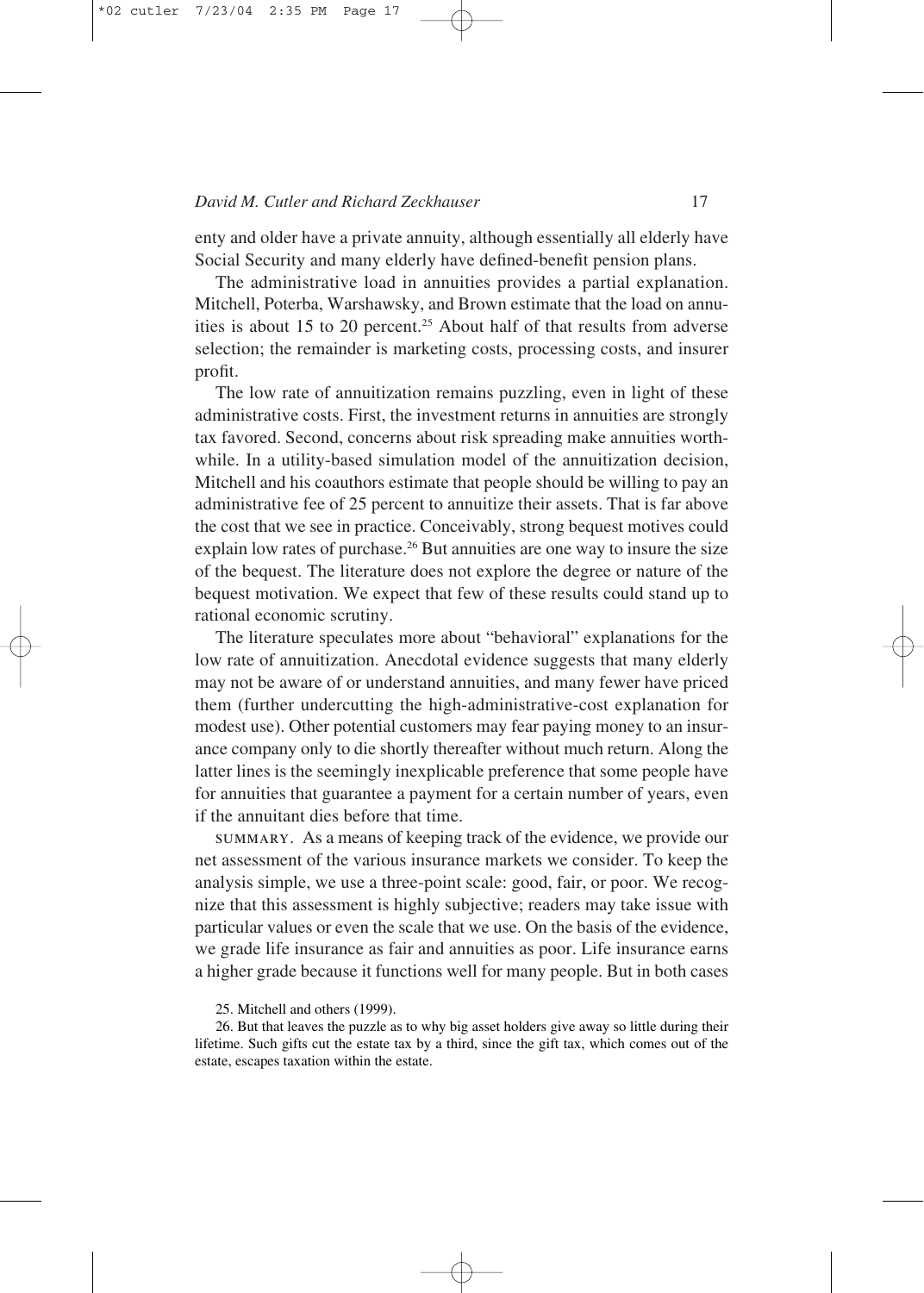there is some underinsurance and, in the case of life insurance, some overinsurance as well.

#### *Health*

Health risk is the second major type of risk for individuals. We divide health risks into two categories: short-term risks and long-term risks.

short-term health care. About 85 percent of people in the United States have health insurance for their current medical care, according to the U.S. census. Coverage rates are greater in most other major developed nations, usually because of government involvement.

As with mortality risk, there is substantial analysis of the optimality of private health insurance contracts. The fact that not everyone has private insurance has generated policy debate and research attention. There are three typical explanations for lack of coverage. The first is administrative expense. In any market with administrative costs, we would expect less than full coverage. Administrative costs account for only about 15 percent of health insurance, however, so most analysts discount this explanation. Indeed, the true rate of administrative expense in health insurance is likely smaller, perhaps net negative, in many instances when buyer leverage is figured in. Health insurers, with their strong bargaining power in a highfixed-cost industry, purchase specific health care goods and services much more cheaply than do individuals. Such discounts likely more than make up for administrative costs.<sup>27</sup>

Adverse selection provides a second explanation. Insurance priced for the average enrolled person can lead to an equilibrium where the healthy do not enroll. We know of no simulations about the importance of this phenomenon, but we suspect that this explanation is right for some people. Many of the uninsured are young and relatively healthy. The value of insurance priced at average rates is not very high for this group. One concern about this explanation, though, is that insurance can vary in generosity. Deductibles, services covered, and access to particular providers all vary across policies, and we might expect more of the healthy to segregate into less generous policies than to go without coverage entirely.

The third explanation is crowdout by government insurance programs (for example, Medicaid) and charitable programs (for example, hospital free care). In this theory, people do not purchase private coverage because

27. See note 12.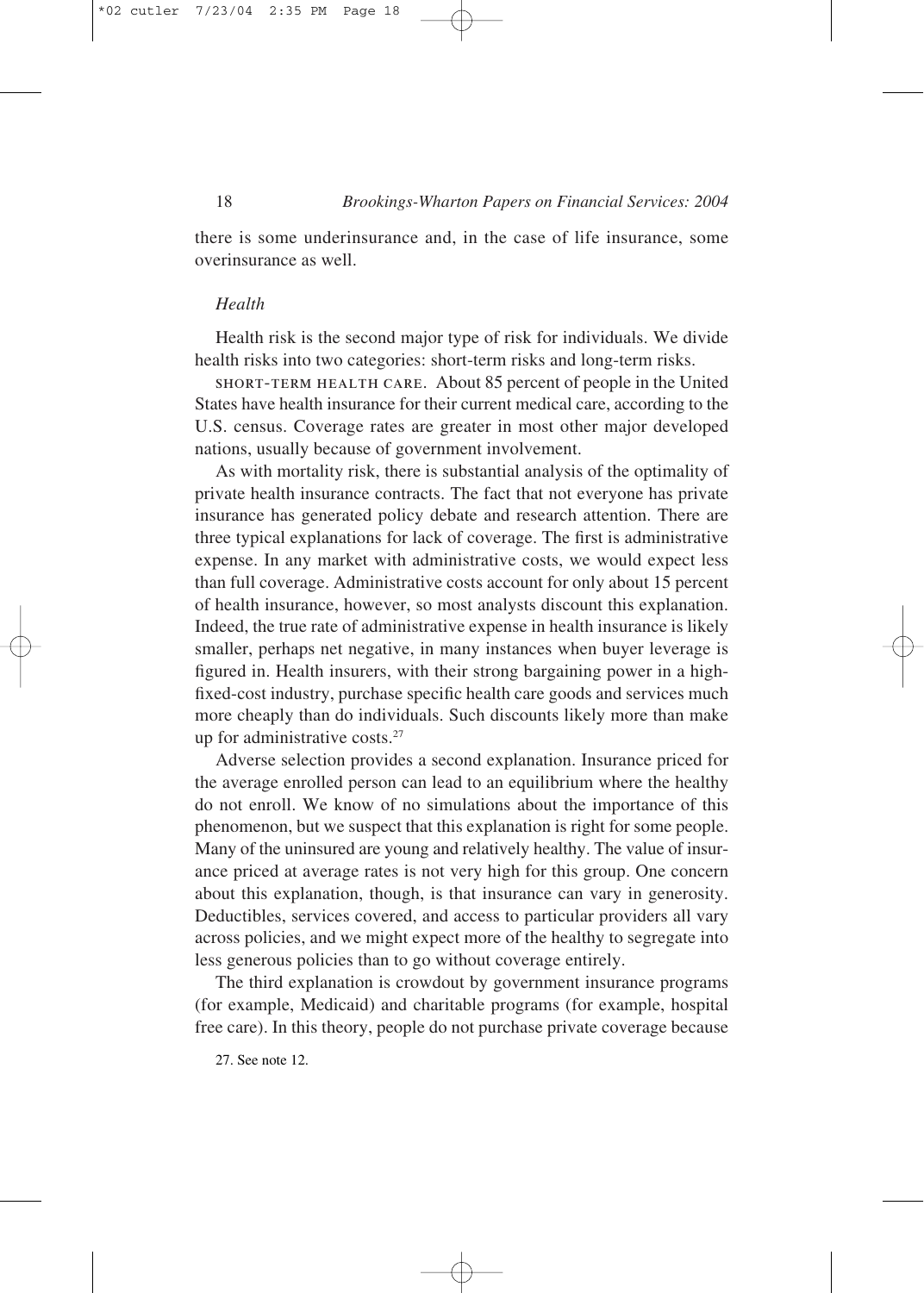they know that they can receive care even if they are uninsured. Naturally, there is a loss. Being uninsured is associated with less, and less appealing, access to medical care providers, less use of preventive and acute care services, and worse health outcomes.28 But it also saves money. For some people, the savings may be worth it.

Empirical evidence shows that crowdout is a factor in explaining insurance coverage. Increases in the generosity of public insurance and in uncompensated care lead more people to go uninsured.<sup>29</sup> The analysis required to explain what proportion of the uninsured this accounts for has not been undertaken, however.

Even if the level of health insurance were appropriate, one might question the mix of provision between public and private. Insurance has a surprising mixture of such provision: the pattern is hardly in line with notions of comparative advantage across sectors. In the case of health insurance, some argue for public insurance, on the grounds that administrative costs are lower in public programs than in private policies.<sup>30</sup> Others argue for private insurance, for the usual reasons of competition and concern over bureaucracy. And within the private sector, there are arguments for both for-profit and not-for-profit entities. The United States has a mixture of both public and private provision, often in the same narrow sector, with adverse interactions between the two (as witnessed by the literature on crowdout).

Among people who have insurance, economists' greatest concern is not with inadequate coverage but rather with the generosity of coverage for small medical risks. Cost sharing in traditional indemnity insurance policies is relatively low. A typical policy has a deductible of about \$400, with 20 percent coinsurance up to a stop-loss of perhaps \$1,500.31 For much of the health spending distribution, cost sharing is very slight; this makes moral hazard a significant concern.

A lengthy literature has explored whether this level of cost sharing is optimal or too small.32 Generally, the literature concludes that current insurance is too generous, leaving people with too little risk for medical expenses, particularly smaller expenses. The most comprehensive analysis

28. Institute of Medicine (2003).

29. On public insurance, see Cutler and Gruber (1996); on uncompensated care, see Rask and Rask (2000); Herring (2001).

- 30. Woolhandler and Himmelstein (1989).
- 31. Kaiser Family Foundation and Health Research and Education Trust (2003).
- 32. See Cutler and Zeckhauser (2000) for a review.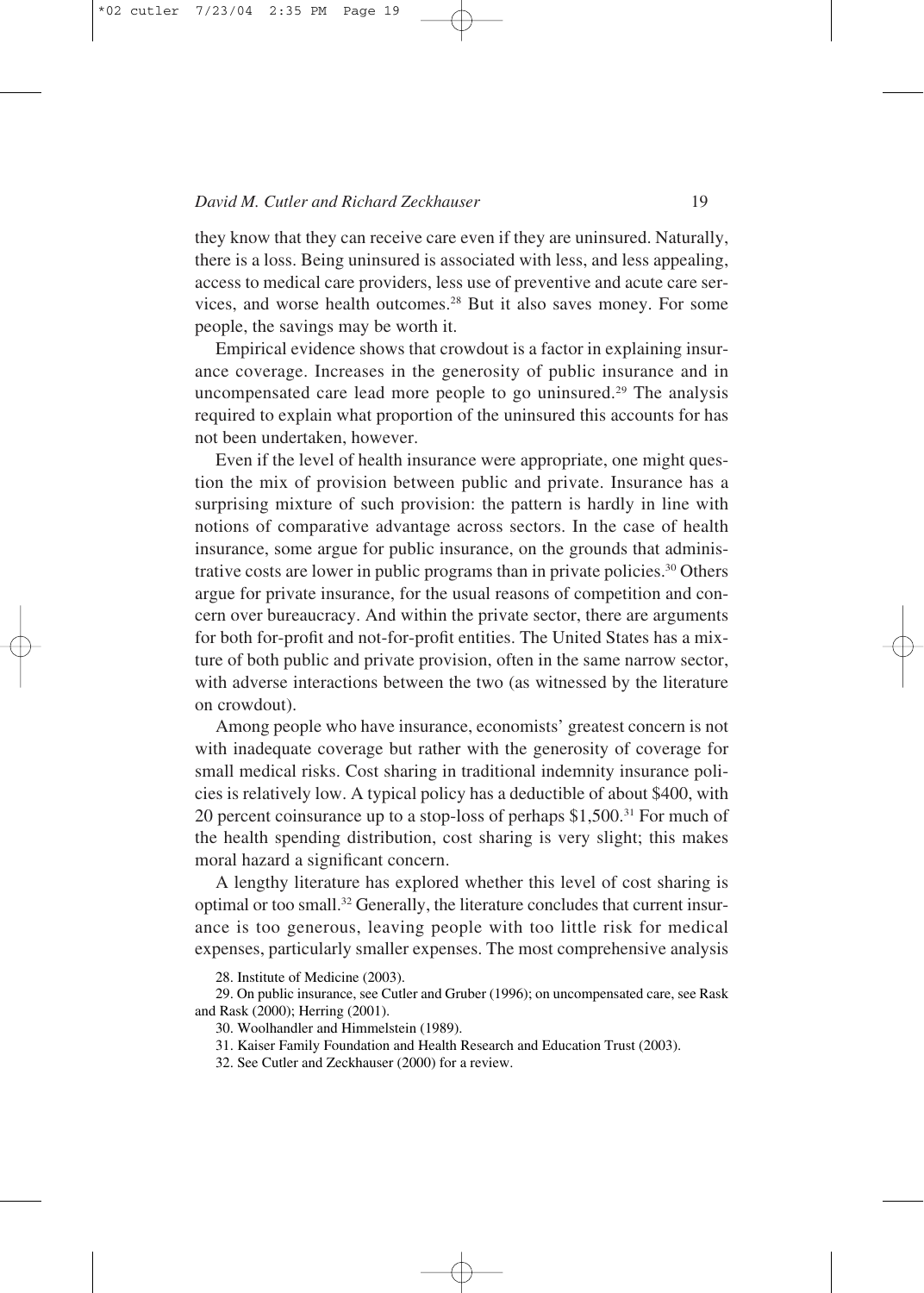is from Blomqvist, who finds that optimal insurance should have a declining coinsurance rate ranging from 27 percent at \$1,000 of spending (compared to 20 percent in most plans) down to 5 percent at \$30,000 of spending (compared to zero in most plans).<sup>33</sup>

The traditional explanation for the low rate of cost sharing is the tax subsidy to health insurance.<sup>34</sup> As with life insurance, employer payments for health insurance are not taxed as income to workers, while wage and salary payments are. Thus there are incentives for people to run more medical payments through employer-paid health insurance than is optimal. This includes having lower cost sharing than would otherwise be desirable. Empirical work shows that this explanation is important in practice.<sup>35</sup> What other factors contribute to a low rate of cost sharing is not known, however.

Behavioral explanations also merit study. Victor Fuchs argues that cost sharing is low, in part, because, in a stressful time of medical need, people do not want to make decisions about whether additional medical care is worth the money.<sup>36</sup> We argue below that prospect-theoretic preferences for outcomes—for example, loss aversion coupled with risk seeking on losses—make individuals eager to avoid small losses.

These types of "behavioral explanations" make normative analysis difficult. Say that loss aversion affects behavior, implying that even small charges per visit strongly discourage use. Would such copayments represent an effective rationing tool, or would they impose noticeable pain without collecting much revenue? Fortunately for us, our analysis has a descriptive, not a normative, purpose.

Finally, given the strong penetration of health maintenance organizations in the private insurance market and their firm supply-side restrictions, it is hard to assess what cost sharing would be appropriate for their members.

long-term health care. Health also has a component of long-term risk. People may have health needs in the future, which they would like to insure today. Most important here are long-term-care expenses.

A large part of the return to long-term-care insurance is related to early mortality among the elderly. Nearly 20 percent of people over age eightyfive are in a nursing home, compared to about 1 percent of the population

- 34. Feldstein and Friedman (1977); Pauly (1986).
- 35. Cutler and Zeckhauser (2000).
- 36. Private conversation, April 11, 2004.

<sup>33.</sup> Blomqvist (1997).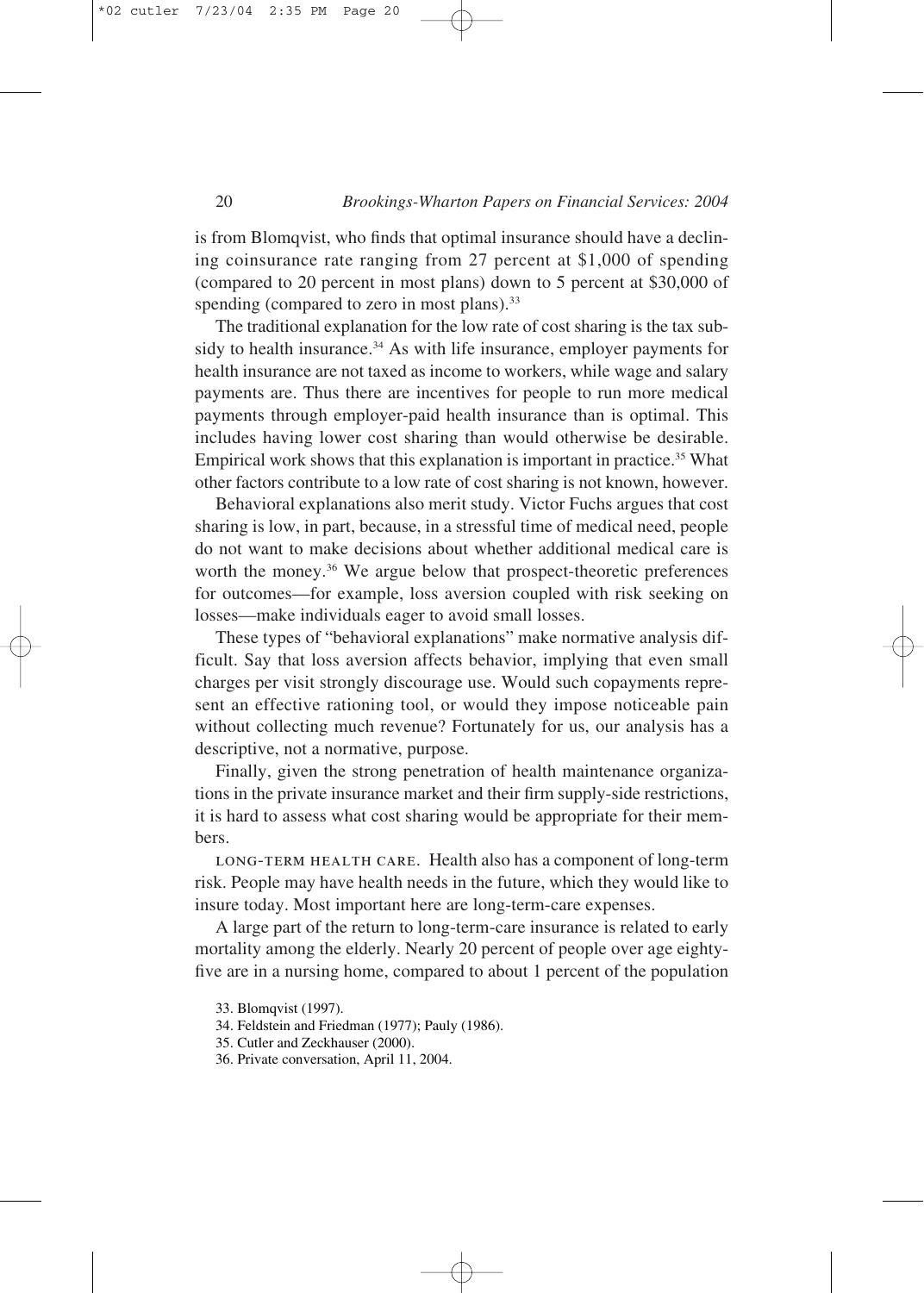ages sixty-five to seventy-four.37 For long-term-care insurance to be effective, people have to purchase it before they reach an advanced age. Yet most elderly do not have such coverage. Only about 10 percent of the elderly possess long-term-care insurance. The bulk of long-term-care expenses are paid for out-of-pocket or by Medicaid.

Risk about future health is related to long-term-care risk. Health insurance for individuals or for groups is usually experience rated. Should health decline, the premium of the individual or the company will increase. Thus one might expect people to purchase insurance against the risk of becoming high cost in the future.38 In practice, however, we see virtually no insurance against the risk of becoming sick and facing higher annual premiums in the future.39

Adverse selection and moral hazard no doubt contribute to the failure of this market, but we believe the theoretical elegance of those subjects has led economists to give them too much weight. Risk aversion certainly differs across people, and that is not so correlated with health status (many individuals who are in good health but are worried about their future health status want to purchase insurance in addition to those who are currently sick). Ex ante moral hazard is also somewhat deterred because declines in health, even if treated, lead to much worse states, for which compensating payments are not forthcoming.

Attention instead focuses on two alternatives. The first is crowdout of private long-term-care insurance by the public sector. The Medicaid program covers long-term-care expenses for people with no private insurance who have exhausted their income and assets paying for long-term-care services. People may thus rely on Medicaid, if it comes to that, or give away assets to qualify for Medicaid, rather than purchase private insurance.40 Recent simulation work suggests that these factors explain a significant fraction of the lack of purchase of private nursing home insurance.<sup>41</sup> As

- 37. National Center for Health Statistics (2003).
- 38. Pauly, Kunreuther, and Hirth (1995); Cochrane (1995); Cutler (1996).

39. There is some informal insurance for this risk, but it is imperfect. Many large employers, for example, prohibit insurers from experience rating at the individual level, providing a form of intertemporal insurance *if* one stays with the same company. Most states prohibit some forms of experience rating for small groups of people, but these prohibitions are often very limited (see Cutler 2002 for a review). Overall, insurance against the risk of becoming high cost in the future is very limited.

40. Pauly (1990).

41. Brown and Finkelstein (2003).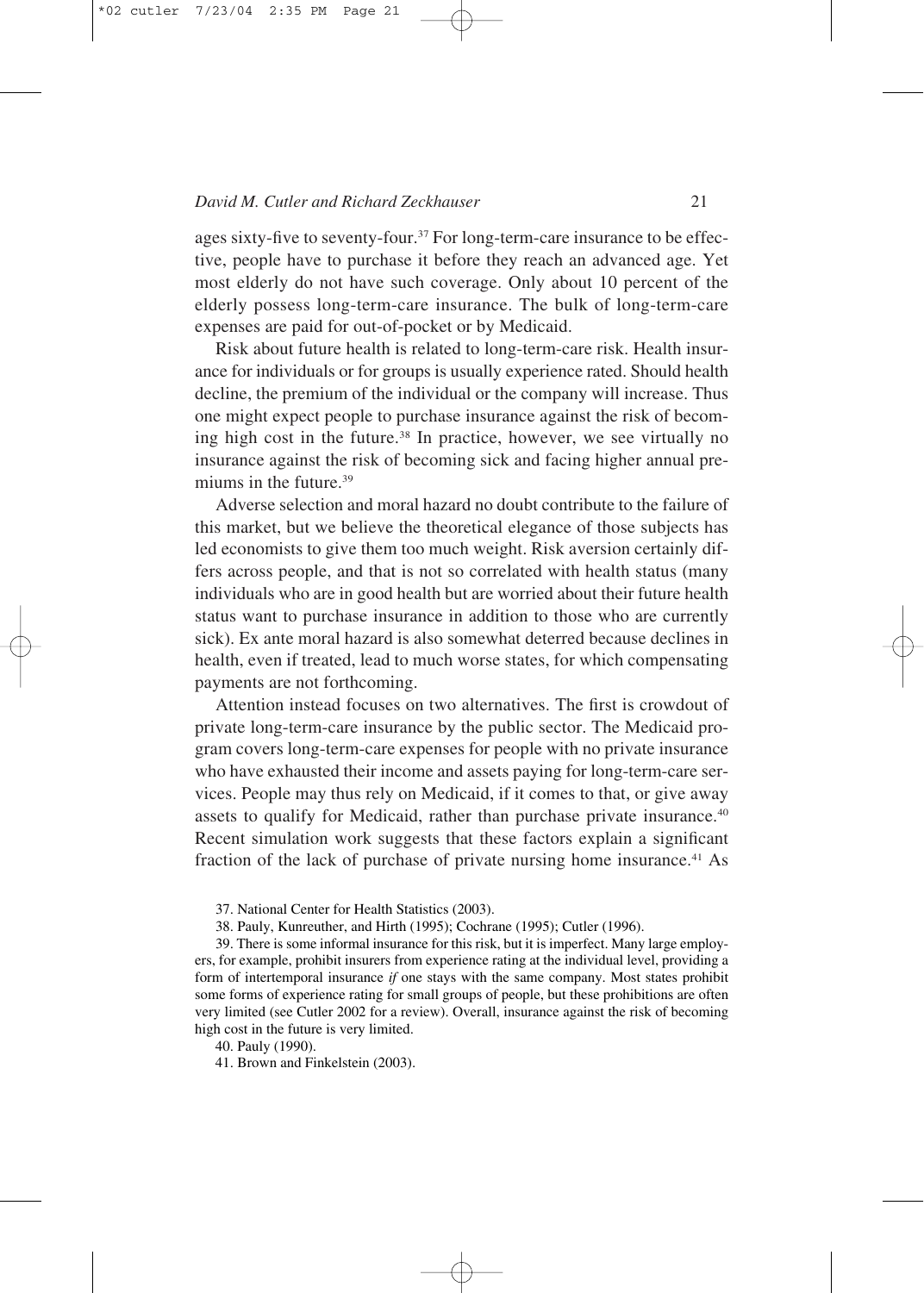with short-term health insurance, public and private insurance interact inefficiently.

The second explanation for low insurance coverage is that these risks are nondiversifiable and thus shunned by insurance companies.<sup>42</sup> The dominant driver of changes in long-term-care costs over time is technology that allows people to live longer or higher-quality lives, but at high cost. This technology is common across people and thus cannot be diversified crosssectionally. We explore how this might affect the supply of long-term insurance below.

summary. We rate coverage of short-term health risks as fair and coverage of long-term risks as poor. Short-term risks are covered for most people, but, as with mortality risk, there is both underprotection (those without coverage) and overprotection (too generous insurance in indemnity policies). Coverage for long-term health risks is poor, since private insurance is rare and the public sector has substantial inefficiencies.

#### *Property*

The third major type of individual risk is damage to personal physical assets. People insure their home, car, and consumer durables against various types of damages. In at least the first two cases, essentially everyone has coverage. Mortgage lenders generally require homeowners insurance, and all states require auto insurance. Fewer people have coverage for consumer durables, but the costs of these goods are far smaller; hence insurance is far less valuable.

The major issue in property insurance is the degree of cost sharing. Most people have relatively low deductibles for home and auto damage. The question is whether these deductibles are too low from the standpoint of the individual and from the standpoint of efficiency. (Efficiency requires avoiding minor claims where administrative costs are large relative to any loss or payment.) There is speculation about this in the literature, but no formal analysis of which we are aware.

As with any evaluation dependent on the parameters of the utility function, we cannot say for certain whether consumers should or should not purchase more generous coverage. But we can evaluate what types of preferences are required to justify current purchases. Suppose that the probability of a loss is *p*. The loss may be damage to a car or house. For

42. Cutler (1996).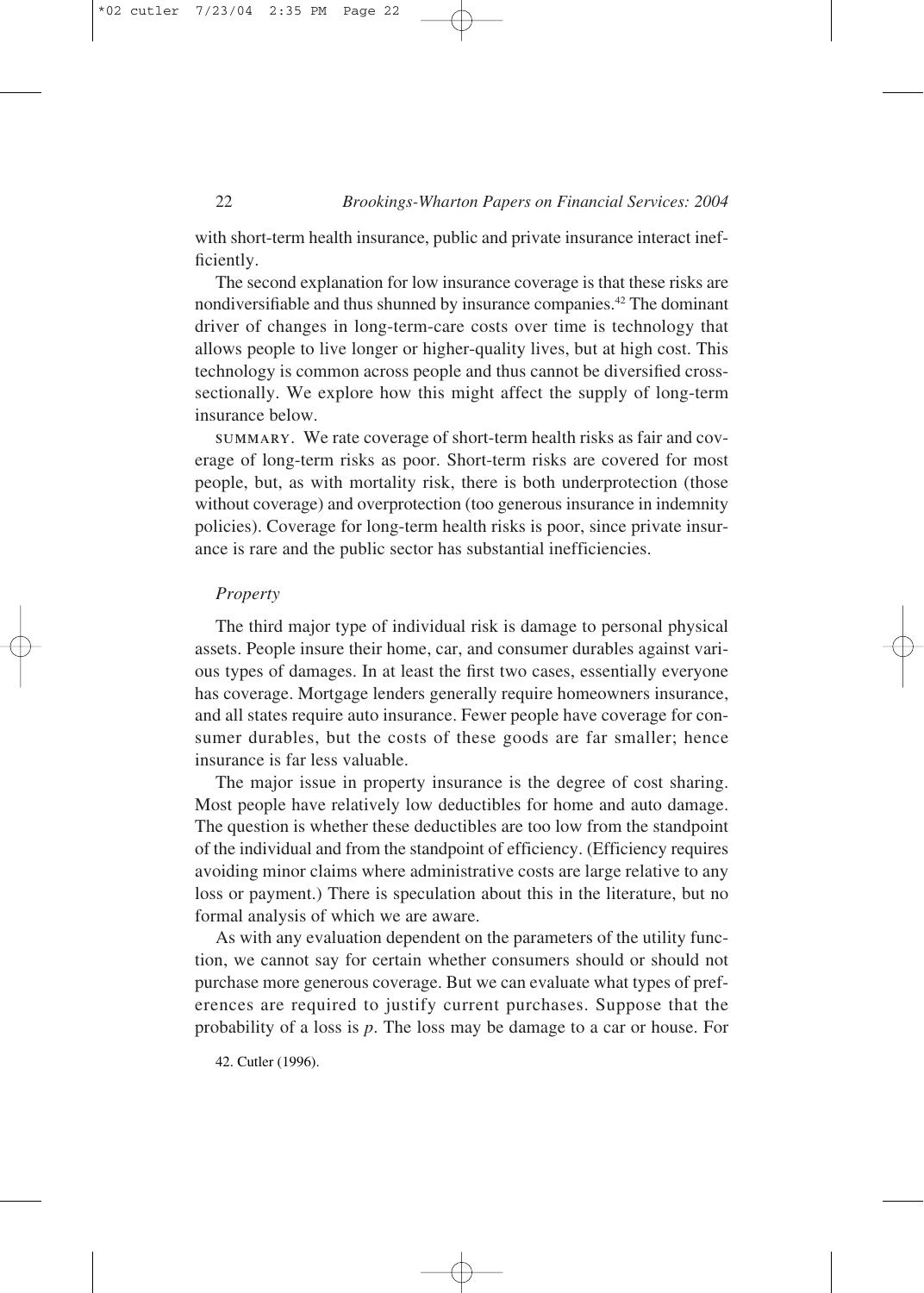the simple algebra here, we assume that the loss probability is independent of the details of the insurance policy.43

People face a menu of insurance deductibles and premiums, where plans with lower deductibles command higher premiums (more is covered and moral hazard is exacerbated). Denoting the insurance premium as  $\pi$  and the deductible as *d*, the period utility that an individual receives from choosing an insurance policy is: <sup>44</sup>

(1) 
$$
V = p U(Y - \pi - d) + (1 - p) U(Y - \pi),
$$

where  $Y$  is income, assumed to be constant.<sup>45</sup>

With the specification of a utility function, we can evaluate which of several possible insurance policies would maximize utility. Considering the calculation another way, we can evaluate what risk aversion parameter would be required to explain the decisions that people make. We suppose that individuals have constant relative risk aversion utility:

(2) 
$$
U(C) = \frac{C^{1-\beta}}{1-\beta},
$$

where  $\beta$  is the coefficient of relative risk aversion.

There are no national data sets of insurance premiums and coverage choices. To learn about these issues, we have determined the menu of deductibles and premiums that an individual faces by examining the policies offered by some of the largest home and auto insurance companies. Table 4 shows auto insurance policies in two cities (Boston and Miami) and homeowners insurance policies in two others (Philadelphia and Orlando). The most common policy for both risks, chosen by an estimated 60 to 90 percent of people, has a \$500 deductible.

If the deductible is raised to \$1,000, the premium savings range from \$91 to \$264 for auto insurance and \$220 to \$270 for homeowners insurance. This is a significant share of the extra deductible: 18–53 percent for

43. Allowing for moral hazard would only strengthen the conclusions, as the highdeductible policy would look even more attractive.

44. We assume that the utility of money is the same with or without a loss. This seems appropriate in the case of property damage, where the individual is less likely to be permanently harmed.

45. This model assumes no savings. That is empirically close to correct; most people have little savings outside of a house and consume relatively close to their income. We discount borrowing on the house for these purposes. Our simulations assume after-tax income of \$20,000.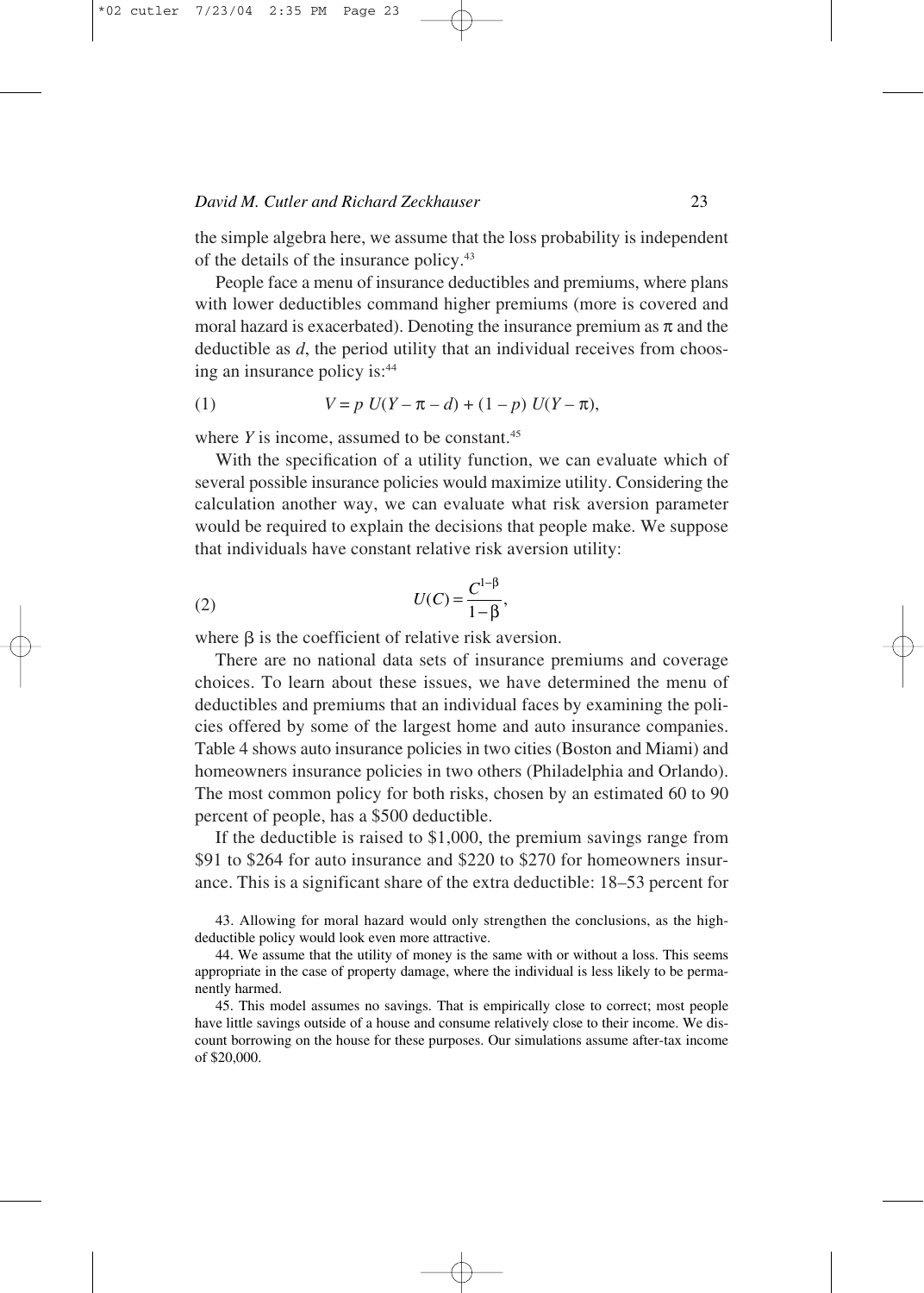| Type of                  |         | Policy 1                          |         | Policy 2                          |
|--------------------------|---------|-----------------------------------|---------|-----------------------------------|
| policy and<br>deductible | Premium | Cost relative to<br>common policy | Premium | Cost relative to<br>common policy |
| $Auto^a$                 |         |                                   |         |                                   |
| 300                      | 1,487   | 72                                | 829     | 47                                |
| 500 <sup>b</sup>         | 1,415   | 0                                 | 762     | 0                                 |
| 1,000                    | 1,151   | $-264$                            | 671     | $-91$                             |
| 2,000                    | 1.064   | $-351$                            | 643     | $-119$                            |
| House <sup>c</sup>       |         |                                   |         |                                   |
| 250                      | 3,630   | 130                               | n.a.    | n.a.                              |
| 500 <sup>b</sup>         | 3,500   | $\Omega$                          | 1,670   | $\Omega$                          |
| 1,000                    | 3,230   | $-270$                            | 1,450   | $-220$                            |
| 1,500                    | 3,100   | $-400$                            | n.a.    | n.a.                              |

| <b>Table 4. Auto and Homeowners Insurance Policies</b> |  |  |
|--------------------------------------------------------|--|--|
| $II \, S$ dollare                                      |  |  |

n.a. Not available.

a. For auto insurance, policy 1 is offered by Liberty Mutual Insurance in Boston, Massachusetts, and policy 2 is offered by State Farm Insurance in Miami, Florida. In each case, the policy is for a thirty-five-year-old male driving a 2004 Toyota Camry with a clean driving record, good credit, living less than ten miles from work, and with coverage of \$25,000 per person / \$50,000 per accident and \$20,000 per person / \$40,000 per accident involving an uninsured motorist. The coverage under policy 2 is the same, with the exception that the lowest deductible is \$250, not \$300, and the limits for uninsured motorist coverage are \$10,000 / \$20,000.

b. The most common policy, with an estimated market share of 60 to 95 percent.

c. For homeowners insurance, policy 1 is for a \$500,000 home in Philadelphia, Pennsylvania, built of brick structure within five miles of a fire station and 500 feet of a fire hydrant, and with personal property reimbursement included. Policy 2 is for a \$300,000 home in Orlando, Florida, built in 1990 of stone structure within five miles of a fire station and 500 feet of a fire hydrant, with a 2 percent hurricane deductible, and with personal property reimbursement included. Both quotations are from AllState.

auto insurance and 44–54 percent for homeowners insurance. Empirically, the probability of an accident is far smaller than this.46 For auto insurance, the accident rate is estimated to be 4.1 percent and for homeowners insurance the rate is estimated to be 9.3 percent.<sup>47</sup> A risk-neutral individual would thus buy the high-deductible policy over the lowdeductible policy.

With risk aversion, it is possible that people will find the lower deductible optimal. But the levels of risk aversion needed are not plausible. In each of the four cases (two cities for auto insurance and two for homeowners insurance), the required  $\beta$  to rationalize the purchase of the low-deductible policy is more than 10. To put this in perspective, econo-

46. The more precise measure is the proportion of people who file a claim. Small damages may not be reported to the insurance company, but this would be true under less generous insurance as well.

47. On auto insurance, see Insurance Research Council (2002); on homeowners insurance, see Insurance Information Institute (2003).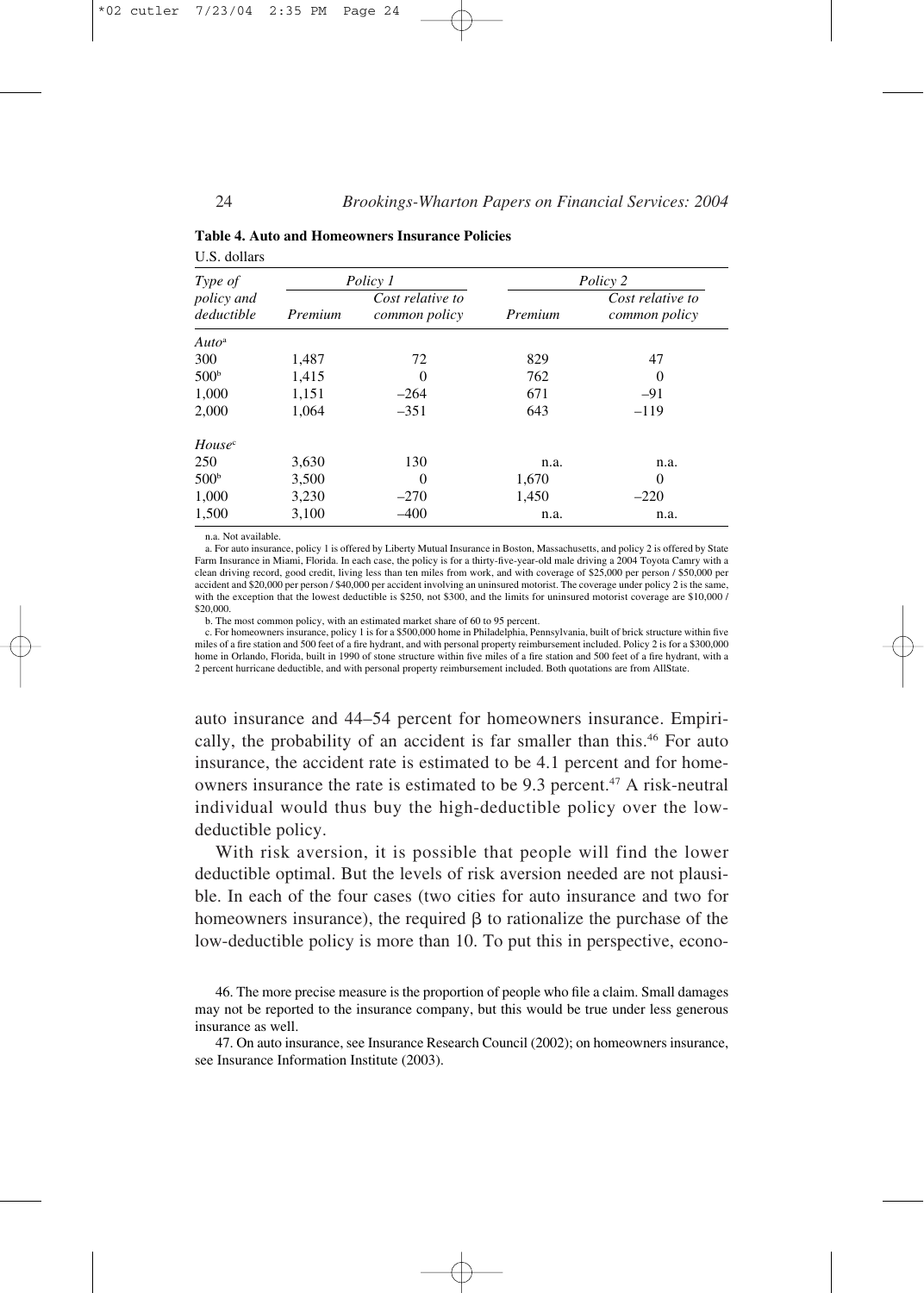mists are used to working with models of log utility  $(\beta = 1)$  or perhaps with a somewhat higher  $\beta = 2$ , but nowhere near  $\beta = 10^{48}$ 

carveouts. Homeowners insurance does not cover all of the property risks that a typical homeowner faces. Two particular risks are generally excluded: damage from floods and damage from earthquakes. At one time, coverage for floods was included in homeowners insurance. In the 1960s, however, increasing claims from floods, coupled with federal government subsidies to areas affected by floods, led private insurers to pull out of the market.<sup>49</sup> This is the first example of a regular problem: when beliefs about the extent of risk increase and demand for insurance correspondingly rises, insurers often pull out of the market. Today, flood insurance is provided with substantial federal ex ante subsidies and often with ex post federal subsidies (for example, when disaster areas receive assistance).<sup>50</sup>

the consumer durables insurance puzzle. Bizarre levels of excessive insurance are found most acutely with consumer durables. Table 5 shows the menu of warranties a typical consumer faces when purchasing consumer durables. For a number of electronic items, we present the typical manufacturer's warranty, the extra protection offered to consumers, the cost of that extra protection, and the estimated share of customers who purchase that protection.

At face value, the purchase of this insurance seems hard to justify. A typical electronic item has a probability of needing repairs of about 10 to 25 percent (10 percent for a compact disk player; 25 percent for a camcorder or videocassette recorder). The cost of a repair is perhaps \$100. Thus the expected value of the warranty is perhaps \$15. Since most problems show up very quickly, and are thus covered by the manufacturer's standard warranty, or after many years, after the additional warranty has run out, the actuarial value of these additional warranties is even lower. A guess is \$5 to \$10. The premium for the insurance, in contrast, is many times that amount, generally averaging \$70 to \$100.<sup>51</sup> Indeed, even this calculation overstates the value of the warranty for many insured items, since

48. As a more intuitive reference, a person with a coefficient of relative risk aversion of 10 would not take a gamble over a \$1,000 gain or loss unless the odds of winning were nearly two-thirds.

49. U.S. General Accounting Office (2003).

50. Adverse selection is a serious challenge to flood insurance as it is currently written. In theory, if the market were purely private, insurers would develop methods to better discriminate and price flood risk.

51. This is roughly the equivalent of the plans priced as a share of purchase cost as well.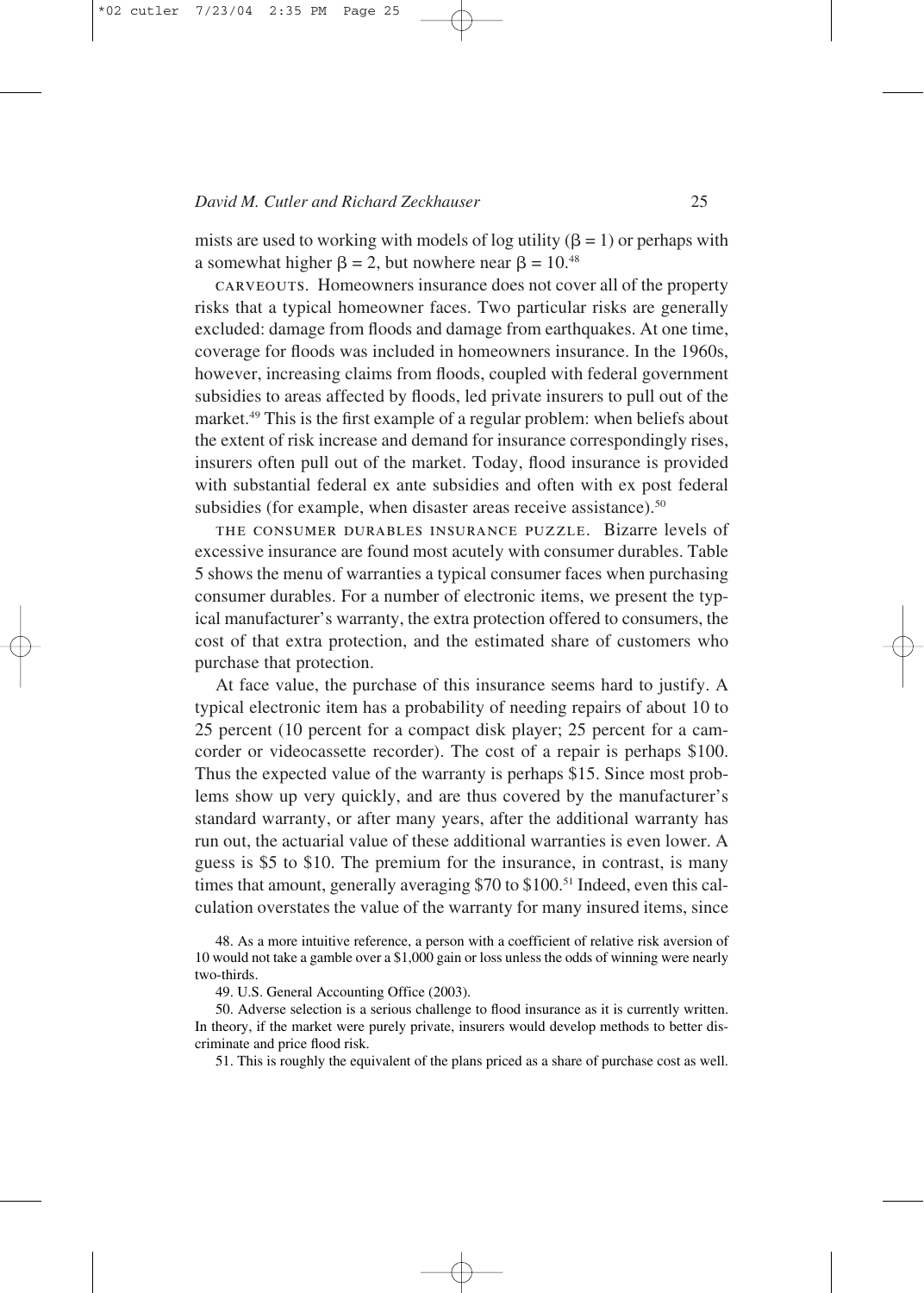|                        |                       | Extended product                                           | Percentage of            |                         | Typical  |
|------------------------|-----------------------|------------------------------------------------------------|--------------------------|-------------------------|----------|
|                        | Typical               | protection or                                              | customers who            | Frequency               | repair   |
| Product                | varranty              | replacement plans <sup>a</sup>                             | purchase <sup>b</sup>    | of repairs <sup>c</sup> | $cost^c$ |
| Camcorders             | One year for parts    | Extended product protection at \$70                        | $\overline{\mathrm{30}}$ | 25 percent within       | \$125    |
|                        | and labor             | for two years, \$120 for three years,                      |                          | five years, 8 percent   |          |
|                        |                       | \$300 for five years                                       |                          | within three years      |          |
| Videocassette          | One year for parts;   | Product replacement plan at 15                             | $\mathcal{L}$            | 24 percent within       | \$75     |
| recorders              | ninety days for labor | percent of cost for two years                              |                          | five years              |          |
| <b>DVD</b> players     | One year for parts    | Product replacement plan at 15                             | $\mathcal{S}$            | n.a.                    | \$100    |
| (single)               | and labor             | percent of cost for two years                              |                          |                         |          |
| <b>DVD</b> players     | One year for parts    | Extended product protection at \$30                        | $50\,$                   | n.a.                    | n.a.     |
| (home theater systems) |                       | and labor for two years,                                   |                          |                         |          |
|                        |                       | \$175 for five years                                       |                          |                         |          |
| Compact disk           | One year for parts;   | Product replacement plan at 15                             | 80                       | 10 percent within       | \$80     |
| players                | ninety days for labor | percent of cost for two years                              |                          | five years              |          |
| MP3 players            | Ninety days for parts | Product replacement plan at 15                             | 70                       | n.a.                    | \$100    |
|                        | and labor             | percent of cost for two years                              |                          |                         |          |
| Television sets        |                       | Two years for picture tube; Product replacement plan at 15 | $\overline{\mathcal{E}}$ | 7 percent during        | 690      |
| (item cost             | one year for parts;   | percent of cost for two years                              |                          | lifetime                |          |
| $$80 - $180$           | ninety days for labor |                                                            |                          |                         |          |
| Television sets        | Two years for         | Extended product                                           | 45                       | 20 percent during       | \$175    |
| (item cost             | picture tube;         | protection depending                                       |                          | lifetime                |          |
| $$180+$                | one year for parts;   | on cost of the item, in the range                          |                          |                         |          |
|                        | ninety days for labor | of between \$150 for three years                           |                          |                         |          |
|                        |                       | and \$2,000 for five years                                 |                          |                         |          |
| Boom boxes             | One year for labor;   | Product replacement plan at 15                             | $\infty$                 | n.a.                    | n.a.     |
|                        | ninety days for parts | percent of cost for two years                              |                          |                         |          |

Table 5. Common Insurance for Consumer Durables **Table 5. Common Insurance for Consumer Durables**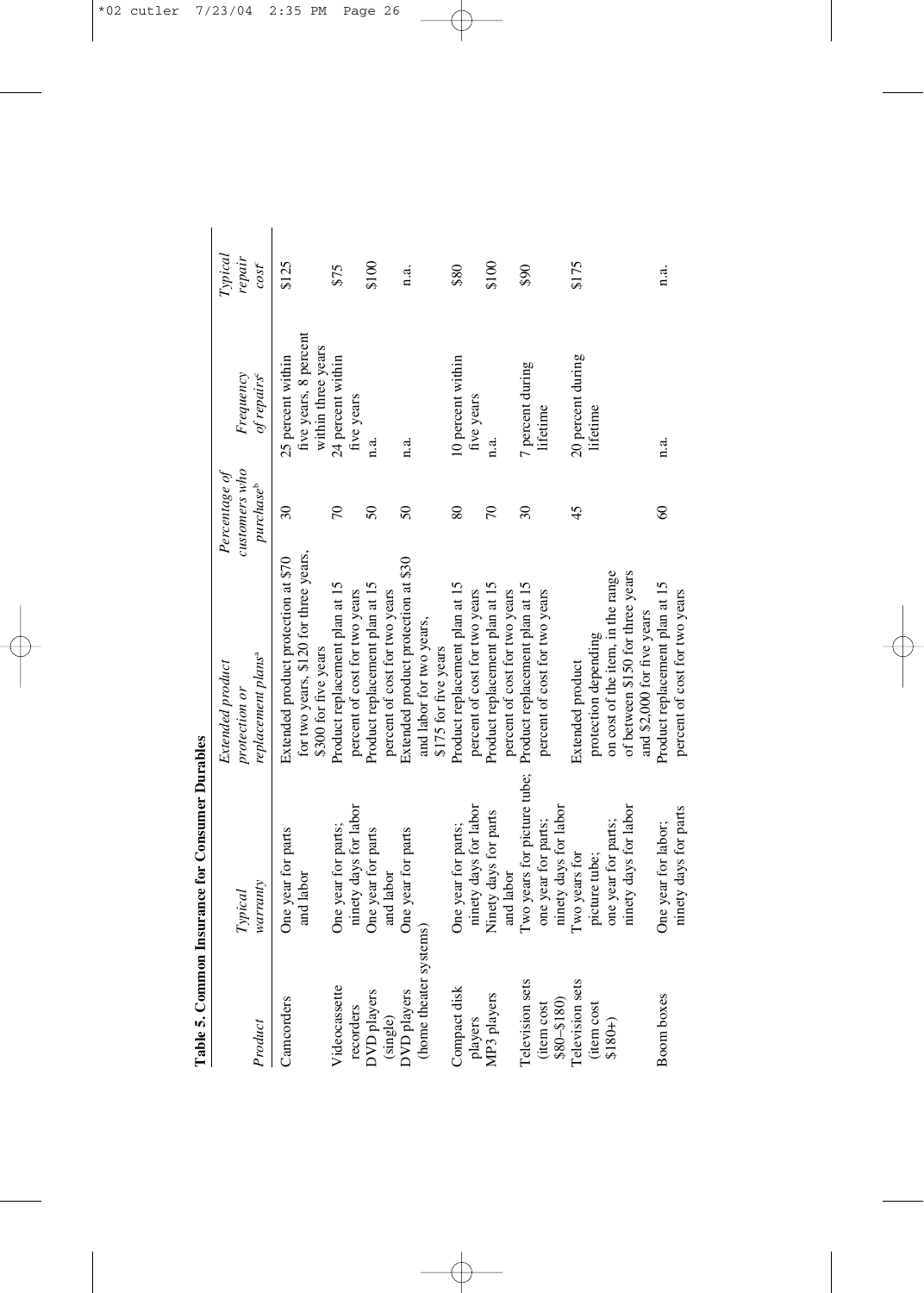| Microwaves           | and labor; ten years<br>One year for parts                           | for three years, \$100 for five years<br>Extended product protection at \$70  | 5                        | n.a.                                                             | \$150                           |
|----------------------|----------------------------------------------------------------------|-------------------------------------------------------------------------------|--------------------------|------------------------------------------------------------------|---------------------------------|
| Dishwashers          | One year for parts<br>for magnitron<br>and labor                     | for three years, \$140 for five years<br>Extended product protection at \$90  | 35                       | five years, 8 percent<br>within three years<br>19 percent within | \$250 (major);<br>$$95$ (minor) |
| Washers              | and labor; five years<br>One year for parts<br>for transmission      | Extended product protection at \$100<br>for three years, \$170 for five years | $\overline{c}$           | 23 percent within<br>five years                                  | \$300 (major);<br>\$100 (minor) |
| Dryers               | One year for parts<br>and labor                                      | for three years, \$140 for five years<br>Extended product protection at \$70  | $\overline{c}$           | 14 percent within<br>five years                                  | \$150 (major);<br>\$80 (minor)  |
| Refrigerators        | and labor; five years<br>One year for parts<br>for compressor        | Extended product protection at \$110<br>for three years, \$170 for five years | $\overline{\mathcal{E}}$ | 8 percent within<br>three years                                  | \$300                           |
| Vacuums              | One year for parts<br>and labor                                      | Extended product protection at \$40<br>for two years, \$70 for five years     | $\frac{1}{2}$            | 34 percent within<br>five years                                  | \$50                            |
| Electric ranges      | One year for parts<br>and labor                                      | for three years, \$140 for five years<br>Extended product protection at \$90  | $\mathcal{S}$            | five years, 8 percent<br>within three years<br>14 percent within | \$300 (major);<br>\$100 (minor) |
| Digital cameras      | ninety days for labor<br>One year for parts;                         | n.a.                                                                          | n.a.                     | n.a.                                                             | n.a.                            |
| Treadmills           | three years for motor<br>two years for labor;<br>One year for parts; | Extended product protection \$140<br>for three years                          | $\overline{10}$          | n.a.                                                             | n.a.                            |
| Laptops              | One year limited<br>warranty                                         | for two years, \$280 for five years<br>Extended product protection \$190      | n.a.                     | 19 percent within<br>five years                                  | \$100                           |
| $\ddot{\phantom{0}}$ |                                                                      |                                                                               |                          |                                                                  |                                 |

n.a. Not available.

a. Common plans offered at Sears and other retailers.

b. Estimates from sales clerks at Sears in Boston, Mass.

n.a. Not available.<br>
a. Common factored at Sears and other retailers.<br>
a. Common from sales clerks at Sears in Boston, Mass.<br>
c. Information from consumerreports.org and sales clerks in Boston, Mass. c. Information from consumerreports.org and sales clerks in Boston, Mass.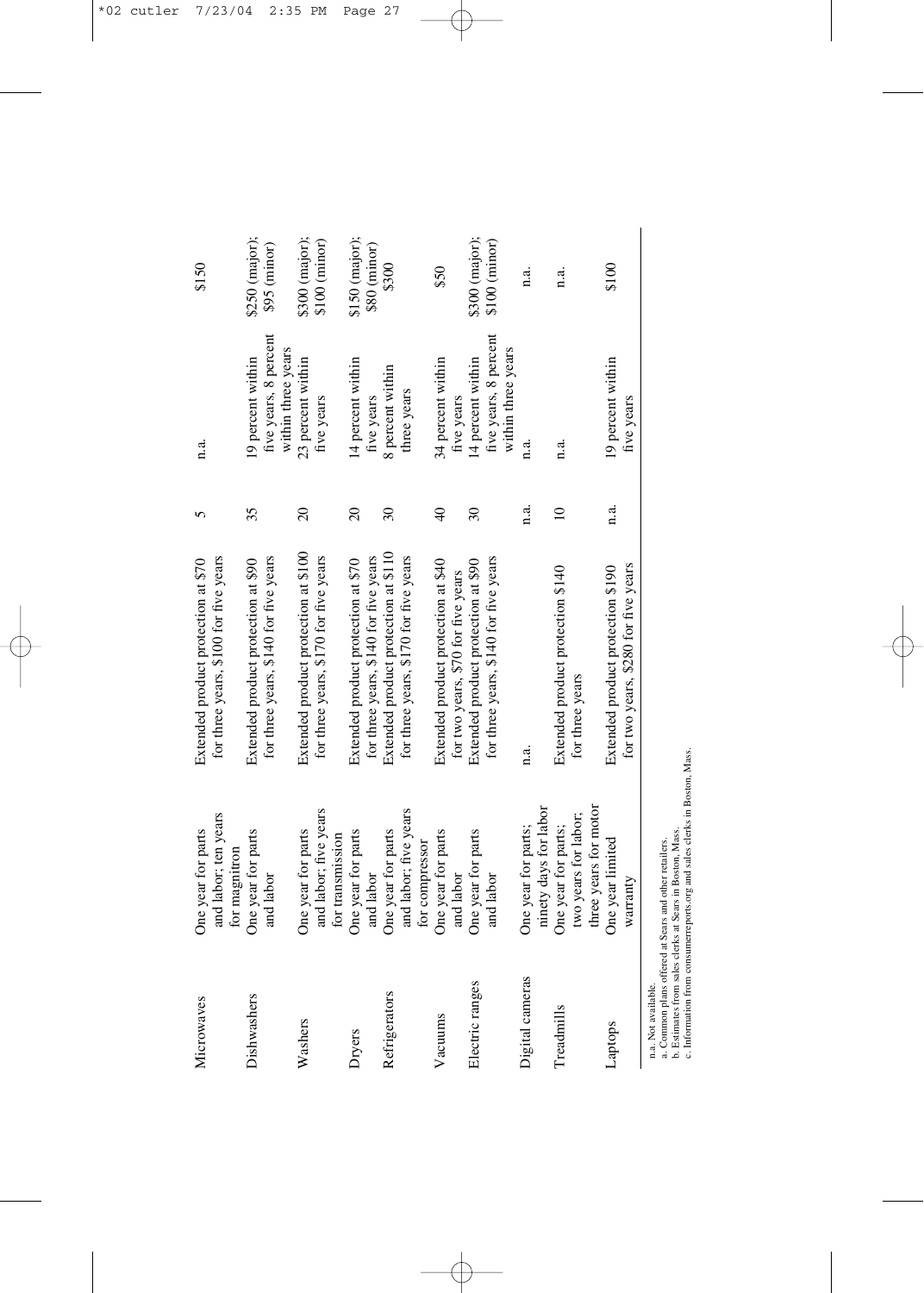the prices of electronic goods are falling rapidly—over 20 percent a year in many cases—and their capabilities are increasing. Hence, the net benefit of repairing an item when it breaks, as opposed to merely replacing it, is falling substantially over time.

Despite this fact, purchase of comprehensive protection for consumer durables is widespread. An estimated 20 to 80 percent of people purchase extended protection for consumer durables, and such protection is widely perceived as lucrative.52

summary. The major types of property insurance are widespread, being mandated by government (auto insurance) or required by lenders as collateral (homeowners insurance). Underpurchase is generally not a problem in this market. But overinsurance is. Many people have deductibles that seem far too low given price differentials, the size of the risk, and common beliefs about the extent of risk aversion in normal circumstances. For this reason, we rate coverage of home and auto insurance as fair. The magnitude of consumer durable insurance is more problematic, since almost no utility function would justify purchase of insurance for low-cost durables. We assess the function of this market as poor.

#### **Insurance in Practice: Business Risks**

Some markets for business risks seem to work well. Businesses own physical property, for example, and most businesses insure at least some portion of that property. The data on the extent of this insurance are poor, but studies of the industry suggest that this insurance is generally believed to work well. This is not surprising, since large businesses have individuals who specialize in the purchase of insurance, and even small businesses usually have some financial expertise. Based predominantly on secondary references, we rate this insurance as good on our scale.

Businesses also have general liabilities associated with damages they may incur in the course of doing business (for example, suits arising from injury to a customer falling in a store or to a patient suffering from a misdiagnosis or a failed operation). The performance of this insurance varies by industry. If we take account of both drama and policy import, the situation is particularly problematic in medical malpractice. There have been three medical malpractice crises in the past twenty-five years: one in the

52. Consumer Reports (1998).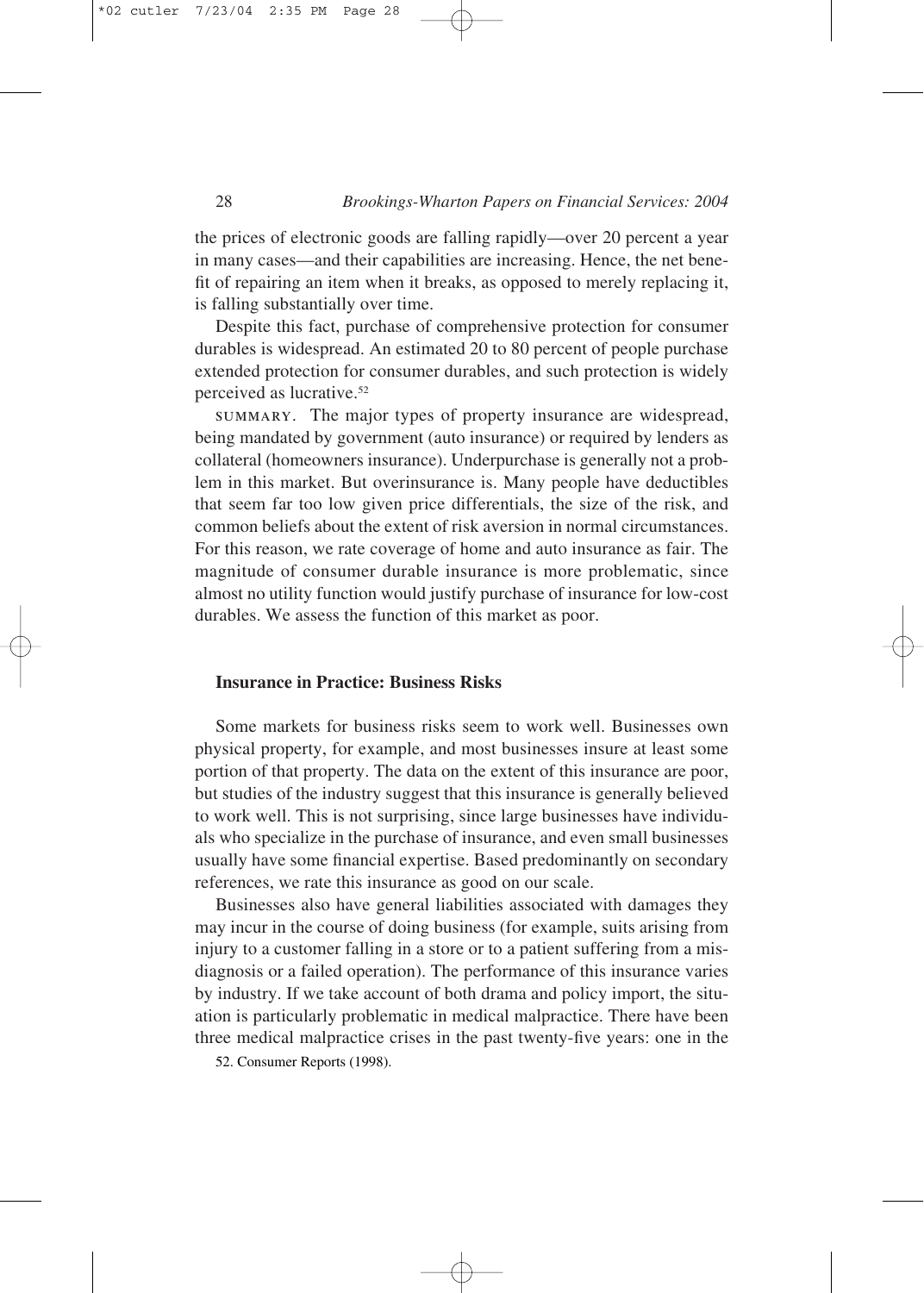mid-1970s, another in the mid-1980s, and a third in just the past two years.53 Each crisis occurred when the claims paid increased more rapidly than the premiums collected, precipitated by changes in the social climate, not any upswing in adverse medical incidents. The number of lawsuits filed increased more rapidly than expected, and the awards of liability judgments were greater than expected.

As a result, insurers lost money. In response, premiums rose precipitously, many insurers dropped out of the market, many physicians found insurance difficult to obtain, and some physicians changed their practices (for example, some obstetrician-gynecologists quit doing obstetrics). After only a few years, the market returned to reasonable function, with insurance again available, albeit at higher price. This type of availability crisis, though often without a return to normalcy, is common with many types of business insurance.

#### *Risks with Residual Variability: Environment and Terrorism*

In theory, insurance is best equipped to deal with small- to moderateprobability, high-loss risks, where it does the most good. However, it is for precisely those risks that business insurance has failed most recently. Environmental liability is the classic issue here, recently joined by terrorism losses.<sup>54</sup> In each case, private markets worked much less well than anticipated, once the risks eventuated. We discuss these two risks in turn.

Prior to the mid-1980s, insurance provided firms with environmental coverage indefinitely for events that occurred during the policy year (termed an occurrence-based policy). Long-term risk was thought to be small. Events in the 1970s and 1980s, however, highlighted the "longtailed" nature of risk. Asbestos claims in the 1970s, for example, dealt with exposure to asbestos in the 1940s and 1950s. Total costs of landbased pollution control—predominantly remediation efforts under the Resource Conservation and Recovery Act and Superfund—went from \$10 billion to \$57 billion (1992 dollars) from 1972 to  $2000$ .<sup>55</sup>

Exacerbating this vast escalation in unanticipated costs was the perception that legal interpretations were changing the provisions of insurance policies. It was frequently asserted that courts ignored restrictions in poli-

53. Mello, Studdert, and Brennan (2003).

54. On environmental liability, see U.S. General Accounting Office (1986, 1988); Huber (1988); Zagaski (1992).

55. U.S. Environmental Protection Agency (1990, pp. 8–21).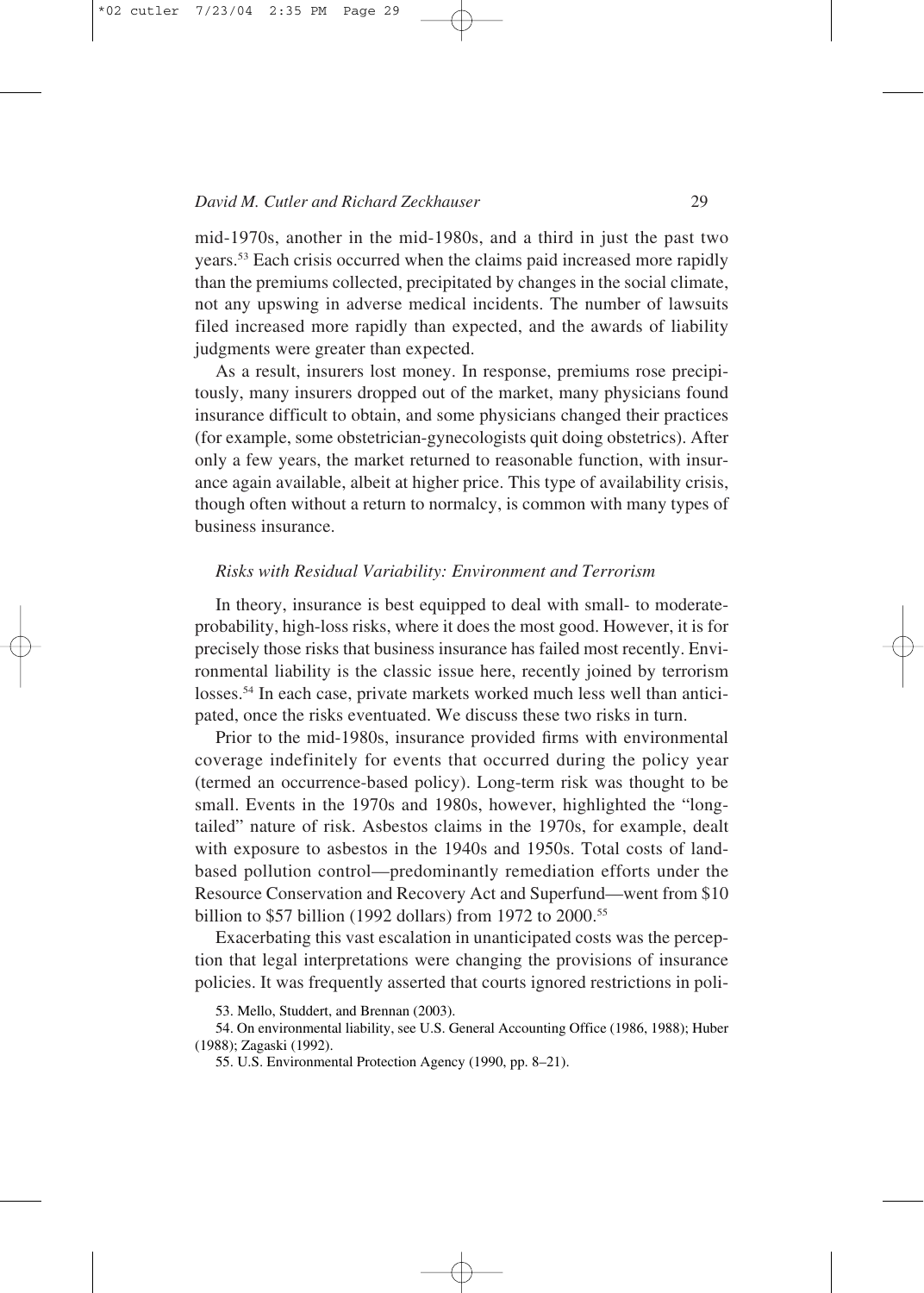cies to "sudden and accidental" environmental damage. Moreover, the courts, usually on the basis of jury decisions, imposed liabilities well beyond those the policy was intended to cover.<sup>56</sup> The result was increased uncertainty about the liability of environmental insurers.

In theory, an increase in risk should increase the demand for insurance, increase the price of insurance, and result in greater overall coverage at higher prices. This was not the outcome with environmental risk, however, or with medical malpractice insurance. Rather, the policies themselves changed in a way that made them *less* generous. For example, the occurrence-based policy was dropped in favor of a claims-made policy, which covers damages only if the claim is filed within a certain period of time.57 Effectively, this eliminates insurance coverage for long-tailed risk, placing that risk instead on the insuring firm, in the form of higher premiums as the extent of damages is realized. Indeed, the reduction in insurance coverage was not limited to primary insurance markets. In 1984 international reinsurance markets began denying coverage for pollution liability reinsurance.

Insurers also imposed aggregate dollar limits on payouts for environmental damage, to limit their overall risk exposure. Of course, this denies protection precisely where it is needed most: for high losses.58 These changes limited the aggregate risk born by the insurer, with the consequence that more of the risk was retained by the firms at risk. Even two decades after the liability revolution and the initial cutbacks in insurance coverage, the market for environment insurance is substantially less generous than it was.59

The "crisis" in terrorism insurance burst onto the scene on September 11, 2001. The attacks that day drastically changed expectations about the likelihood and magnitude of terrorism losses in the future. Unlike nature's

56. A notorious case of jury overreach in damages—not related to the environment involved a new car that BMW sold without notifying the buyer that it had been repainted after being damaged in shipping. The buyer was awarded \$4,000 in compensatory damages and \$4 million in punitive damages.

57. Similar changes happened in medical malpractice insurance in the 1970s and professional liability insurance in the 1980s. The stated reasons for the change were similar to those for environmental coverage.

58. There may be a moral hazard justification for limiting coverage for large losses. Insured individuals may have some control over the size of loss, trading off probability and magnitude. Thus a toxic waste release on the ground may be allowed to sit untreated, avoiding a medium loss, but risking a much larger loss should it leach into the groundwater.

59. An implicit part of the coverage for many types of insurance was lost—namely the idea that if you insure today, you will be guaranteed coverage tomorrow.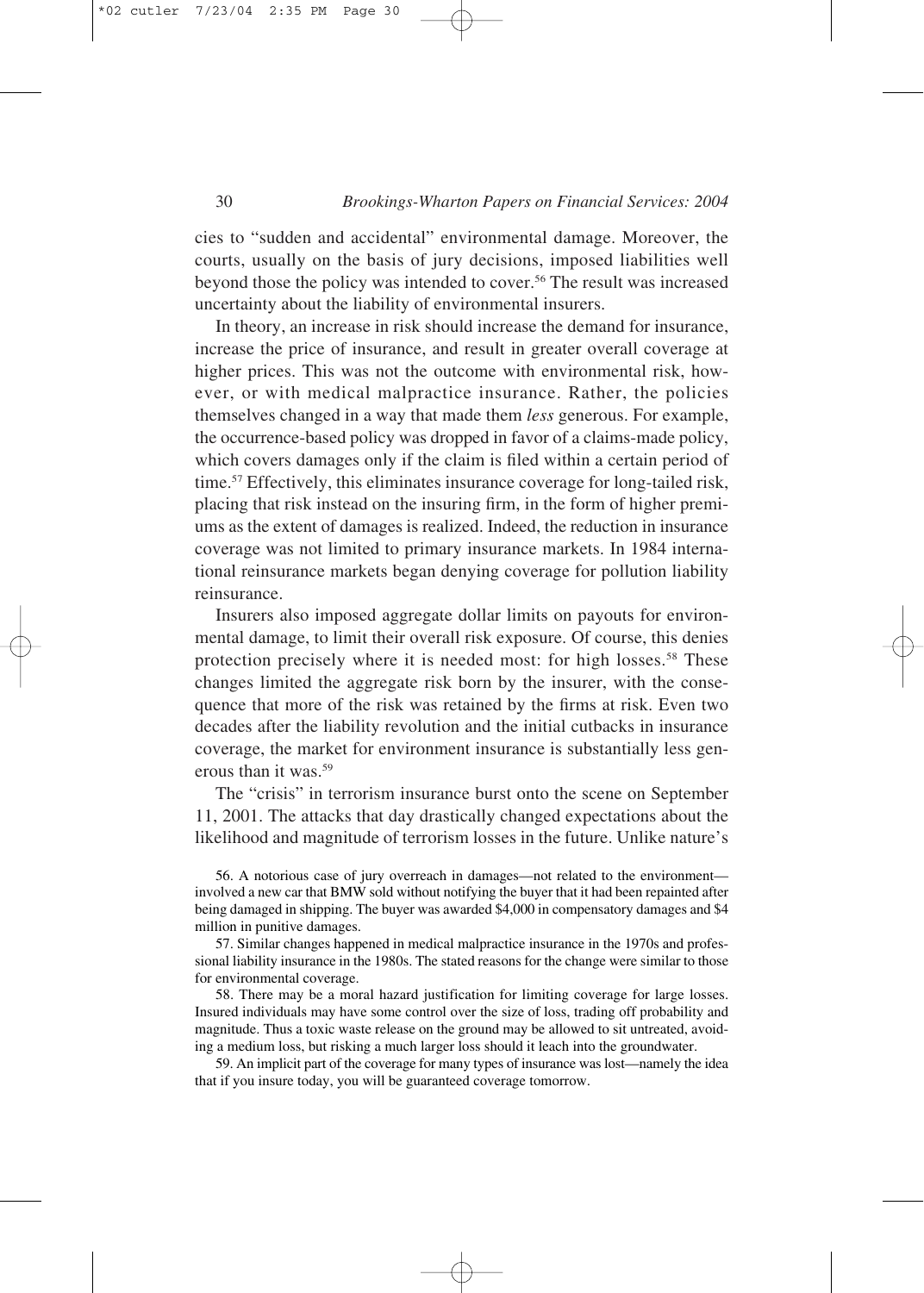extreme blows (for example, Hurricane Andrew), which can increase perceived future losses by, say, 100 percent, the man-made loss of September 11 increased future expected terror losses at least by a factor of ten, perhaps much more. The immediate result was a crisis in insurance availability. Insurers claimed that terrorism was "uninsurable" and stopped writing coverage for it. About one-quarter of policies written in 2002—and an even larger share for large firms—excluded terrorist acts.

Although the most dire predictions about the consequences of lost insurance did not come true—buildings got built and buildings traded hands—the potential for severe economic disruption was judged to be high. After several months, the federal government stepped in to stabilize the market. The Terrorism Risk Insurance Act of November 2002 provides coverage related to international terrorism, with the federal contribution rising with the magnitude of loss up through \$100 billion of insured losses. Beyond that, Congress decides what additional payments it wants to make.60 In exchange for taking the back-end risk (without coinsurance), the act requires insurers to write coverage for smaller terrorist losses. The act sunsets at the end of 2005, and it is not clear what will happen in the market beyond that point.

#### *Employment Practice Insurance*

Many businesses also have insurance for employment liability resulting from claims such as sexual harassment and race or gender discrimination lawsuits. As the potential liability from employment issues has become more widespread, the cost of this insurance has increased. As table 6 shows, a business with twenty full-time employees and twenty part-time employees, for example, would pay a premium of \$5,000 a year and have a 10 percent coinsurance rate.61 There is also a limit on *insurer* liability, generally \$1 million. We do not know of general assessments of this line of insurance, however, so we omit it from the table.

60. Thus businesses are protected against attacks that knock things down, which are highly unlikely to exceed the losses of September 11. However, they are not protected against other risks such as dirty bombs, which make major parts of a city uninhabitable for a sustained period.

61. As with auto insurance, the change in premiums for a change in deductible is highly nonlinear. Moving from a \$5,000 deductible to a \$2,500 deductible raises the premium by only \$26. Raising the deductible to \$10,000, in contrast, lowers the premium by more than \$1,000. We suspect that adverse selection and some miscalculations by the insurance company are behind these rate differences.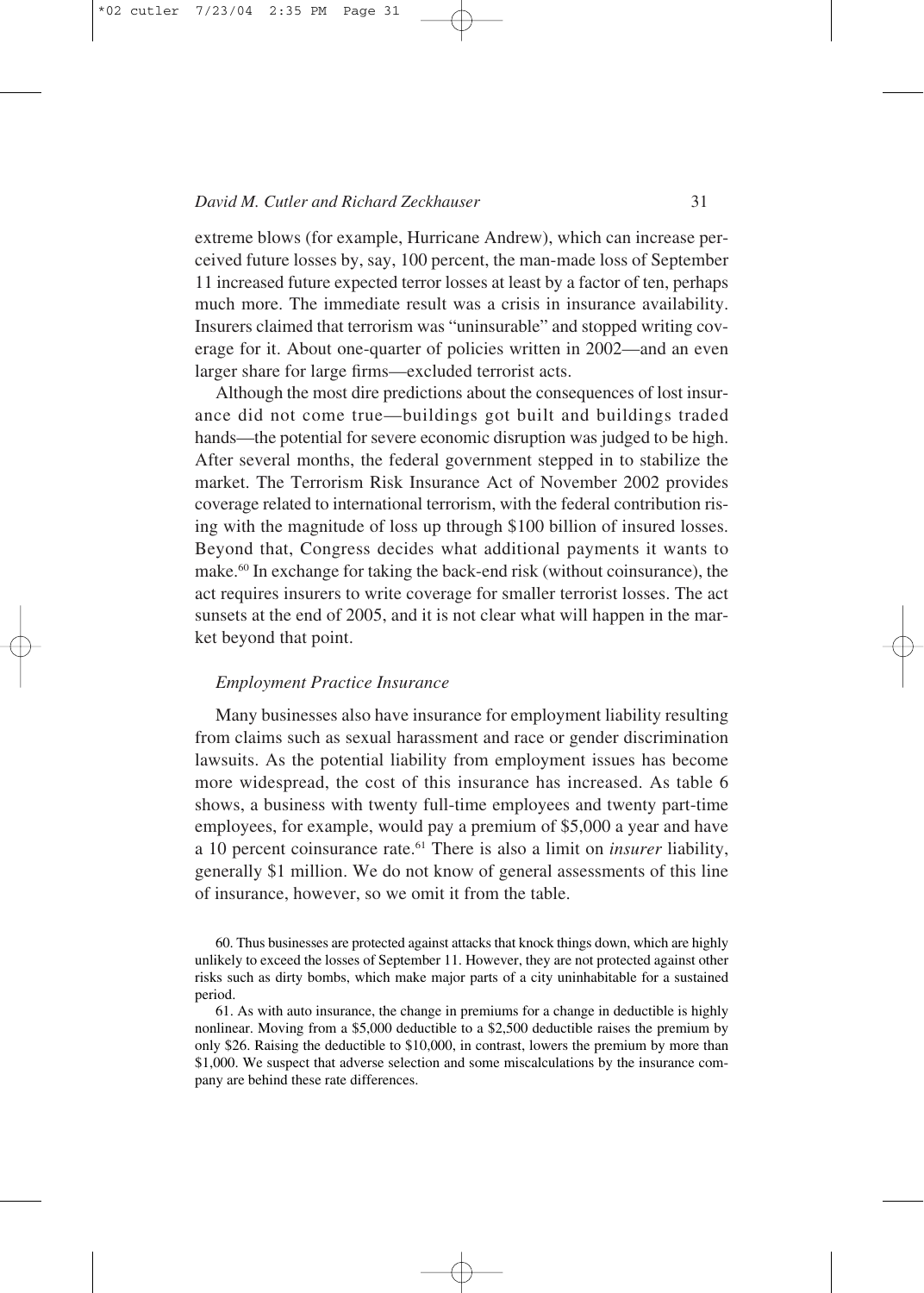| U.S. dollars      |         |            |
|-------------------|---------|------------|
| <i>Deductible</i> | Premium | Difference |
| 2.500             | 5.357   | $\theta$   |
| 10.000            | 4.283   | $-1.074$   |
| 25,000            | 4.021   | $-1,336$   |

#### **Table 6. Premium for Employment Practices Liability Insurancea**

Source: Farmers Insurance Group.

a. The premium is for a policy in Massachusetts with a \$1 million limit, cap of \$50,000, and coinsurance of 10 percent. The firm has twenty full-time and twenty part-time employees.

#### *Pension Obligations*

Obligations to retirees represent an important long-term risk to firms. Many firms, particularly large manufacturers, have substantial definedbenefit pension obligations. Firms also have obligations for retiree health insurance. These obligations are risky because retirement experiences and the earnings on pension assets are both uncertain.

Insurance for these risks is affected by a substantial degree of moral hazard. Firms that are doing poorly have the option of declaring bankruptcy and defaulting on their pension liabilities rather than continuing to pay them. As a result of this moral hazard, pension risk is insured by the government. The Pension Benefit Guaranty Corporation (PBGC) requires firms to contribute an annual premium based partly on the number of retirees and partly on the degree of pension underfunding.

Like many government programs, PBGC has difficulty changing prices to guarantee solvency. This is particularly difficult since pension default is a long-tailed risk: premiums taken in today need to be saved for potentially high use in the future. Boyce and Ippolito estimate that PBGC charges premiums that are 50 percent below what equivalent private insurance companies would charge, with unfunded liabilities currently more than \$100 billion.<sup>62</sup> For these reasons, the General Accounting Office rates PBGC as high risk.

Because participation in PBGC is mandatory, we lose the yardstick of what private insurance would charge for equivalent coverage. And because it is effectively subsidized, there is little complaint. For these reasons, we rate the operation of pension insurance as poor.

62. Boyce and Ippolito (2002).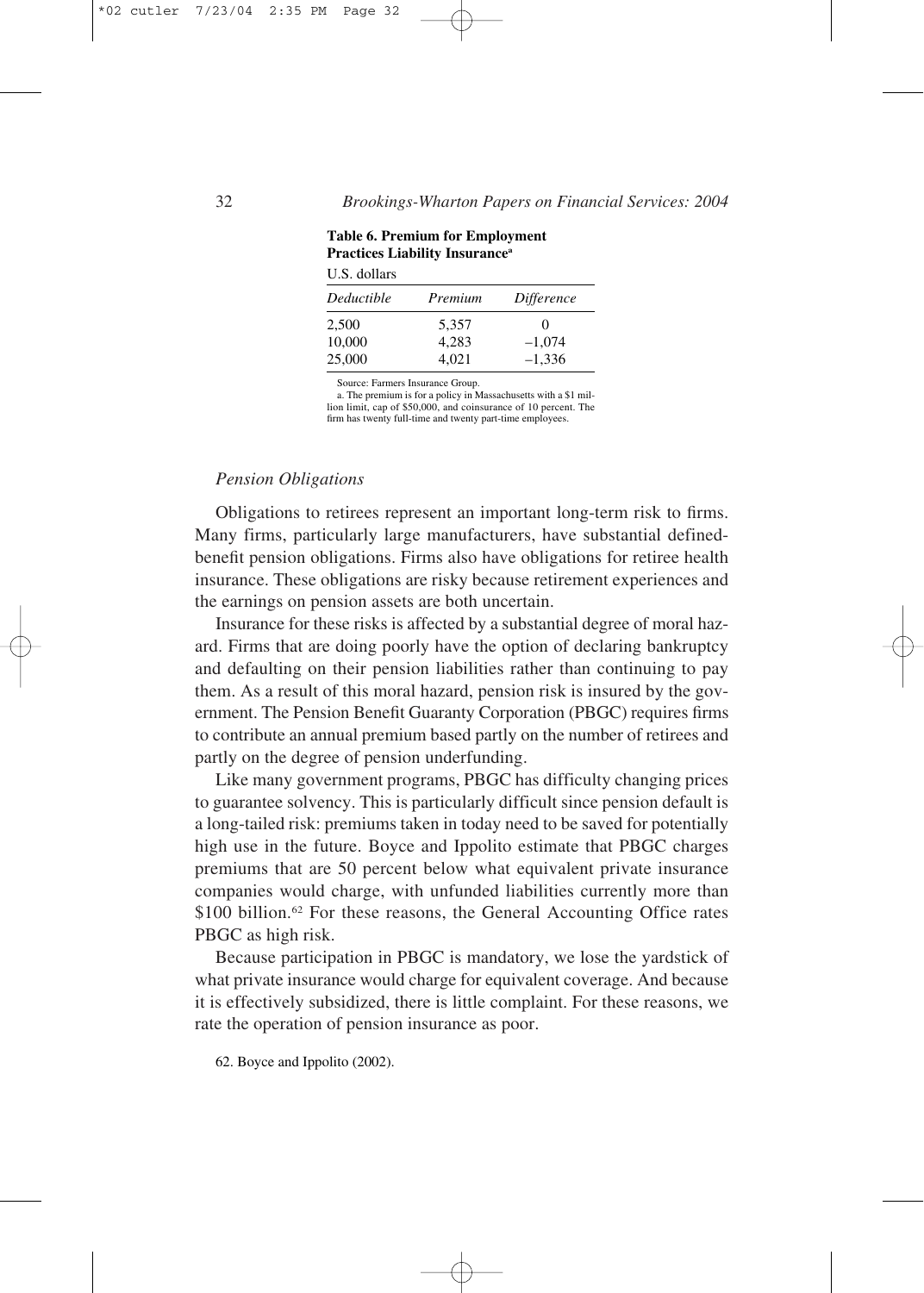#### *Summary*

Businesses are much more sophisticated than individuals about the purchase of insurance, with professionals handling the task in large firms. For traditional risks, insurance works well. Recent years, however, have witnessed the rise of risks due to purposeful human activity—for example, the liability revolution or terrorism. These risks are larger than older risks, are correlated across insuring firms, and often are not resolved for many years. For such risks, insurance markets tend to work poorly.

#### **Explanations for Poor Performance**

Insurance in practice differs substantially from insurance in theory. Despite rating many insurance markets as likely to work well in theory, only one of the actual markets we evaluate draws a "good" rating—homeowners insurance. Four markets get a fair rating (life insurance, short-term health insurance, auto insurance, and general business property and casualty insurance). The remaining six risks (annuities, long-term health risks, consumer durables insurance, and business environmental, terrorism, and pension coverage) all rate poorly. While some may quibble with our ratings in particular cases, we suspect that none would disagree with our overall assessment of substantial underperformance in actual insurance markets.

The discrepancy between theory and practice is of two types. The first is a mismatch between expected coverage and actual coverage. Some risks that we expect to be covered, such as terrorism risk, long-term health risk, longevity risk, or environmental liability risk, are covered not at all or, at best, are covered poorly. Even risks that are covered well, such as life insurance, are not covered by everyone who likely would benefit from such insurance. In contrast, many risks that theory predicts would be uncovered, such as small losses for automobiles, houses, and consumer durables, are covered by individuals who voluntarily purchase insurance. Assuming rational decision, only excessively high degrees of risk aversion could explain the pattern of property coverage that we observe. Further, many elderly seem overinsured against unexpected death (life insurance), even as they are underinsured against beyond-average survival (annuitization).

In addition, there is little rhyme or reason to the mix between public and private coverage. To be sure, coverage of many of the largest risks, such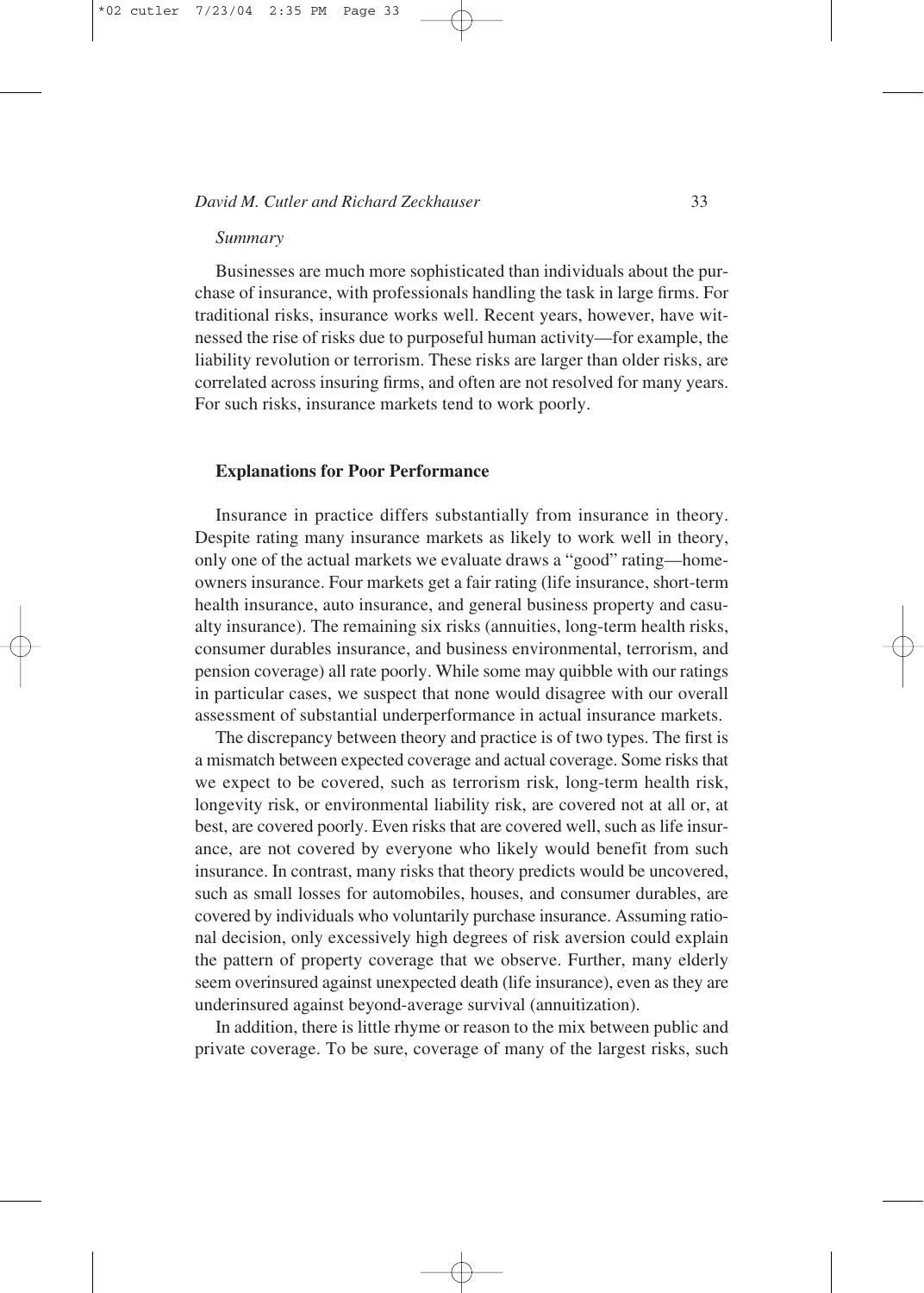as terrorism, has made its way into the public sector, as one might expect. But smaller risks are covered publicly as well (flood insurance, for example), and many large risks are left to private insurers (environmental damage).

A common but troubling phenomenon is severe underpricing of risk coverage by the public sector, often because premiums are insufficiently responsive to risk differentials. Savings and loan insurance prior to the multi–hundred billion dollar bailout is a good example. When politics and political pressures intrude, it is often impossible to impose significant differential rates for insurance. Often government just sets a risk standard to be met if one wants to insure. Such standards are often ambiguous, and government denial of insurance is often too much of a nuclear weapon.<sup>63</sup> The interactions between public and private insurance seem unhelpful at best and harmful at worst.<sup>64</sup>

There are a number of complementary explanations for the mismatch between insurance theory and insurance markets in practice. We explore them in the next sections.

#### *Information-Based Explanations*

The explanation favored by most economists (casual polls suggest) is asymmetric information. Insurers may not offer particular products because they worry that the product will affect the behavior of the insured (moral hazard) or will be selected by people who have a high likelihood of suffering a loss (adverse selection). Such "bad behavior" cannot be monitored.

These explanations contribute, but we suspect that they are far from sufficient. For many of the risks that are uncovered, such as long-term

63. The 2003 struggle of the Pension Benefit Guaranty Corporation with U.S. Airways is instructive. To enable it to emerge from bankruptcy, U.S. Air argued that it needed to lower its pension obligations substantially. Failing to secure direct legislative relief, U.S. Air terminated its pension plan for pilots. On April 1, PBGC became responsible for this plan. In its last filing prior to termination, U.S. Air reported that the fund was 94 percent funded on a current liability basis. At termination, however, it was only 33 percent funded. This case highlights two problems: many insured companies are underfunding their pension plans, and companies may be able to use Chapter 11 to separate their assets from their pension obligations and put the burden of pensions on PBGC.

64. On pricing, the "sliver solution" deserves attention. With it, a private insurer writes coverage for a small part of a risk. The government insures the rest at a premium proportional to the private insurance. This inserts private market discipline into the price. Government terrorism reinsurance does this to some extent, charging insurance companies roughly 10 percent of their premium.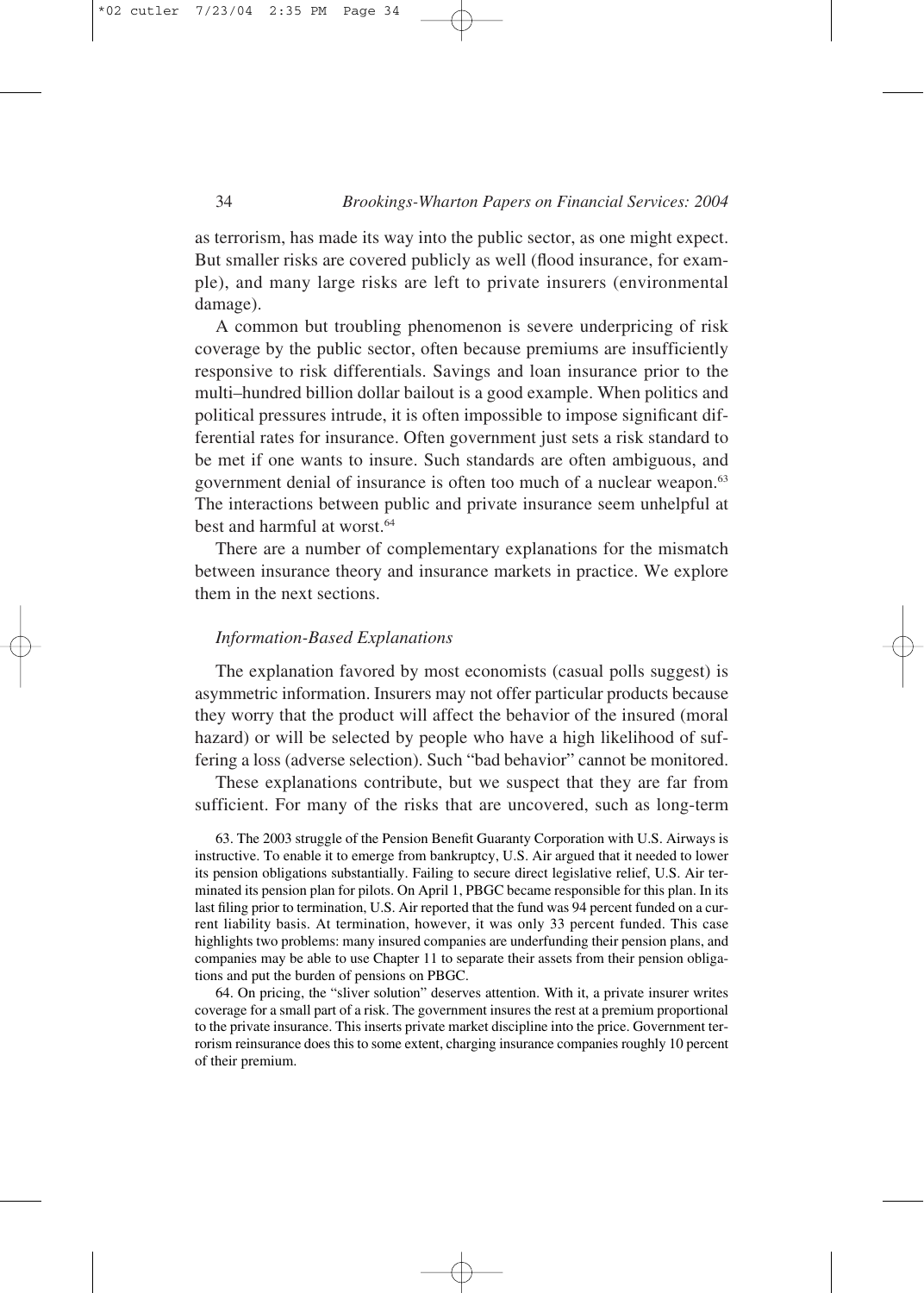environmental exposure by firms or the need for long-term care, evidence of moral hazard is at best tenuous. Where we are certain that there is moral hazard is insurance for use at a point in time, such as for short-term health care. This risk is covered, if anything, too well.

Neither is adverse selection much of an explanation. Evidence to date suggests no adverse selection in the purchase of long-term-care insurance, for example.<sup>65</sup> While adverse selection has dominated the theoretical literature, the actual experience of an insurer—what we think of as "adverse experience"—depends on many factors beyond perceived risk. Risk aversion is important: healthy individuals who are worried about their health purchase insurance just as much as high-risk individuals. As a side benefit, this keeps premiums low for those on the margin of purchase.<sup>66</sup> Indeed, risk aversion may be inversely correlated with risk levels, if risk-averse people take better care to avoid putting themselves in risky situations.

Ignorance is also a blessing here. If potential purchasers of insurance do not know their risk levels, there will be no correlation between risk and the insurance decision. More generally, nonrational behavior helps to deter adverse selection. It introduces many new elements that encourage people to insure, without necessarily being correlated with risk.<sup>67</sup>

In many situations, we might expect that insurers would know *more* about risks than individuals. This is likely the case with warranties for consumer durables and possibly with health insurance as well. Variation in price by risk status limits adverse selection, although it may be inefficient in other ways (preventing people from insuring their risk level).

The limited explanatory power of asymmetric information-based explanations shows up most clearly in the analysis of terrorism insurance. By all assessments, there is little to no differential information about the likelihood of terrorists striking any particular object (adverse selection); neither is it plausible that firms would substantially lower their guard against terrorist attack (moral hazard) just because they are insured. (The uncompensable losses, including one's own loss of life, are just too great.) Insurance coverage has dried up for other reasons.

65. Finkelstein and McGarry (2003).

66. Market power on the part of insurers cuts in the opposite direction. Prices above marginal cost encourage low-risk people to drop out of the market.

67. From the welfare perspective, the variation introduced by behavioral decision, unlike that generated by varying levels of risk aversion, does not assure that those who do buy insurance are the ones who need it most.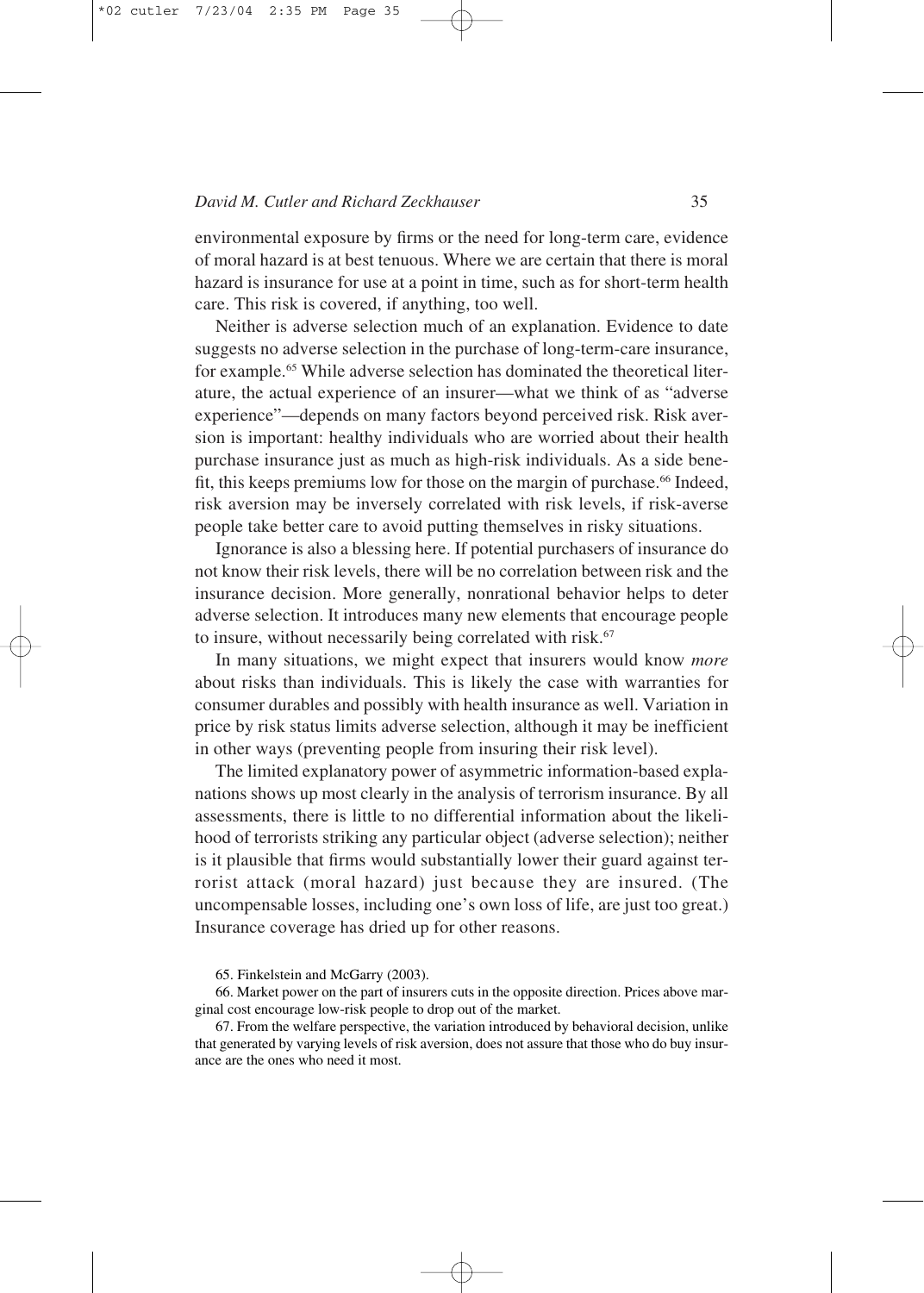Our more general hypothesis is that, in many markets where adverse selection can be expected to exert a powerful undertow on the market, adverse selection proves to be a mild current rather than a sweeping tide. We propose three alternative reasons why the theory and practice of insurance diverge in the early twenty-first century.

#### *Incomplete Diversification, Supply-Side Contracting Difficulties*

The first explanation is insufficient diversification of insurance companies. People may want insurance against a risk, but insurers have to be willing to provide that risk, even at rates far above the best estimates of actuarial cost. If insurers—or, more accurately, insurance executives—are worried about their capitalization, they may be unwilling to write policies for some risks, even if both price and demand are high. The prospect of severe losses, or even bankruptcy with its limited liability, may not scare the diversified investors in an insurance company, who would be happy to write unusual insurance for robust premiums. But insurance executives have to worry about misestimating risks and premiums, with consequent collapse of their career.<sup>68</sup>

In the standard theory of insurance, risks are minimally correlated across the insured. A few people will experience a loss in a period, but the vast majority will not. Insurers use the premiums from those who do not suffer a loss to compensate those who do. Many risks, however, have an aggregate component; many people incur a loss at the same time. Nuclear wars represented the ultimate aggregate risk for many years. Today's aggregate risks include new liability revolutions (as with environmental damage), significant increases in prices (say, for medical care), and major terrorist attacks. Even good developments have a component of aggregate risk. Thus rapid rises in longevity would impose heavy aggregate costs on pensions and other annuities. Long-term-care insurance well represents an aggregate risk. When the expected costs increase for one person—say, because a jump in longevity makes nursing home stays, particularly Alzheimer's stays, more expensive—this factor applies to many individuals with insurance. As a result, the traditional method of risk diversification—pooling independent risks across people—fails.

68. The behavior of Warren Buffett, by contrast, shows what happens when an executive has no such concerns.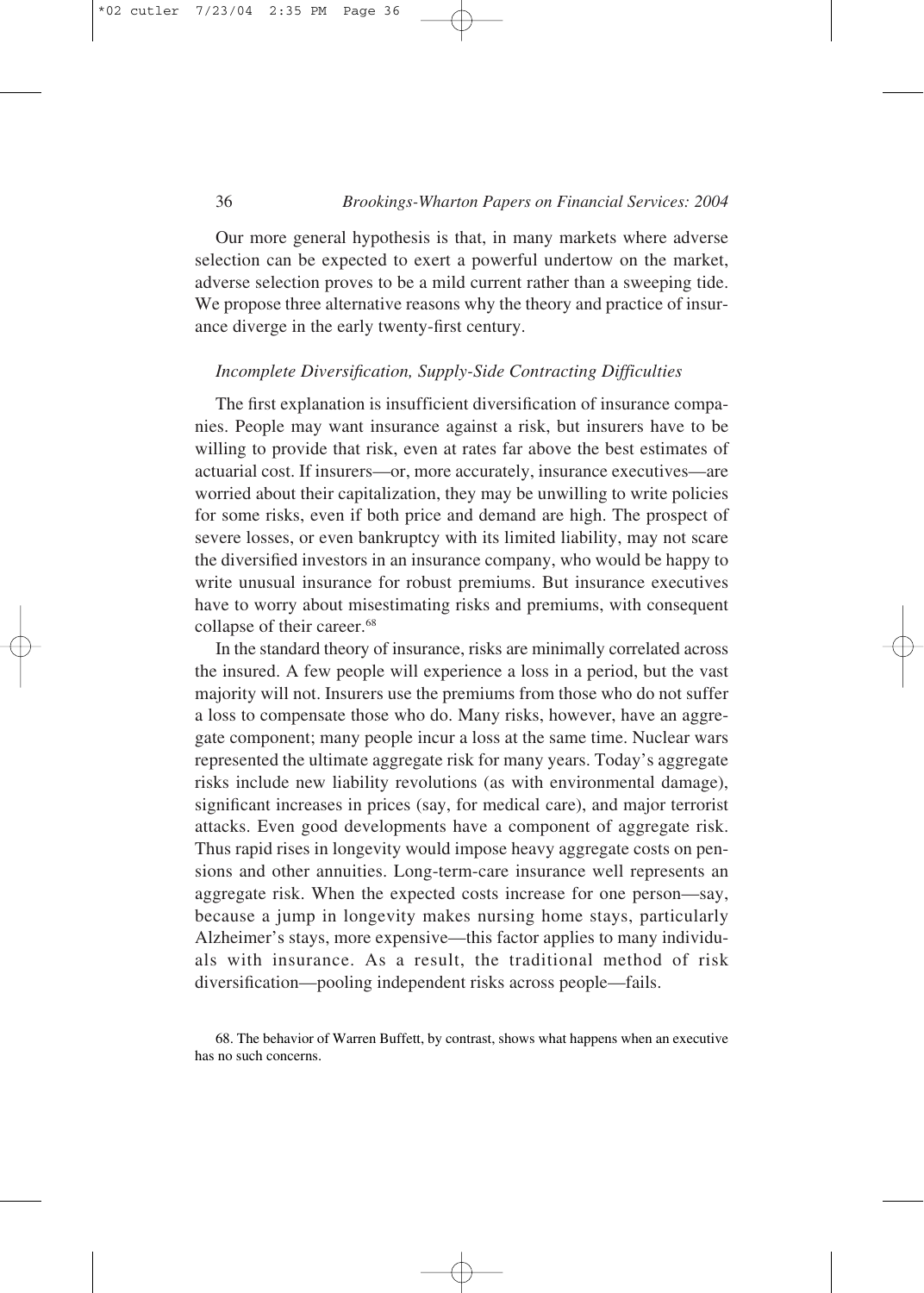#### *David M. Cutler and Richard Zeckhauser* 37

Risk-neutral insurers do not care about this aggregate risk. The owners of insurance company assets can diversify the risk posed by diversifying their portfolio. But managers and workers in those insurance companies may care. They may lose their job if the company goes bankrupt or if that line of business loses gobs of money. This leads to a classical principalagent problem. Thus the insurance company itself, under guidance from its executives, may behave in a risk-averse manner.

Ambiguous risks—that is, those whose losses are hard to estimate aggravate any principal-agent problem. Think of terrorist risks today. Were an insurance company to write substantial coverage, and should there be unexpectedly large and frequent attacks, Monday morning quarterbacks would be likely to demand the heads of those who decided to write the coverage. Thus principal-agent problems strongly discourage the sale of insurance for ambiguous risks.

A moderately risk-averse insurance company will still sell insurance but will impose a higher administrative charge to do so. Administrative loads in long-term-care insurance, which has a large contingent of aggregate risk, are 35 percent at a minimum and reach 50 to 70 percent for some groups.69 In comparison, administrative costs in short-term health insurance are only about 15 percent, roughly their level for annuities.70

An insurer who is more risk averse than the potential insured will refuse to write insurance altogether. We often see this in the nature of risk exposure that is written. When they do write policies, long-term-care insurers limit their exposure to a fixed dollar amount per day of nursing home care; one cannot buy coverage for the actual cost of care received (in contrast to annual health insurance). Similarly, environmental insurers and medical malpractice insurers refuse to cover all claims that result from operations today; instead, they put a time limit on when the claim must be filed.

The cycle of insurance crises shows clearly this problem. When risks increase more than expected—for example, the liability revolution, knowledge of particular chemical harms, terrorist action—insurers respond at first by refusing to cover new risk. That is understandable, as markets digest the new information. Over time, prices rise. That too is predictable. But even after the market "settles down," insurance frequently becomes

<sup>69.</sup> Cutler (1996); Brown and Finkelstein (2003).

<sup>70.</sup> U.S. Department of Health and Human Services, Health Care Financing Administration (1984); Mitchell and others (1999).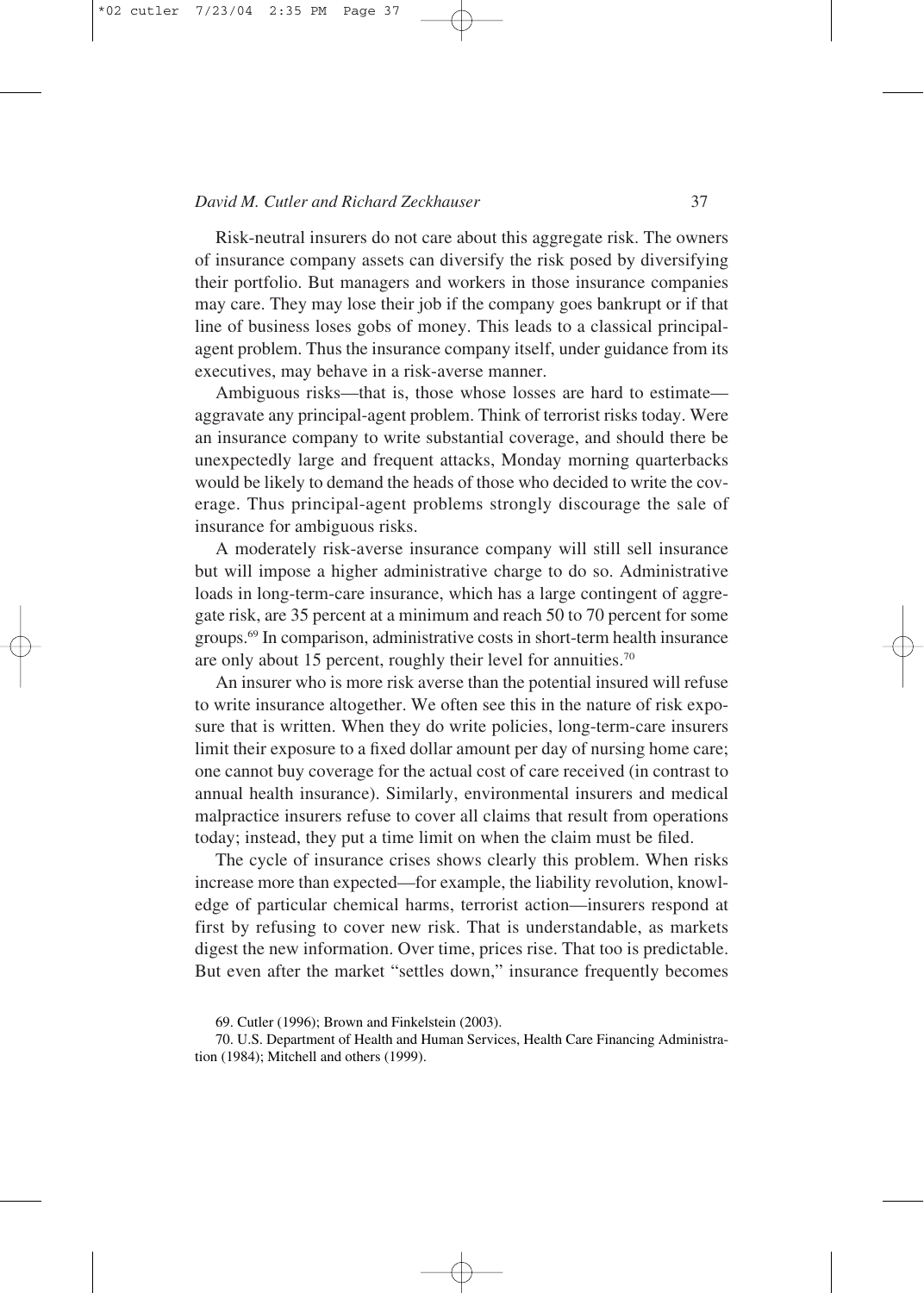less generous than it was formerly and stays that way indefinitely. That is the economically undesirable part.

While the practice may appear to be irrational economically, the idea of severely curtailing company risk is standard advice in the insurance industry. According to a leading analyst of the insurance industry, insurers should keep the risk of any line of business small: "To provide stability and safety, an insurer should limit its maximum loss exposure on a single risk (or group of related risks) to a small percentage of its policyholders' surplus, normally less than 2 percent."71 With aggregate risks, insurers face the Scylla and Charybdis of not knowing their market or having too heavy exposure. The outcome is that the insurance industry does not write certain classes of risk.

For some risks the government may step in, as it has with high-cost terrorism risk. But that is a short-term (three-year) solution, it is an adjunct to other private sector insurance, and it is in an area where the government could be deemed to have responsibility for controlling the risk. Government as reinsurer is not a likely solution for many troubling aggregate risks, such as long-term environment or health care risks.

Fortunately, a far greater pool of resources could conceivably absorb such risks: financial markets. Risks that are large even for the world's insurance pool—estimated to be on the order of \$1 trillion in the United States and \$2 trillion worldwide—are small relative to financial markets.<sup>72</sup> For example, the value of equity markets in the United States alone is more than \$10 trillion. One great advantage of financial markets as insurance instruments, apart from their volume, is that they effectively bring together tens of millions of investors, none of whom would have to hold much of an aggregate risk.

There has been recent use of financial markets to diversify aggregate insurance risks. Most prominent have been catastrophe bonds, used to reinsure weather-related housing risks. Interest in these bonds rose with Hurricane Andrew in 1992, the Northridge earthquake in 1994, and the Kobe earthquake in Japan in 1995, all involving losses that were massive relative to historical experience. The market for catastrophe bonds is relatively small, but it is perceived to be successful.<sup>73</sup> One measure of success is the prices charged. Famed investor Warren Buffett underwrote earth-

72. Insurance Information Institute (2003).

73. U.S. General Accounting Office (2002).

<sup>71.</sup> A. M. Best (1991, p. xiii).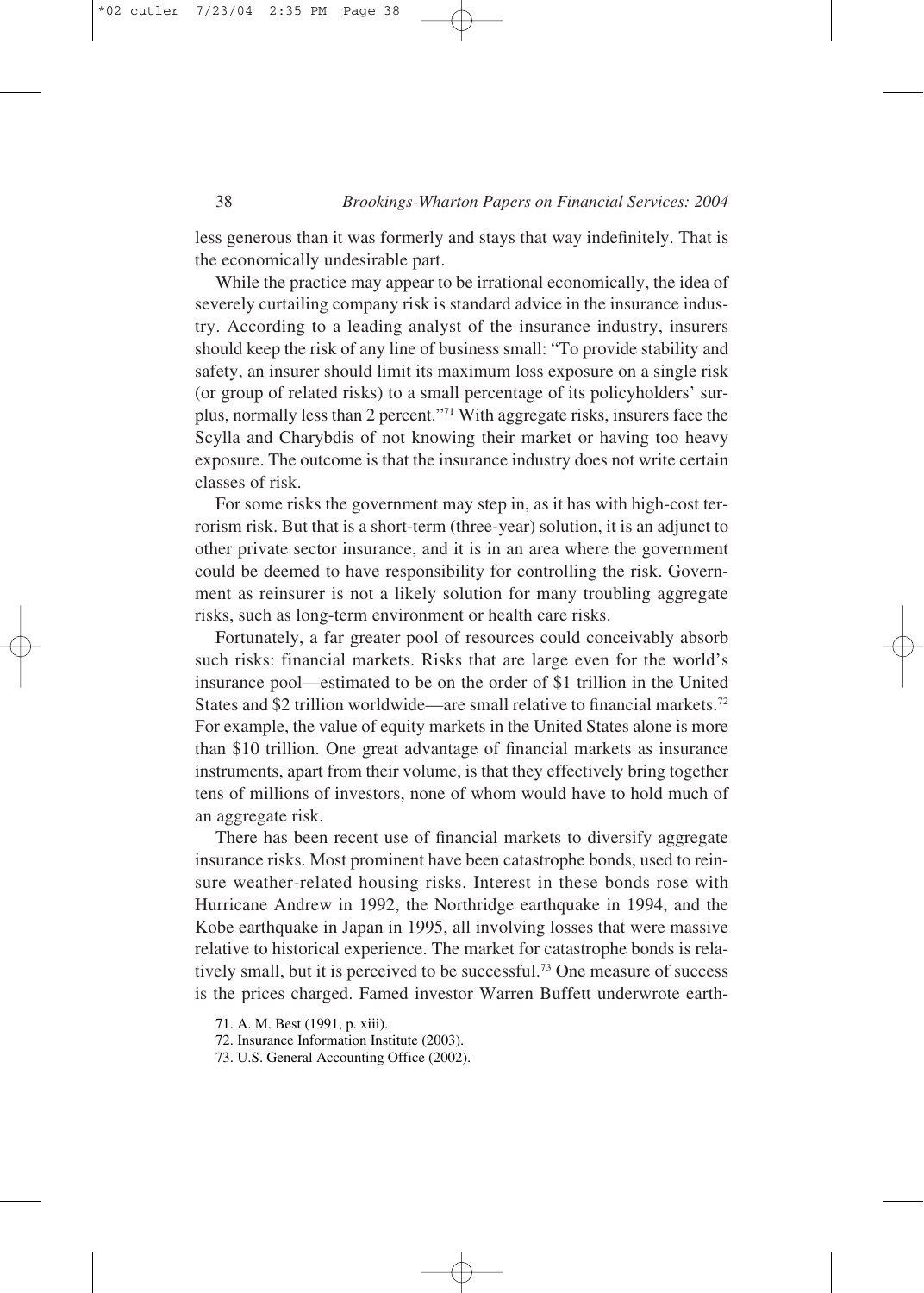quake reinsurance in California for four years in the early 1990s, earning an 11 percent premium for an estimated 1 percent risk. Buffett recognized what other insurers must have missed: this risk, though unusual, brought neither adverse selection nor moral hazard. Over time, the advantage of this investment became known and premiums fell. "The influx of 'investor' money into catastrophe bonds—which may well live up to their name—has caused super-cat prices to deteriorate materially. Therefore, we will write less business in 1998," Buffett wrote.74

Use of these new instruments is not without problems. Participation of insurance companies is likely to be important, since these companies have vital expertise in assessing risk. Possibly, insurance companies will underwrite the risks initially, to provide their assessment expertise for a fee, and investors will then take their share. Reinsurance is already common in the insurance industry, although it is typically done by specialized companies rather than broader financial markets.

Perhaps more important, the nature of the payment needs to be determined. Investment managers are currently paid for assuming risk. The common arrangement with hedge funds, for example, is for the general partner to charge an annual management fee (say, 1 percent) and to receive 20 percent of the profits or excess profits.

With insurance, equivalent arrangements would be hard to structure, since risks are discrete and it is hard to know whether a policy issued has been profitable in expectation thus far. If there is a 3 percent chance of a calamitous event, for example, but otherwise no losses, a general partner paid on the basis of annual "profits" would be expected to do quite well for a period before the odds bring down the house. Further compounding the difficulty, prior management and incentive fees would probably be unrecoverable in the event of a bad loss. Many of the names at Lloyds of London experienced just such a string—many moderate successes followed by a mammoth loss—when the liability revolution hit.

One way around this problem is to have a highly diversified portfolio of risks. But such diversification blunts the value of specialized expertise on the market being insured. Other types of contracts may be needed.

With additional time, we expect that financial instruments will continue to evolve and allow further investors to enter the market. It is possible—perhaps likely—that the first problem we identify has a solution forthcoming.

74. Wettlaufer (1998).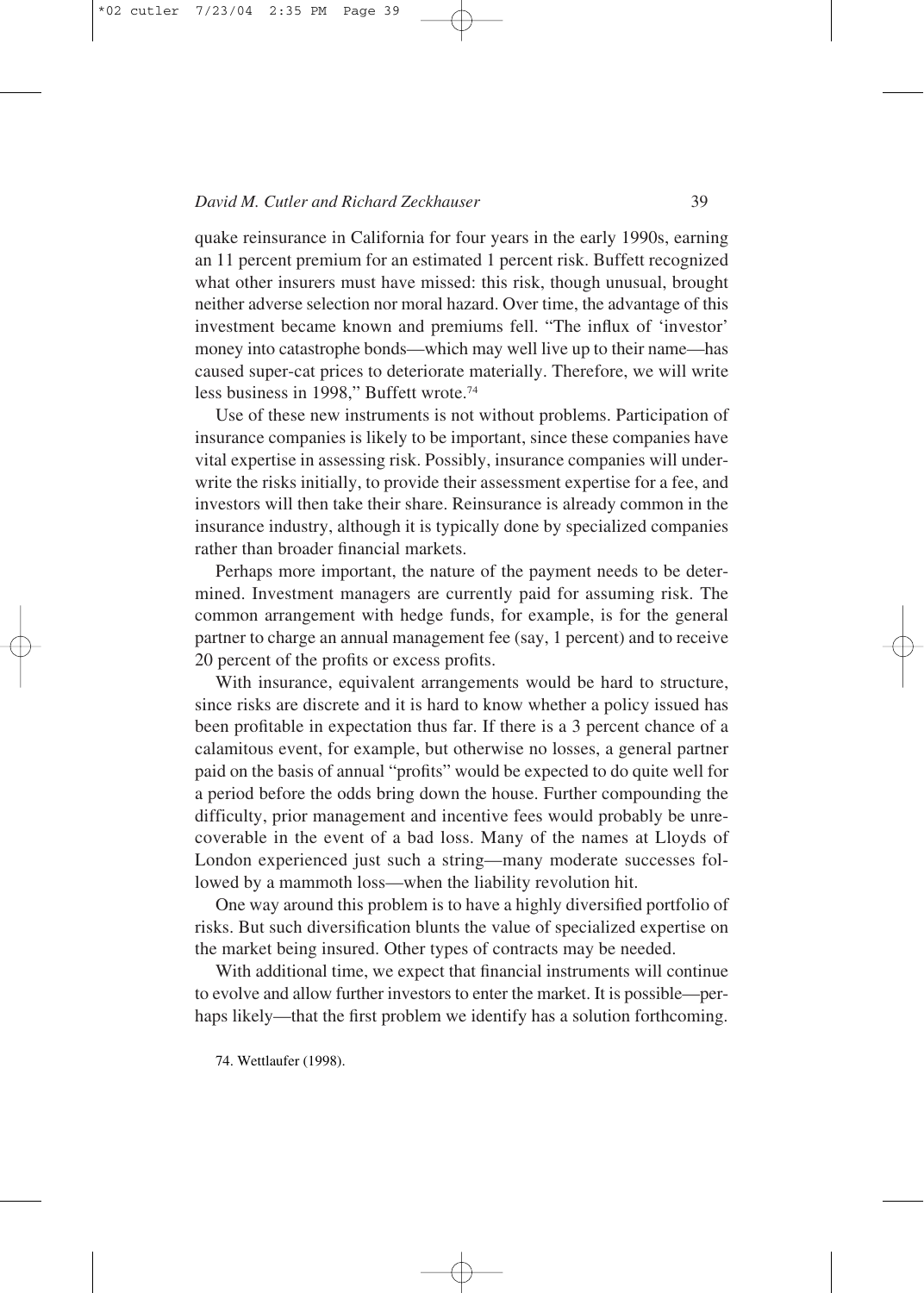#### *Nonstandard Behavior on the Demand Side*

The second reason why theory and practice diverge in the insurance industry is that the potential purchasers of insurance engage in nonstandard economic behavior. In traditional decision theory, people have concave utility functions defined over consumption. Risk-averse people will want to insure against all risks, assuming fair actuarial pricing. They temper this because of moral hazard and administrative costs, which lead prices to exceed expected payouts. In response, people choose to cover large risks, at least substantially, and leave small risks unprotected.

Such preferences may not correspond to reality, however, as the prevalence of insurance coverage for small risks suggests. Several alternatives to standard preferences may explain this type of coverage.

prospect theory. A leading possibility is loss aversion: the idea that people significantly dislike any loss, even small ones.75 Hence, people are willing to pay far above actuarial value to protect against small losses, such as when a stereo breaks.<sup>76</sup>

It seems plausible that this phenomenon could explain some of the anomalous behavior we have documented here, especially the purchase of insurance for small risks. To see how readily this explanation might work, we modify our analysis to allow for simple loss aversion. Suppose that the utility consequence of incurring any deductible is  $1 + \theta$ , where  $\theta$  represents the additional utility cost of having to make a cash outlay. With this set of preferences, expected utility is given by:

(3) 
$$
V = p U[Y - \pi - d * (1 + \theta)] + (1 - p) U(Y - \pi).
$$

If we assume a particular utility function, we can use the menu of choices that people face to determine what value of  $\theta$  is required to explain insurance decisions. Assuming that utility is logarithmic in consumption  $(\theta = 1)$ , for automobile insurance the  $\theta$  required to explain a preference for a low deductible over a high deductible ranges from 0.5 to 2.5, depending on the policy and the degree of risk aversion. For homeowners insurance, the equivalent value of  $\theta$  ranges between about 3 and 4. (Such a value would imply that deductibles have a utility-equivalent cost of deductibles of \$3 or \$4 per dollar; this value is too high to seem plausible.) Thus pref-

75. Kahneman and Tversky (1979).

76. Kahneman and Tversky (1979) hypothesize that people were concave in both gains *and* losses about the certainty point. Additions to wealth were valued with concave utility, as were losses to wealth: small losses had a greater marginal cost than did large losses.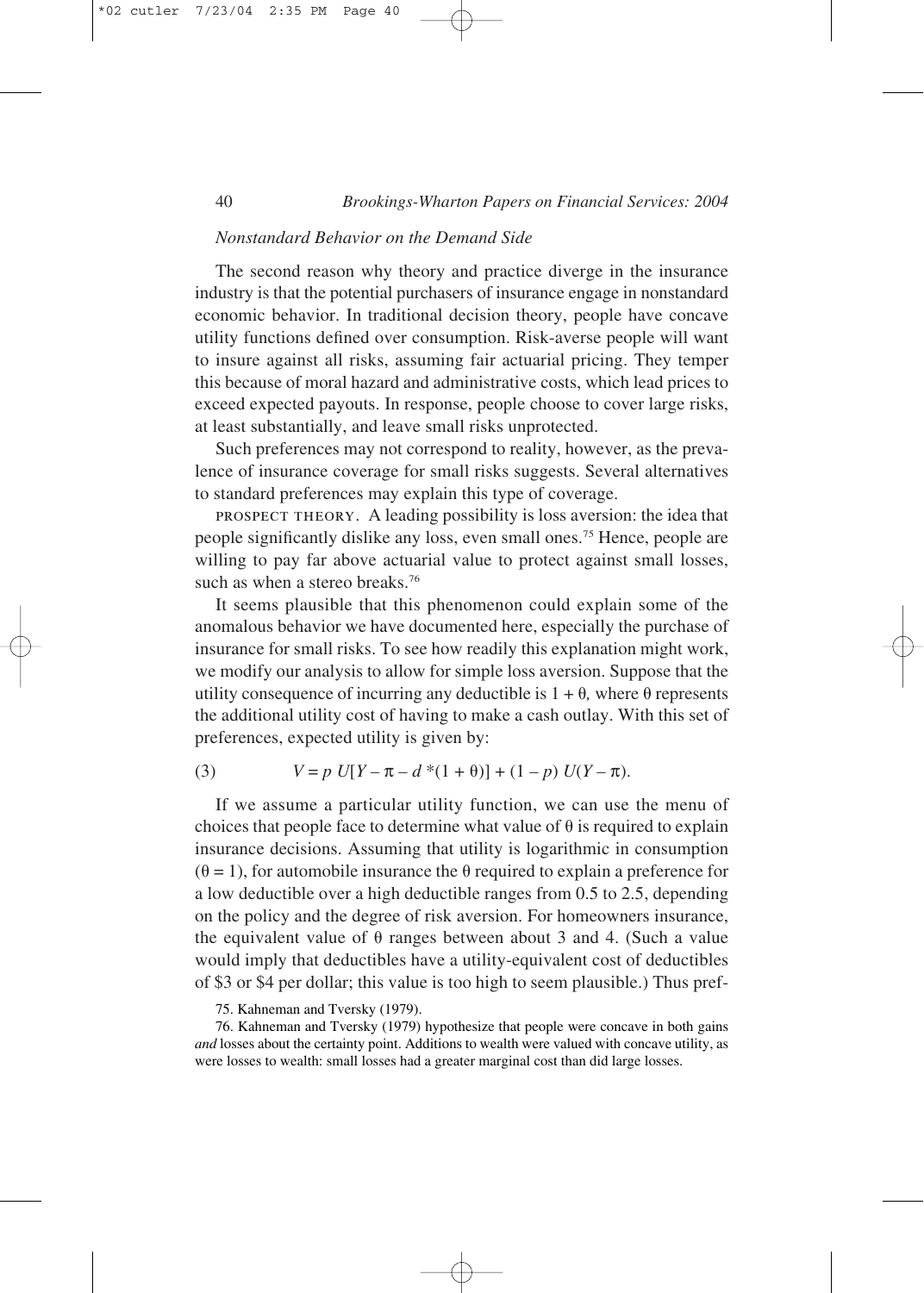erences of this sort could perhaps contribute to the overinsurance phenomenon, but they cannot explain it all.

affective forecasting. Recent work demonstrates that people significantly overestimate the magnitude of the negative experience from a loss. Gilbert and others, for example, attribute this to a durability bias— a belief that the negative aspects of the loss will last much longer than they do—and to a significant overestimate of the regret they will feel after a loss.<sup>77</sup> People who believe their utility will diminish permanently with a loss will want to purchase more insurance coverage than people who recognize that losses will be readily accommodated. It is not surprising that such people are interested in very generous insurance.

anxiety and regret. Consider a significant loss: one that would drive down utility considerably but would not affect marginal utility of income. For example, one might have a painting of one's departed grandmother, which is worth a great deal sentimentally but little monetarily. The death of a nonearning loved one would be the same. Rationalityloving economists would say not to insure. But many people do.<sup>78</sup> One reason for this is that insurance reduces anxiety, acting as a form of reassurance for many people. If the heirloom gets stolen or damaged, people reason that at least they will receive some money for their pain.79

Regret is similar to anxiety, although it looks backward rather than forward. A person who has rationally chosen not to purchase insurance may suffer lower utility if the bad state of nature arises, both because the risk occurred and because the person did not purchase insurance for the risk. Imagine, for example, that a person buys a new camcorder, rationally chooses not to buy supplemental insurance but then finds that the camcorder breaks in the first week of use. The person will regret not having purchased the insurance. Knowing the possibility of regret later on, the person in the store may choose to buy camcorder insurance.

Purchasing insurance as a means to reduce anxiety or stave off regret is not difficult to reconcile with the standard neoclassical framework. We show the situation for anxiety, although regret is similar. Suppose that an individual is faced with a lottery *L*, defined by  $L = [-d, p; 0, 1-p]$ , where

#### 77. Gilbert and others (2002).

78. The American Council of Life Insurers reports that about 15 percent of people under age eighteen have life insurance (Curry 2003). Although such coverage may be for burial costs in some instances, such costs are trivial relative to the cost of raising a child.

79. It may also be that people do not realize that their marginal utility will not change, perhaps because they are not proficient at forecasting their utility in different states of nature.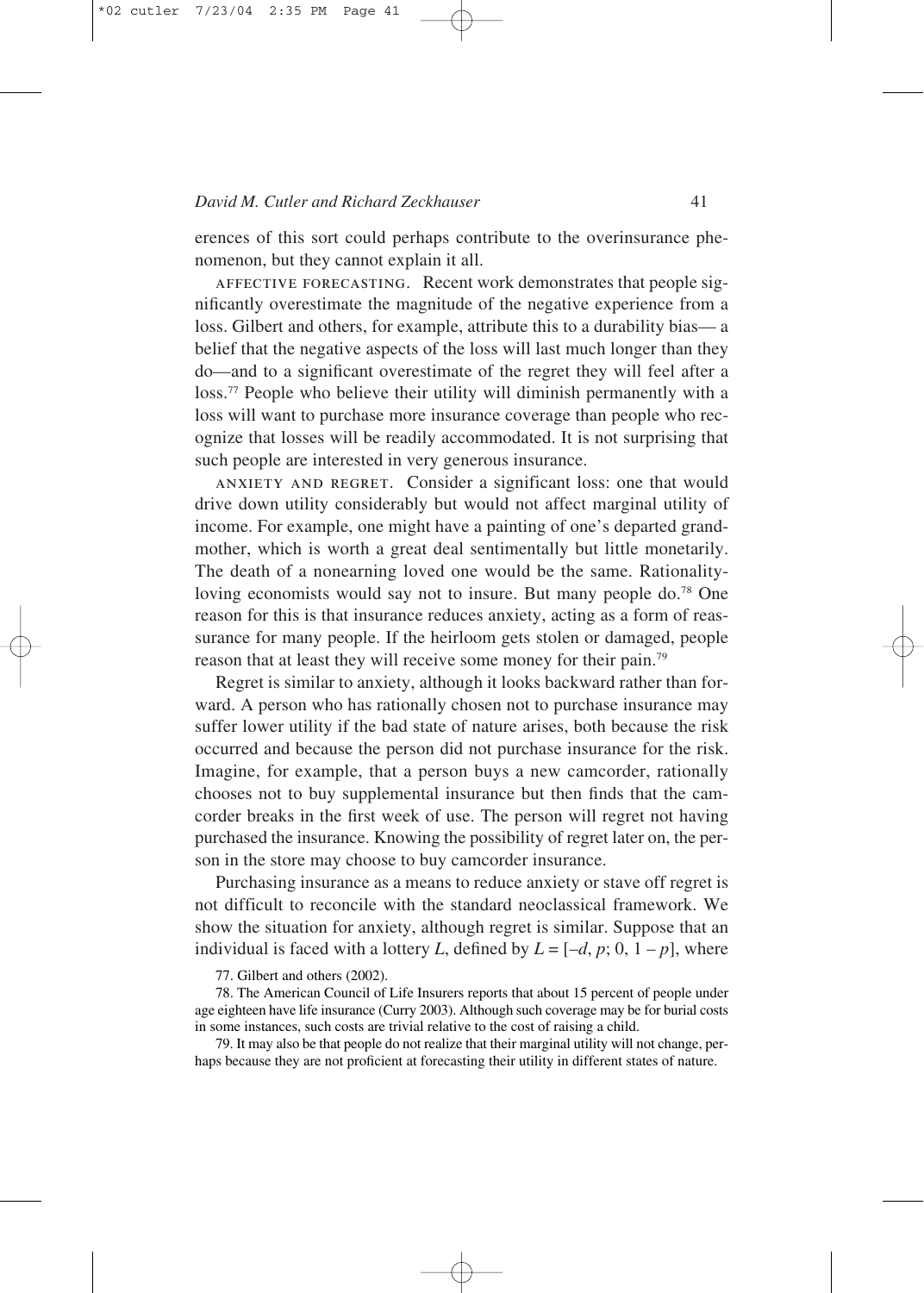$d > 0$  is the loss and *p* is the probability of loss. An individual determines that her utility for outcomes  $V(L) = V(C)$ , where  $C = [-e, 1]$ ; that is, *e* is the certainty equivalent. If insurance is offered at price  $f > e$ , the person will decline, since for lottery  $D = [-f, 1]$ ,  $V(L) = V(C) > V(D)$ .

Now allow for a time dimension to the lottery: for example, the camcorder might break down any time in a three-year period. Utility has two dimensions: the lottery *L* and time  $t$  ( $t = 0$  is the present). Unresolved risk creates anxiety. We model this as  $U(L,t) = V(L) - A(L,t)$ . Our interest is in the form of  $A(L,t)$ . First consider the nature of the lottery. If the lottery is over good states  $(d < 0)$ , and  $t > 0$ , there might be "joy along the way"—  $A(L,t)$  < 0—and people will not purchase insurance. If, as with insurance situations, the outcome is significantly adverse  $(d > 0)$ , anxiety is likely to arise. If *L* involves only a certainty outcome, *C*, we normalize to no anxiety.80 The time dimension is also important. Without significant dispute (we suspect), we assume that  $A(L,0) = 0$  and  $\partial A/\partial t > 0$ .

Assume that the insurance purchase is for a year and that the lottery is resolved at the end. Our potential insured experiences anxiety. Then we might have:

(4) 
$$
U(L,0) = V(L) > V(D),
$$

 $b$ ut  $U(L,1) = V(L) - A(L,1) < U(D,1) = V(D) - A(D,1) = V(D)$ . This can happen since *A*(*L*,1) is positive and *A*(*D*,1) is 0. Thus the person may reject the insurance if the lottery is resolved immediately but accept it if resolution is delayed sufficiently.

salience. Many insurance policies pay double if someone dies in an accident as opposed to natural causes. When asked whether they want to purchase such coverage, many individuals, particularly young individuals, say yes. Insurance theory would say the individual should insure for the same amount, no matter how he dies. (If anything, dying in an accident is likely to be cheaper than, say, dying from cancer.) But the accident becomes salient as a way to die, and individuals purchase such insurance. We suspect a form of "availability heuristic" is playing a role here.<sup>81</sup> We see this in other contexts as well, such as Kunreuther's finding that people purchase flood insurance after a flood and purchase supplementary insurance before taking an airplane trip.82

80. People might get anxious about a bad event they know will occur (a borrowed car must be returned), but we abstract away from this.

81. Tversky and Kahneman (1974).

<sup>82.</sup> Kunreuther (1978).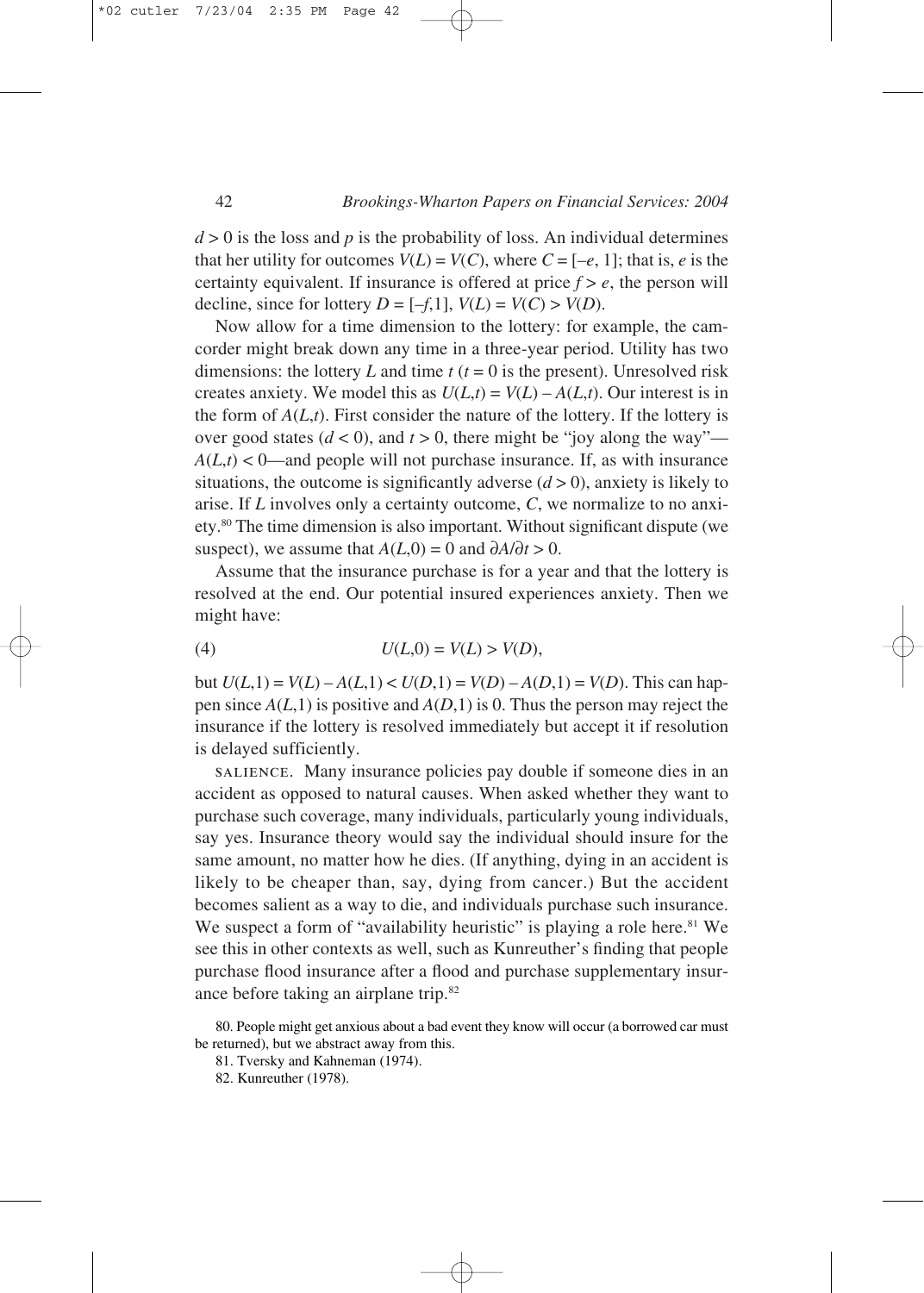#### *David M. Cutler and Richard Zeckhauser* 43

hyperbolic discounting. Some insurance that we think should be purchased, such as annuities when elderly, are not bought. One possibility is hyperbolic discounting: people value today more than proportionately over the future. A hyperbolic discounter knows that purchasing an annuity is a good idea but always wants to delay the purchase to the next year—either because consumption is particularly valuable today or because it is easier to delay decisionmaking until tomorrow. Empirically, people who are forced to make financial decisions by a specified date choose to save more than people who are free to make such decisions at any time.<sup>83</sup>

summary. Almost certainly, one theory cannot explain all the phenomena we seek to explain. As a starting point for future research, we provide some of our own speculation about theories of likely importance on the consumer side of the market, shown in table 7. Future research is needed to test these theories more completely and possibly to develop others.

We have principally been interested in improving descriptive theory. Usually when economists, including the authors, find normative (or prescriptive) theory and practice diverge, they proselytize for the former.<sup>84</sup> However, studying insurance is a sobering prospect. Unlike our standard models, most insurance decisions involve future contemplation and backward reflection. Thus, for example, given the importance that consumers attach to minimizing regret and anxiety, there is strong argument that such concepts should be given a role in our normative theories. This is a task for future efforts.

#### *Probability Monopoly*

There is considerable market power for some forms of insurance. At the high end, only the electronics store can realistically sell you an extended warranty at the time you purchase a camcorder or DVD player. Much life insurance is sold by salesmen calling on buyers rather than vice versa. Even standardized Medigap insurance shows considerable price variability, a sign of market power.

Given market power, the sale of insurance introduces an element of monopoly pricing. People have some idea of expected loss probabilities,

<sup>83.</sup> Choi and others (2002).

<sup>84.</sup> Prescriptive theory tells what a particular individual should do to maximize his or her own welfare. Normative theory tells what is desirable for a group of individuals and requires some notion of social welfare.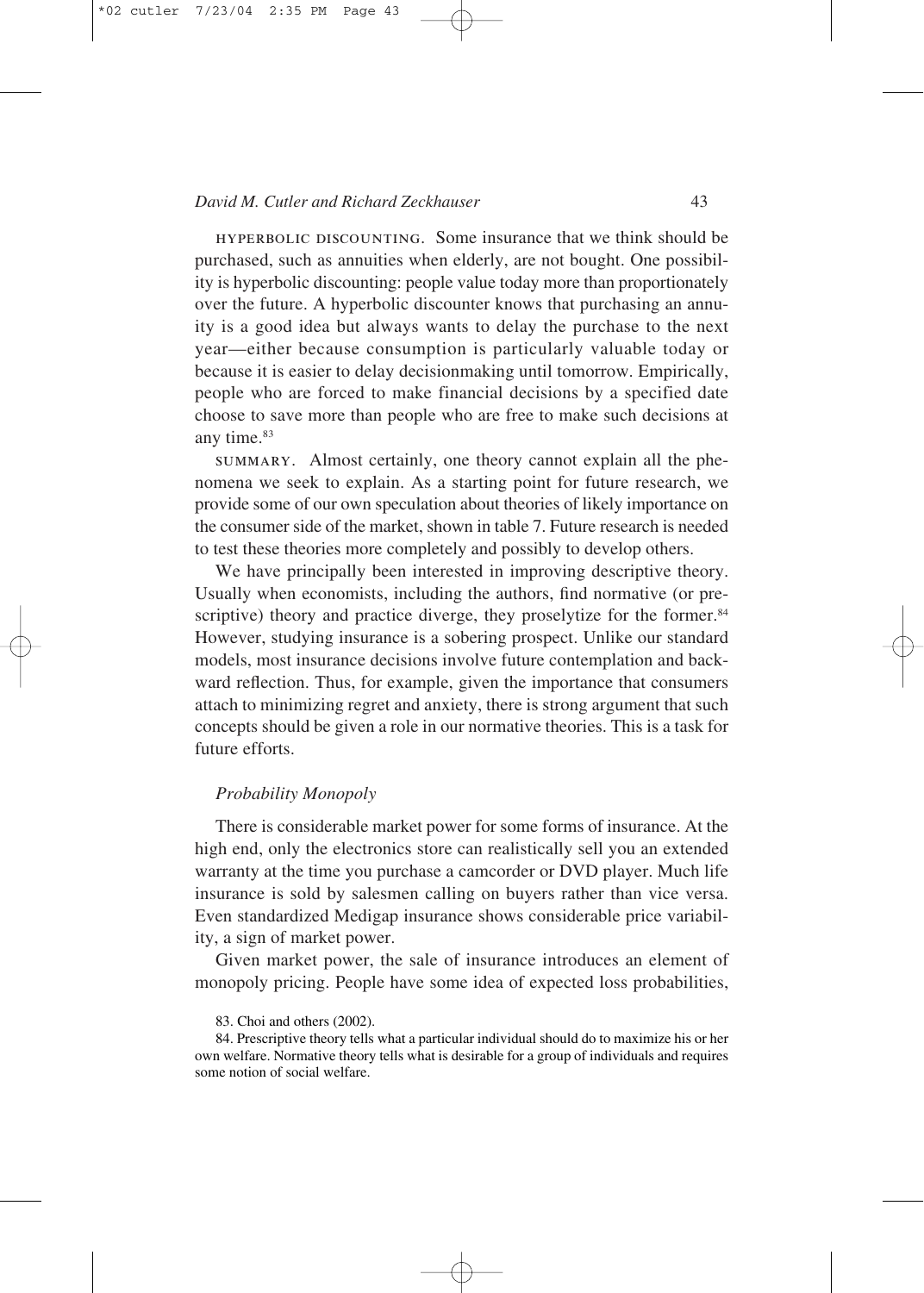| Phenomenon                                                     | Example                                                    | Possible explanation                                |
|----------------------------------------------------------------|------------------------------------------------------------|-----------------------------------------------------|
| Insurance against small<br><b>risks</b>                        | Appliance insurance,<br>low-deductible insurance           | Prospect theory, regret<br>avoidance                |
| Insurance against risks that<br>do not affect marginal utility | Single elderly with life<br>insurance; family<br>heirlooms | Affective forecasting.<br>regret avoidance, anxiety |
| Insurance against salient<br><b>risks</b>                      | Purchase of flood<br>insurance after flood                 | Salience, anxiety                                   |
| Lack of insurance for big<br>risks                             | Underpurchase of<br>annuities, life insurance              | Hyperbolic discounting                              |

**Table 7. Examples of and Possible Explanations for Insurance Phenomena** 

but this information is not complete.<sup>85</sup> Indeed, the loss probability might be aided by salespeople (once the device has been safely purchased, so as not to imply that its quality is low).<sup>86</sup> Potential insurers can thus price above marginal cost, knowing that those with low risk assessments will choose to forgo coverage, while those with high assessments will buy. The markup on the population with high loss probabilities can make this a profitable strategy. We refer to this situation as probabilistic monopoly and believe that it helps to explain the purchase of vastly overpriced insurance in a range of situations.

Consider a specific example: a store faces risk-neutral consumers with different probabilities of needing repairs. The likelihood distribution is triangular, with density of 8–32*y* for probability *y* ranging between 0 and 25 percent. The implied mean breakdown probability is 8.33 percent. The store knows that the true likelihood is 2 percent, the same for all customers.

The store will set a price of insurance that maximizes expected profits, knowing the distribution of perceived risks. Normalizing the price of the good to 1, the solution is the value *x* that maximizes

85. Unlike the situation with adverse selection, it is possible that people have differences in their perceived loss probabilities that are not true in reality. A person might think he is clumsy with electronic devices but not know that the devices are designed with clumsy people in mind.

86. High-priced extended warranties undermine a product's presumed reliability. Thus we now have many auto companies offering extremely long warranties. Electronics stores only offer extended warranties once a sale seems firm, and it is the electronics store, not the manufacturer, that is offering them. Such bundling with a sale has the additional advantage of rolling the two costs into one price. Raising the cost of a \$620 item to \$690 is more likely to get a sale than setting a new \$70 price for the warranty, for example, of a camcorder.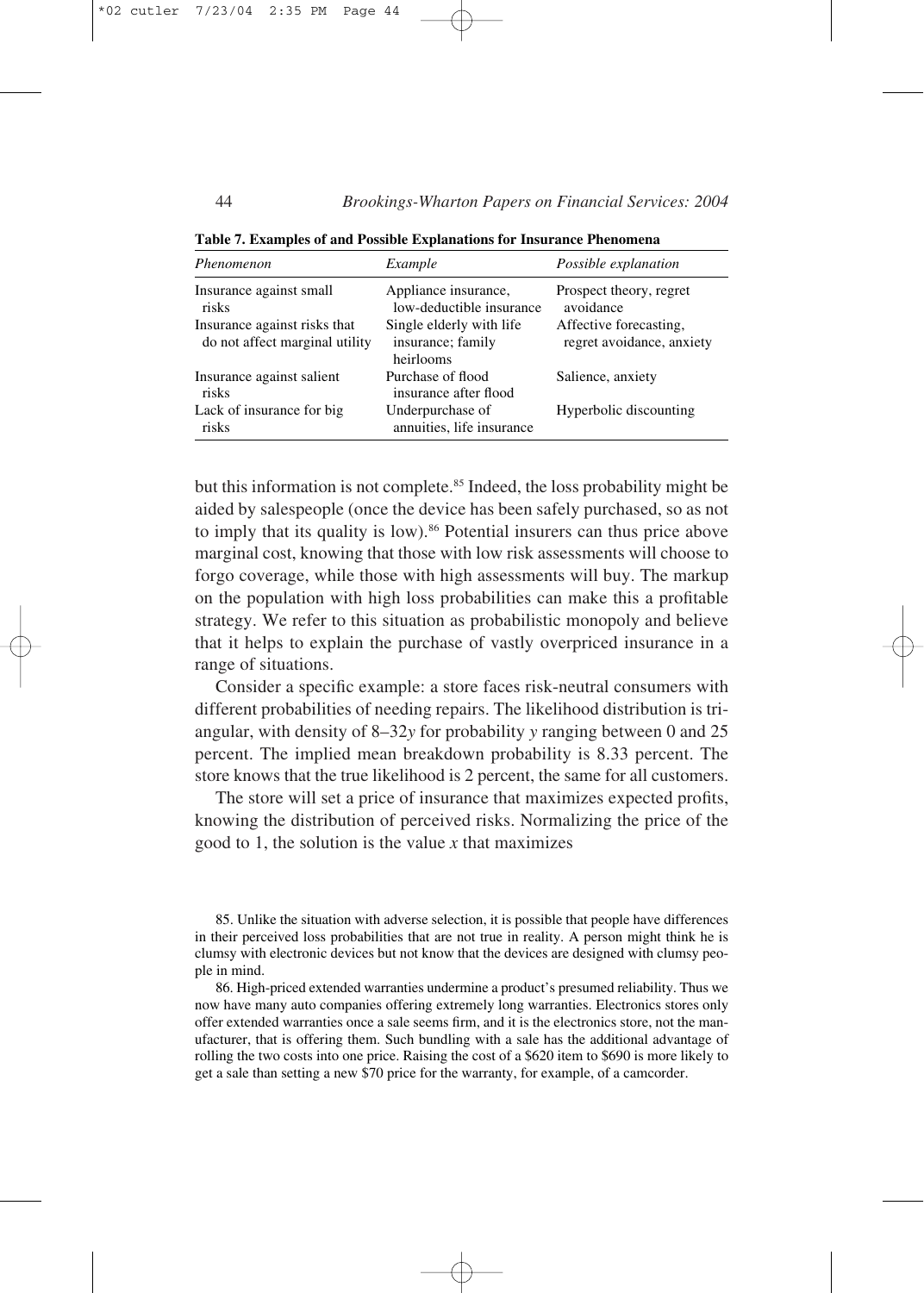$$
\int_{x}^{.25} (8-32y)(x-.02)dy.
$$

The optimal price is 0.097, or nearly 10 percent of the purchase price. This is nearly five times above actuarial value and well above the mean value in the population.

Monopoly pricing will not work if the buyers draw appropriate inferences from the situation. People who ask why the store is willing to sell insurance will conclude that it is only because the warranty makes money, and real sophisticates will recognize the monopoly situation. Hence they will decline the offer. Fortunately for electronics stores, even relatively informed people are poor at drawing appropriate inferences.<sup>87</sup>

Monopoly pricing also will not work if people underestimate the risk probability. We suspect this occurs in some situations where insurance is not sold. But as we learn from prospect theory, most people overestimate the risk of small-probability events.

#### *Summary*

We posit three explanations for the poor performance of insurance markets beyond the traditional explanations surrounding moral hazard and adverse selection: contracting difficulties on the supply side, leading to incomplete diversification; nonstandard behavior on the demand side; and probability monopoly. Given the vast divergence between the theory of insurance and actual practice, students of insurance must extend current theory, often in unfamiliar directions. We believe these are promising paths for the future.

#### **Conclusions**

The U.S. government recently enacted the largest expansion in health insurance coverage in a generation. The Medicare program, set up in the 1960s and largely the same today as then, was enriched in 2003 by the addition of an outpatient prescription drug benefit.<sup>88</sup> In many ways, adding

87. In a somewhat parallel situation, few bidders correct sufficiently for the winner's curse.

88. Prescription medications used on an inpatient basis are already covered in Medicare hospital payments. For simplicity, we refer to the new benefit as prescription drug coverage, leaving implicit the restriction on medications taken on an outpatient basis.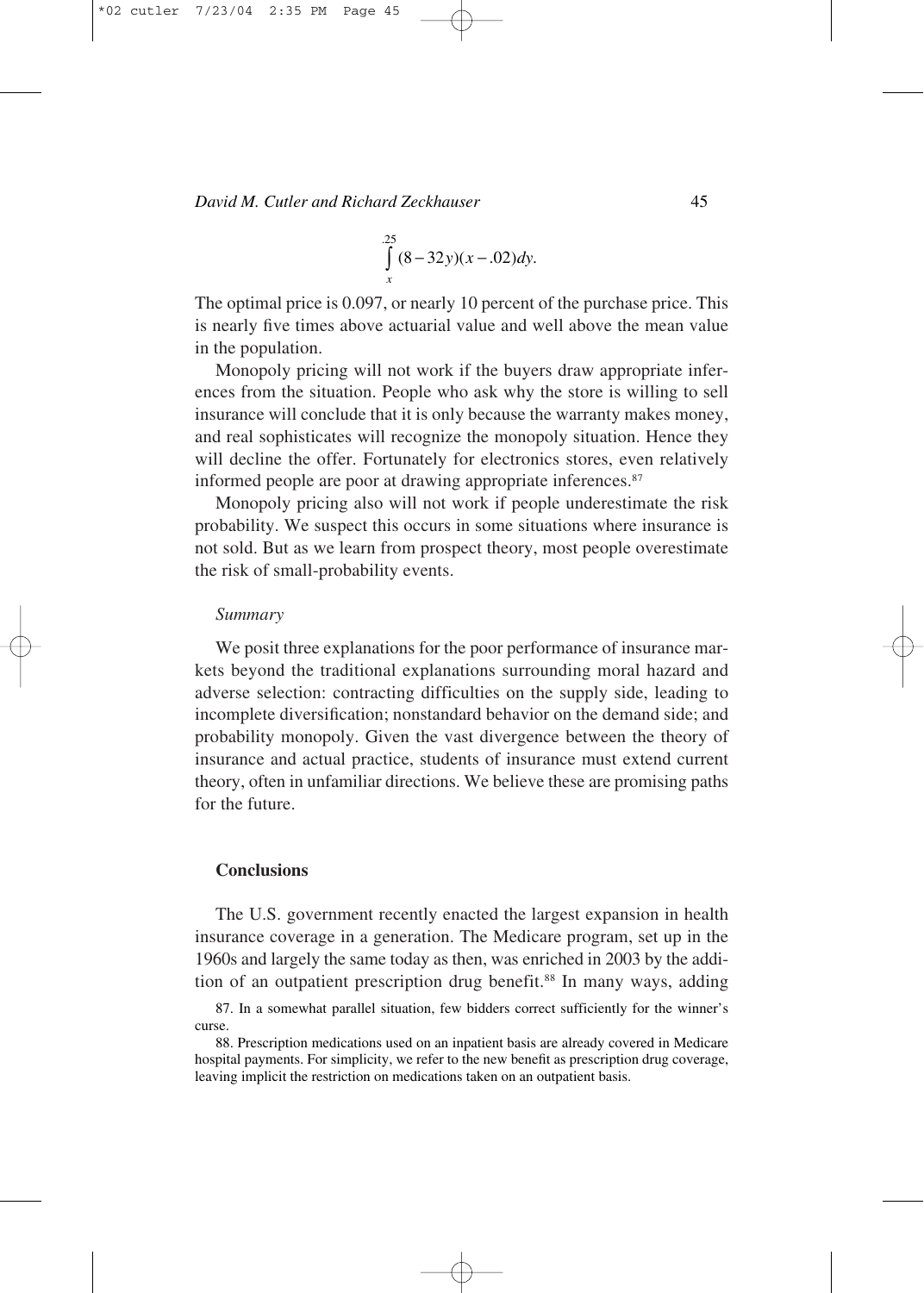prescription drugs to Medicare represented a triumph of economic reasoning. The fundamental principle of insurance demand is that coverage becomes more valuable as the variability of potential outcomes grows. In the 1960s, prescription drug costs were low, and little risk was associated with buying medications. It made little sense to include prescription drugs in coverage. By 2003, the risks for the elderly were much greater. Even though the costs to the government were high, the potential risk-spreading value made offering the new benefit worthwhile.

Unfortunately, effective risk sharing was not fully enshrined in the new legislation. Indeed, the cost sharing in the new legislation is, by economic considerations, somewhat bizarre. Elderly enrolling in the new program face a \$250 deductible. After that, the government pays 25 percent of the bill up to \$2,250 in total spending. The government then ceases payment until total spending reaches \$5,100 (\$3,600 of individual costs). Above that amount, the government pays 95 percent and the individual 5 percent. There is no upper limit on individual spending.

From a risk-spreading perspective, a far more valuable insurance policy would have individuals cover more of the up-front costs and leave the government to take more of the back-end liability. Politics no doubt helps to explain the benefits structure, complemented perhaps by the type of utility anomalies discussed above. A certainty equivalent benefit of \$110, where the actual monies go to 10 percent of the elderly population, may be politically less effective than a certainty equivalent benefit of \$100, where a large share of the money is spread broadly across the population.

The new legislation also considers the issue of public and private insurance, but here too the answer seems strange. Why does the private sector not offer insurance for prescription drugs if that coverage is so valuable? The answer is that drug benefits are almost a poster child for adverse selection. The elderly with high drug needs know who they are, and they would raise the cost of private drug coverage beyond what the vast majority of elderly would consider paying.<sup>89</sup> Given sufficient skewness in expenditure, the market unravels.

89. There is substantial evidence of adverse selection for prescription drug coverage in the Medigap insurance market, which sells supplements to the standard Medicare package (see Atherly 2002). Pauly and Zeng (2003) simulate a private market for prescription drug coverage allowing for reasonable degrees of adverse selection and conclude that such a market is not feasible.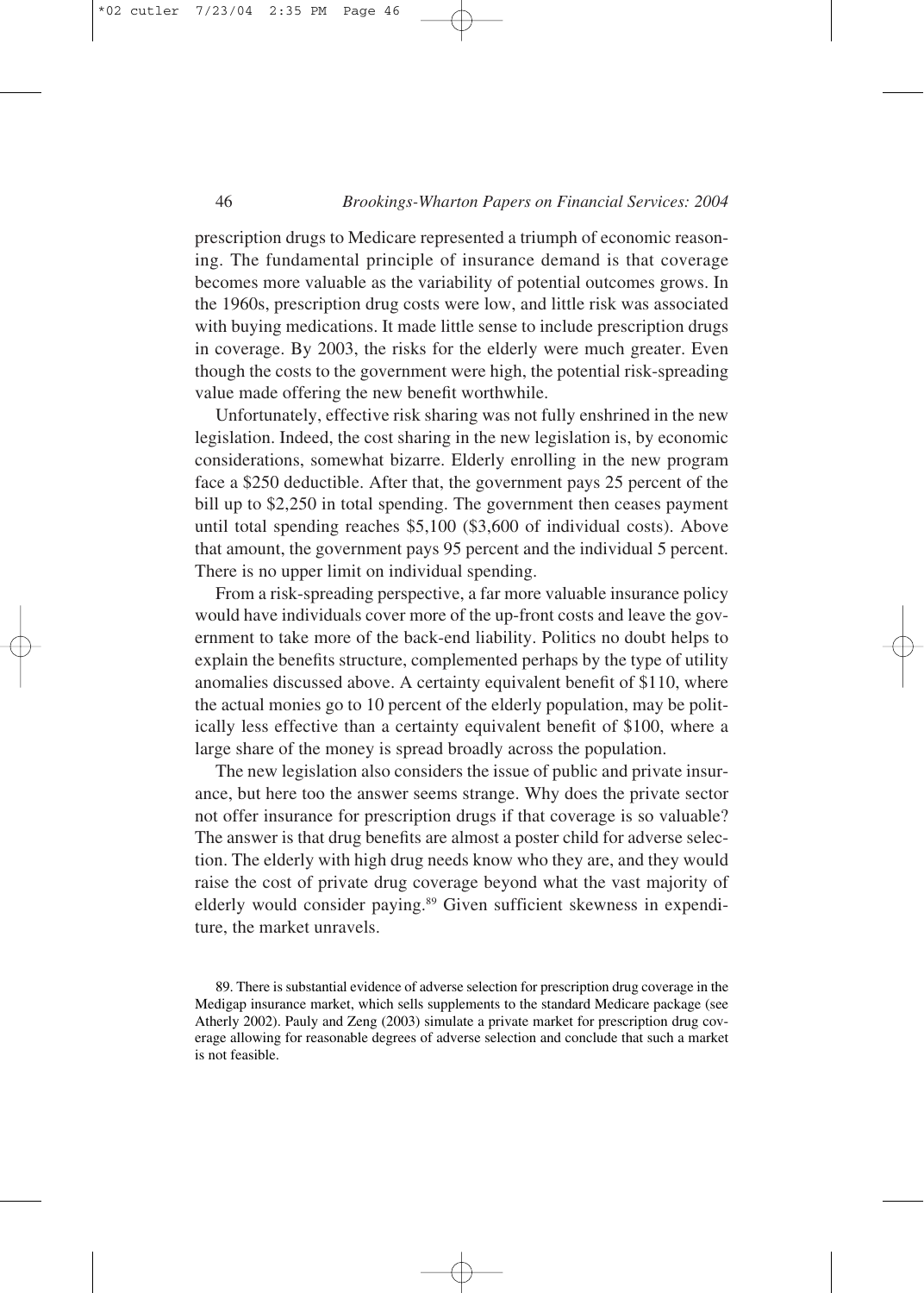#### *David M. Cutler and Richard Zeckhauser* 47

Still, the new legislation envisions the majority of the elderly obtaining coverage through private insurance companies offering stand-alone pharmaceutical coverage. The classic economic solution to adverse selection—single-payer health insurance—was explicitly rejected as being too regulatory a solution. To partly offset the selection incentives induced, the legislation includes a substantial sum for employers already providing drug coverage—28 percent of costs between \$250 and \$5,000 per person. It is not known if this subsidy will prevent crowdout.

Unfortunately (for economists), the seeming anomalies in the Medicare drug benefit are more common than we would care to admit. Exploring a number of insurance policies in practice, we argue that the conventional theory of insurance misses reality in two respects. First, it assumes near risk neutrality on the supply side of the market, when in fact strong risk aversion is more appropriate, particularly given the agency concerns of insurance decisionmakers. Second, we show that many attributes of insurance outcomes can best be explained if people's behavior diverges from the rational model, meaning that they have nonstandard preferences: for example, they care about even tiny losses; they seek to equate utility across states, not marginal utility; they disproportionately buy coverage for risks that are "available."

We also identify possible solutions. Encouraging greater risk spreading beyond the narrow confines of primary insurance and reinsurance is a central one. Government and private firms sometimes collaborate in this venture, as in terrorism insurance, where the government is a reinsurer. More generally, financial markets represent an enormous pool of largely untapped potential insurance dollars.

The future, we are confident, will confront significant new risks and will develop new mechanisms for spreading them. Unfortunately, neither the invisible hand nor sophisticated theories of insurance will assure that the right entities write the right coverage for the right group of insured. Our theories of insurance must be elaborated to capture realities on the ground, including the factors that motivate entities to insure. Insurance practice should be adjusted to meet realistic expectations of how risks can be spread effectively. This ongoing minuet of adjustments—perhaps a dance over decades—should allow the theory and practice of insurance to reunite.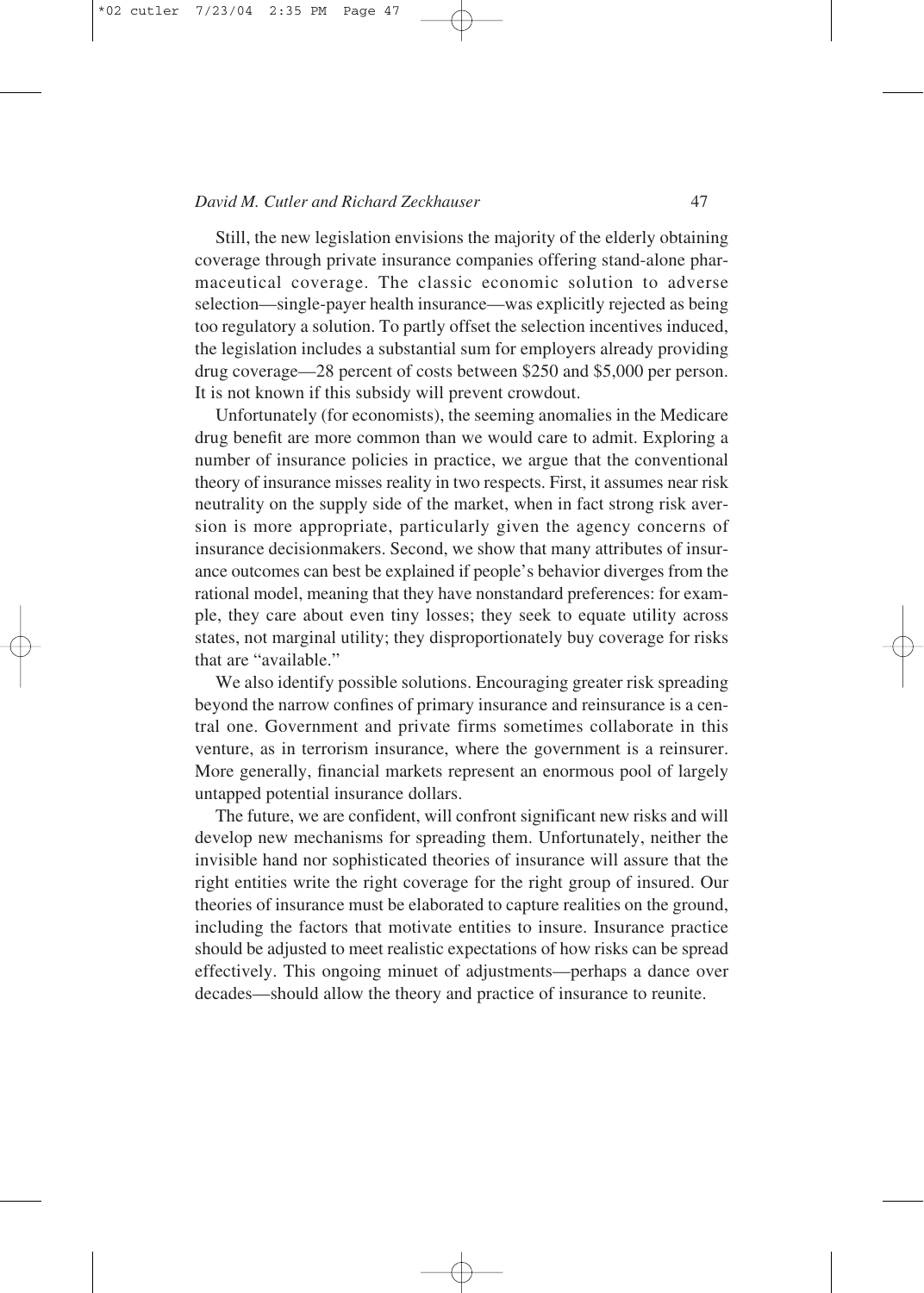### *Discussion*

This paper generated a lively discussion among many of the conference participants. Howard Kunreuther of the Wharton School opened the discussion by calling for a broader view of errors in judgment within the demand and supply framework when dissecting reasons for the divergence between insurance theory and practice. On the demand side, consumers seem to view insurance as an investment rather than a contingent claim. This view creates a strong preference for low deductibles and rebate schemes so that the insured can "get something back." Also on the demand side, paying a premium over and above the expected value is rational for consumers who derive peace of mind from the risk transfer. On the supply side, only a principal agent problem or some ambiguity in coverage can explain the decision not to offer coverage at a certain premium.

Insurers buying reinsurance share the view of insurance as an investment. Joan Lamm-Tennant of the General Reinsurance Corporation criticized insurance companies for focusing on margins rather than volatility issues when they buy reinsurance at dangerously low attachments. Seeing combined ratios on their net business worse than those on their gross business, insurers should realize that reinsurers do charge a margin for their capital.

Scott Harrington of the University of South Carolina asserted that there is less evidence than intuition refuting rational models of how insurance markets work. Low deductibles operate as effectively higher claims thresholds than their nominal values since the insured does not generally make claims for small losses, fearing future rate increases or even cancellation of their policy. On the supply side, high uncertainty requires significant capital to preserve franchise value. This leads to higher tax and agency costs,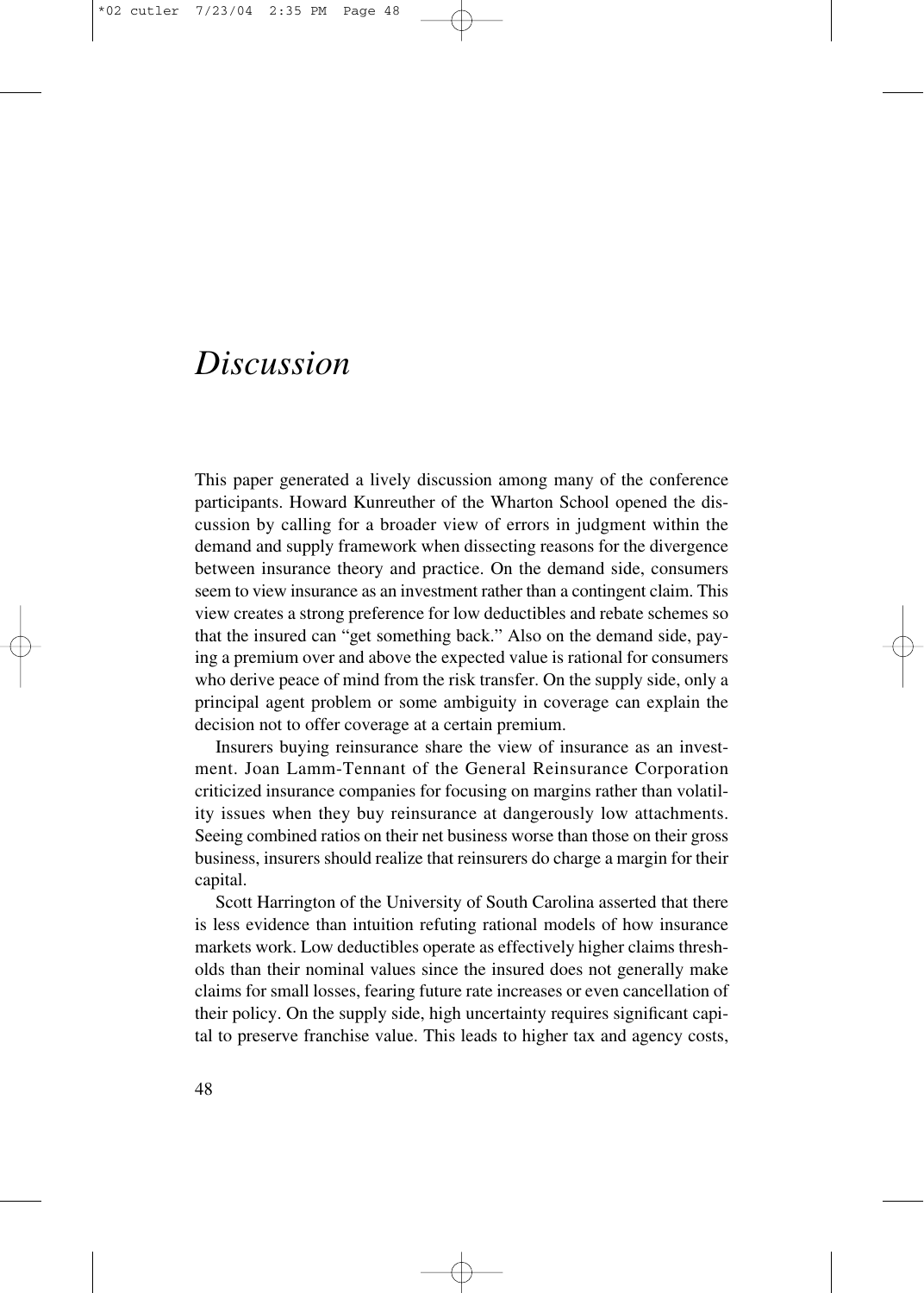which in turn raise the supply price of insurance. This can help to explain a lack of transactions in certain markets. Alex Muermann followed up with further comment on the disutility of regret as an explanation for otherwise irrational behavior, which would explain why consumers buy seemingly expensive warranties for inexpensive electronics products.

Jim Ament of State Farm suggested that even though consumers and suppliers may be acting rationally, their behavior may be confounded by third-party constraints. Lenders wanting to protect their collateral and federal examiners seeking to maintain banking stability both effectively impose caps on maximum deductibles.

Patricia Danzon offered two explanations for the anomalies of Medigap coverage. First, the law of one price only applies in a market of truly homogeneous risk, which does not characterize this market. Second, Medigap coverage for the coinsurance and deductibles of Medicare creates the moral hazard of overuse, a cost that is passed on to Medicare.

Zeckhauser responded by reiterating that his paper was about discrepancies between elementary economic analysis and observed practice. He urged a reevaluation of current rational theories to include backward reflection and future contemplation. Normative theory should incorporate these tendencies if consumers do seek to minimize regret and anxiety. For the future, an examination of how best to disentangle and define more clearly the public and private role in government would serve the industry well. Ensuring transparency and preserving some vestige of private provision of insurance, if only as a guideline for pricing, are both critical in framing a market in which the government is the primary supplier.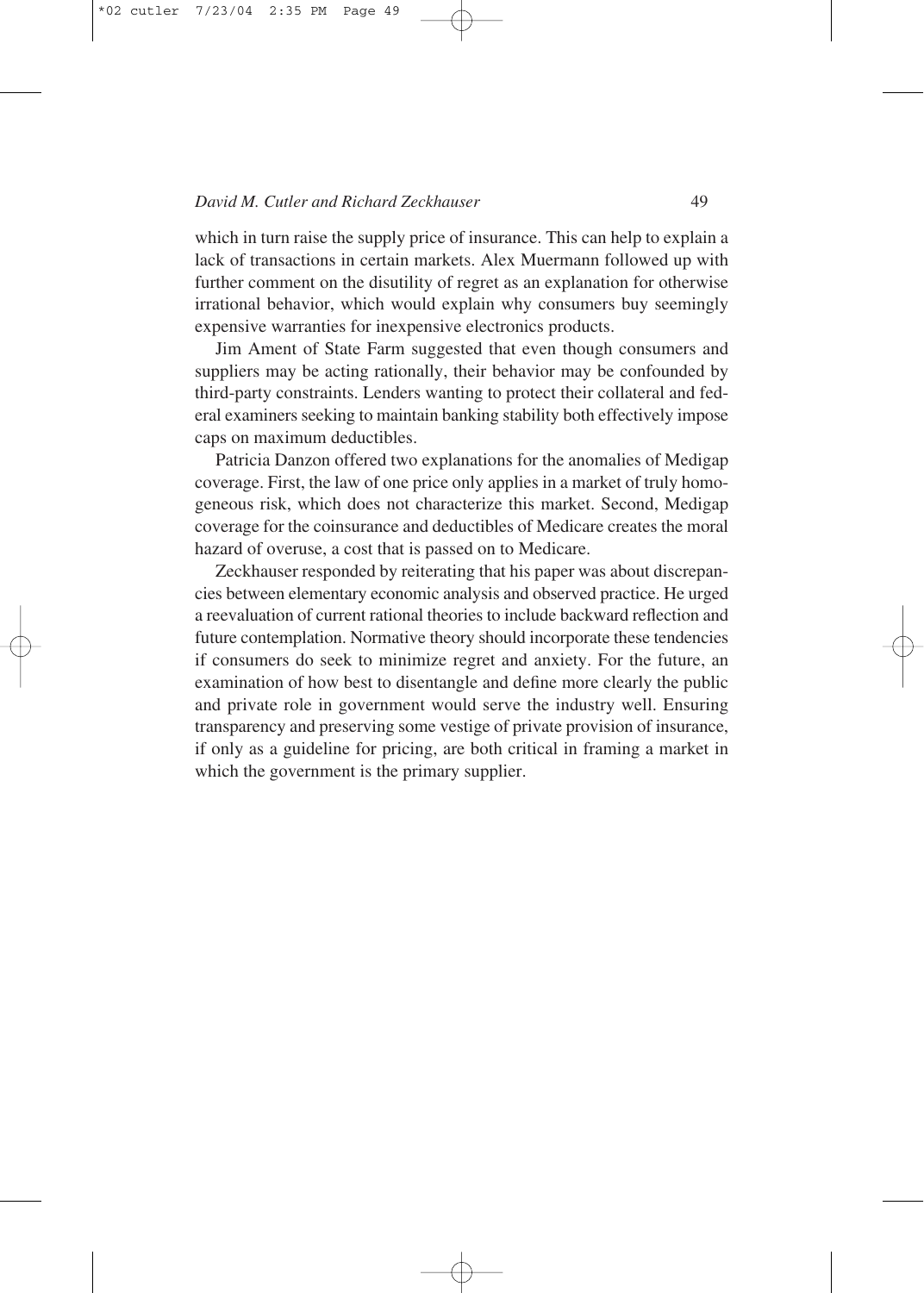#### **References**

- Altman, Daniel, David Cutler, and Richard Zeckhauser. 2003. "Enrollee Mix, Treatment Intensity, and Cost in Competing Indemnity and HMO Plans." *Journal of Health Economics* 22 (1): 23–45.
- American Council of Life Insurers. 2003. *Life Insurance Fact Book.* Washington.
- Atherly, Adam. 2002. "The Effect of Medicare Supplemental Insurance on Medicare Expenditures." *International Journal of Health Care Finance and Economics* 2 (2, June): 137–62.
- Bernheim, B. Douglas, Katherine Grace Carman, Jagadeesh Gokhale, and Laurence J. Kotlikoff. 2001. "The Mismatch between Life Insurance Holdings and Financial Vulnerabilities: Evidence from the Survey of Consumer Finances." NBER Working Paper 8544. Cambridge, Mass.: National Bureau of Economic Research, October.
- Bernheim, B. Douglas, Lorenzo Forni, Jagadeesh Gokhale, and Laurence J. Kotlikoff. 1999. "The Adequacy of Life Insurance: Evidence from the Health and Retirement Study." NBER Working Paper 7372. Cambridge, Mass.: National Bureau of Economic Research, October.
- A. M. Best. 1991. *Best's Insurance Reporter.* New York.
- Blomqvist, Ake. 1997. "Optimal Non-Linear Health Insurance." *Journal of Health Economics* 16 (3, June): 303–42.
- Boyce, Steven, and Richard A. Ippolito. 2002. "The Cost of Pension Insurance." *Journal of Risk and Insurance* 69 (2): 121–70.
- Brown, Jeffrey. 1999. "Are the Elderly Really Over-Annuitized? New Evidence on Life-Insurance and Bequests." NBER Working Paper 7193. Cambridge, Mass.: National Bureau of Economic Research, June.
- Brown, Jeffrey, and Amy Finkelstein. 2003. "Why Don't People Purchase Long-Term Care Insurance?" Unpublished ms. Cambridge, Mass.: National Bureau of Economic Research.
- Buffett, Warren. 1990. "Shareholders Letter." In *Berkshire Hathaway, Inc. Annual Report.* Omaha, Neb.
- Cawley, John, and Tomas Philipson. 1999. "An Empirical Examination of Information Barriers to Trade in Insurance." *American Economic Review* 89 (4): 827–46.
- Choi, James, David Laibson, Brigitte Madrian, and Andrew Metrick. 2002. "Defined Contribution Pensions: Plan Rules, Participant Decisions, and the Path of Least Resistance." In James Poterba, ed., *Tax Policy and the Economy,* vol. 16, pp. 67–114. Cambridge, Mass.: MIT Press.
- Cochrane, John. 1995. "Time-Consistent Health Insurance." *Journal of Political Economy* 103 (3): 445–73.
- Cohen, Alma, and Rajiv Dehejia. 2003. "The Effect of Automobile Insurance and Accident Liability Laws on Traffic Fatalities." NBER Working Paper 9602. Cambridge, Mass.: National Bureau of Economic Research, April.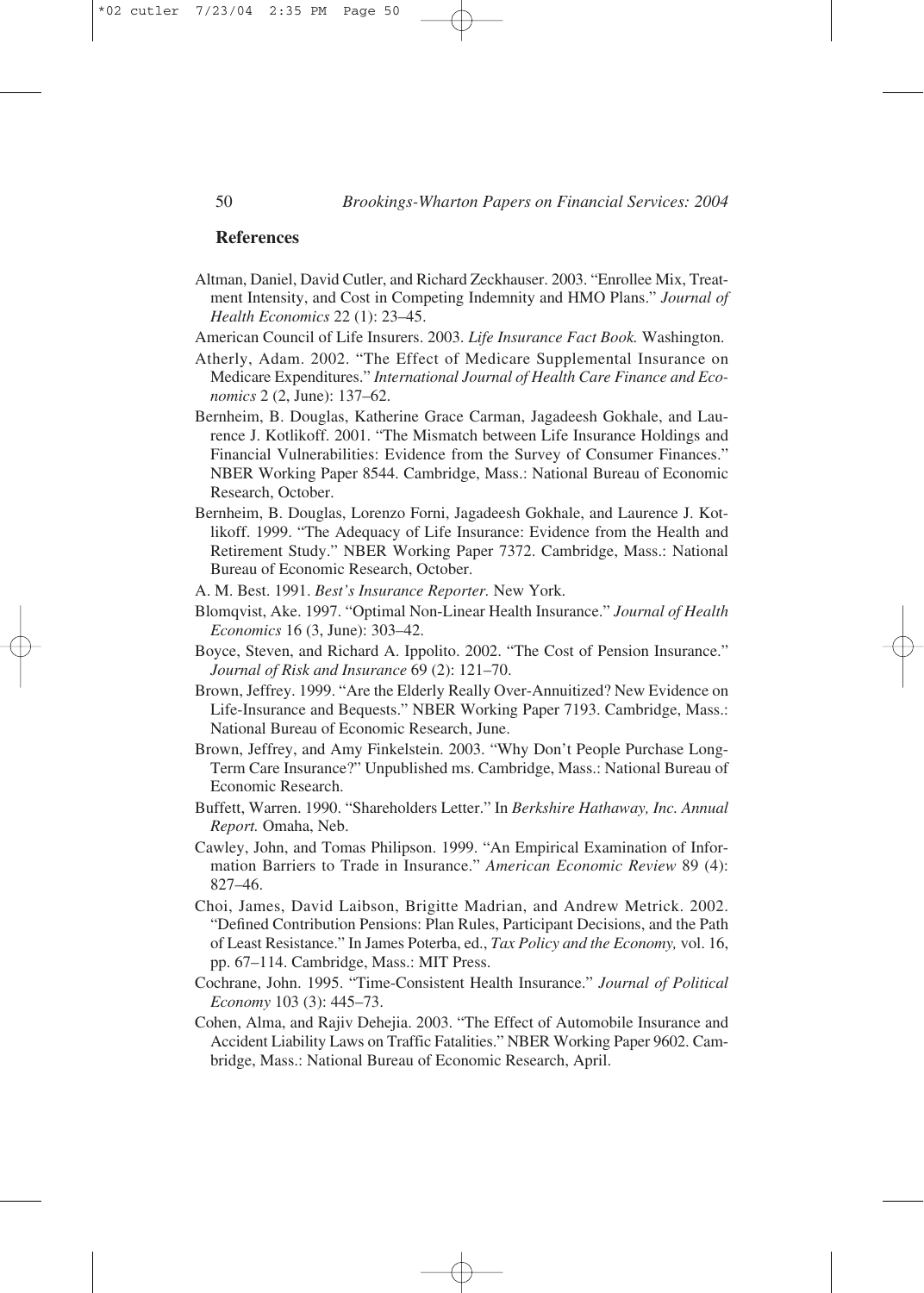- Consumer Reports. 1998. "When It Breaks: A Smart Guide for Getting Things Fixed." *Consumer Reports* 63 (5, May): 12–18.
- Curry, Pat. 2003. "Life Insurance for Kids?" Bankrate.com, September 23. Available at www.bankrate.com/brm/news/insurance/kids-life1.asp?prodtype=insur [May 6, 2004].
- Cutler, David. 1996. "Why Don't Markets Insure Long-Term Risk?" Unpublished ms. Harvard University.
- ———. 2002. "Public Policy for Health Care." In Alan Auerbach and Martin Feldstein, eds., *Handbook of Public Economics,* vol. 4. Amsterdam: Elsevier.
- Cutler, David M., and Jonathan Gruber. 1996. "Does Public Insurance Crowd out Private Insurance?" *Quarterly Journal of Economics* 111 (2): 391–430.
- Cutler, David, and Richard Zeckhauser. 2000. "The Anatomy of Insurance." In Anthony Culyer and Joseph Newhouse, eds., *Handbook of Health Economics,* vol. IA, pp. 563–643. Amsterdam: Elsevier.
- Davidoff, Thomas, Jeffrey Brown, and Peter Diamond. 2003. "Annuities and Individual Welfare." Unpublished ms. University of California, Berkeley, May.
- Encyclopaedia Britannica Company. 1910. *Encyclopaedia Britannica,* 11th ed., pp. 656–80. New York.
- Feldstein, Martin, and Bernard Friedman. 1977. "Tax Subsidies, the Rational Demand for Insurance, and the Health Care Crisis." *Journal of Public Economics* 7 (2): 155–78.
- Finkelstein, Amy, and Kathleen McGarry. 2003. "Private Information and Its Effect on Equilibrium: New Evidence from Long-Term Care Insurance." NBER Working Paper 9957. Cambridge, Mass.: National Bureau of Economic Research, September.
- Gilbert, D. T., E. C. Pinel, T. D. Wilson, S. J. Blumberg, and T. P. Wheatley. 2002. "Durability Bias in Affective Forecasting." In Thomas Gilovich, Dale Griffin, and Daniel Kahneman, eds., *Heuristics and Biases: The Psychology of Intuitive Judgment,* pp. 292–312. Cambridge, U.K.: Cambridge University Press.
- Herring, Bradley. 2001. "Does Access to Charity Care for the Uninsured Crowd Out Private Health Insurance Coverage?" Unpublished ms. Yale University.
- Huber, Peter W. 1988. *Liability: The Legal Revolution and Its Consequences.* Basic Books.
- Institute of Medicine. 2003. *Hidden Costs, Value Lost: Uninsurance in America.* Washington.
- Insurance Information Institute. 2003. "Facts and Statistics on Homeowners Insurance." New York. Available at www.iii.org/media/facts/statsbyissue/homeowners [December 20, 2003].
- Insurance Research Council. 2002. *Trends in Auto Injury Claims, 2002 Edition.* Malvern, Pa.
- Kahneman, Daniel, and Amos Tversky. 1979. "Prospect Theory: An Analysis of Decision under Risk." *Econometrica* 47 (2, March): 263–91.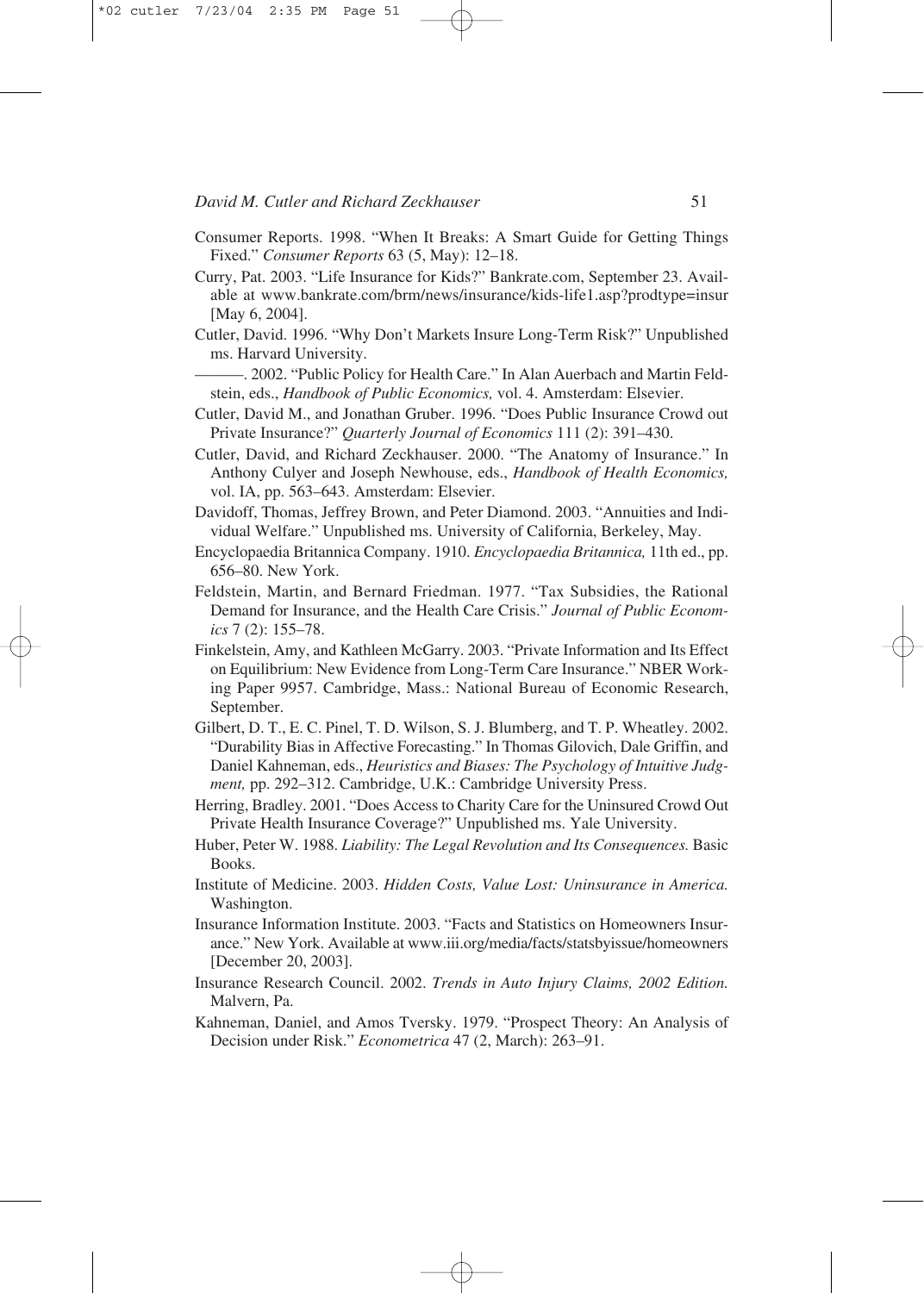- Kaiser Family Foundation and Health Research and Educational Trust. 2003. *Employer Health Benefits: 2003 Annual Survey.* Washington.
- Kunreuther, Howard, and others. 1978. *Disaster Insurance Protection: Public Policy Lessons.* Hoboken, N.J.: Wiley Interscience.
- Mello, Michelle M., David M. Studdert, and Troyen A. Brennan. 2003. "The New Medical Malpractice Crisis." *New England Journal of Medicine* 348 (23, June 5): 2281–84.
- Mitchell, Olivia, James Poterba, Mark Warshawsky, and Jeffrey Brown. 1999. "New Evidence on the Money's Worth of Individual Annuities." *American Economic Review* 89 (5, December): 1299–318.
- National Center for Health Statistics. 2003. *Health United States.* Hyattsville, Md.: Centers for Disease Control and Prevention.
- Pauly, Mark V. 1986. "Taxation, Health Insurance, and Market Failure in the Medical Economy." *Journal of Economic Literature* 24 (2): 629–75.
- ———. 1990. "The Rational Nonpurchase of Long-Term Care Insurance." *Journal of Political Economy* 98 (11): 153–68.
- Pauly, Mark V., Howard Kunreuther, and Richard Hirth. 1995. "Guaranteed Renewability in Insurance." *Journal of Risk and Uncertainty* 10 (2): 143–56.
- Pauly, Mark V., and Yuhuj Zeng. 2003. "Adverse Selection and the Challenges to Stand-Alone Prescription Drug Insurance." NBER Working Paper 9919. Cambridge, Mass.: National Bureau of Economic Research, August.
- Rask, Kevin, and Kimberly Rask. 2000. "Public Insurance Substituting for Private Insurance: New Evidence Regarding Public Hospitals, Uncompensated Care Funds, and Medicaid." *Journal of Health Economics* 19 (March): 1–31.
- Samuelson, William, and Richard Zeckhauser. 1988. "Status Quo Bias in Decision Making." *Journal of Risk and Uncertainty* 1 (1, March): 7–59.
- Tversky, Amos, and Daniel Kahneman. 1974. "Judgment under Uncertainty: Heuristics and Biases." *Science* 185: 1124–31.
- U.S. Department of Health and Human Services, Health Care Financing Administration. 1984. *Long-Term Care Financing and Delivery Systems.* Washington: Government Printing Office.
- U.S. Environmental Protection Agency. 1990. *Environmental Investments: The Cost of a Clean Environment.* Washington.
- U.S. General Accounting Office. 1986. *Liability Insurance: Changes in Policies Set Limits on Risks to Insurers.* Washington.
	- ———. 1988. *Hazardous Waste: The Cost and Availability of Pollution Insurance.* Washington.
	- ———. 2002. *Catastrophe Insurance Risks: The Role of Risk-Linked Securities and Factors Affecting Their Use.* Washington.

———. 2003. *Flood Insurance: Challenges Facing the National Flood Insurance Program.* Washington, April 1.